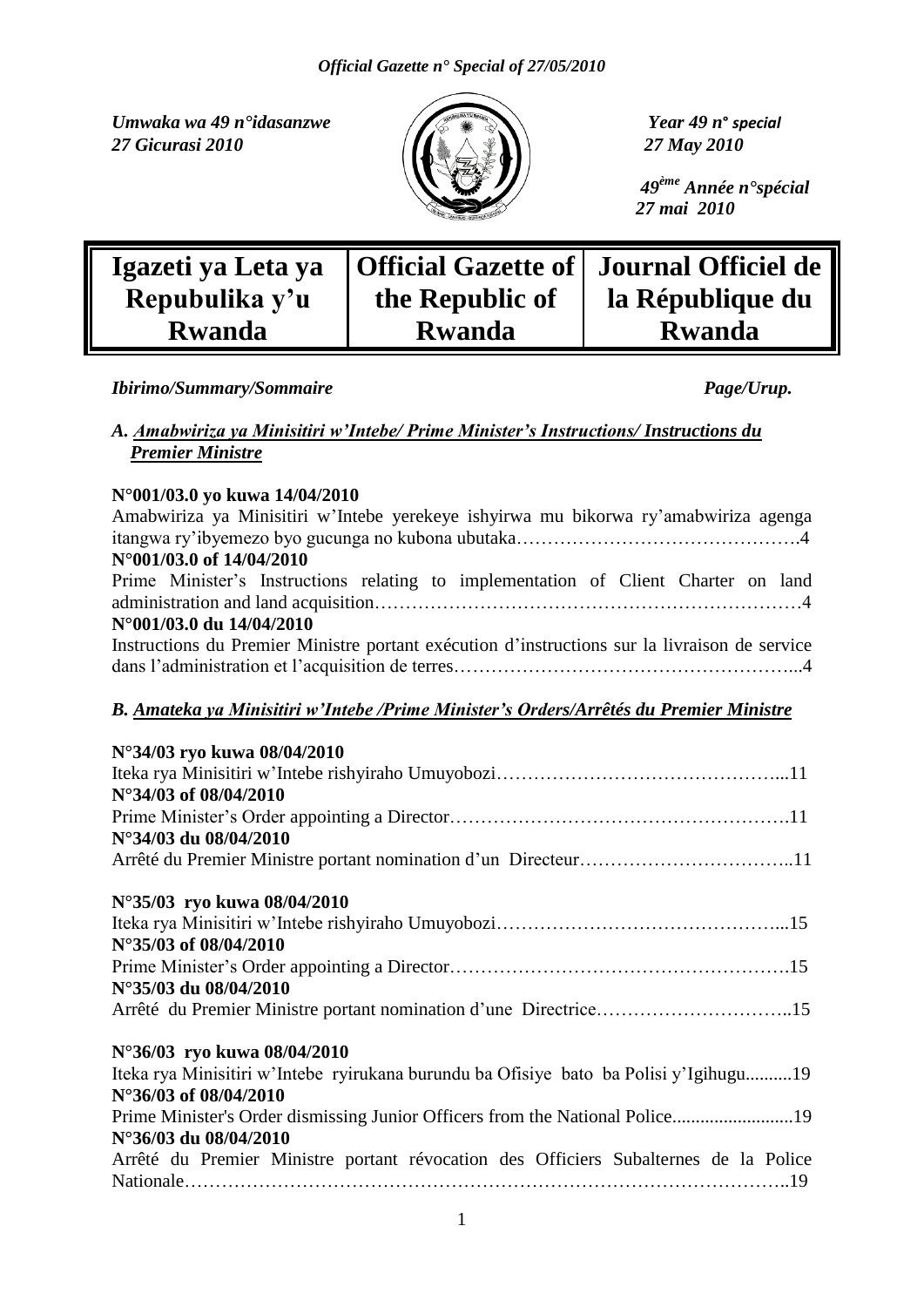| N°37/03 ryo kuwa 08/04/2010                                                                                |
|------------------------------------------------------------------------------------------------------------|
| N°37/03 of 08/04/2010                                                                                      |
|                                                                                                            |
| N°37/03 du 08/04/2010                                                                                      |
| Arrêté du Premier Ministre portant nomination d'un Directeur Général25                                     |
| N°39/03 ryo kuwa 08/04/2010                                                                                |
| Iteka rya Minisitiri w'Intebe rivana inyubako n'ubutaka bya Gereza ya Gisovu mu mutungo                    |
|                                                                                                            |
| N°39/03 of 08/04/2010                                                                                      |
| Prime Minister's Order transfering immovable and fixed assets of Gisovu prison from the                    |
| N°39/03 du 08/04/2010                                                                                      |
| Arrêté du Premier Minister portant désaffectation de la parcelle et des locaux de la prison de             |
|                                                                                                            |
|                                                                                                            |
| N°41/03 ryo kuwa 08/04/2010                                                                                |
| Iteka rya Minisitiri w'Intebe ryemerera Umuyobozi wa serivisi y'igenamigambi no guhuza                     |
| porogaramu muri Komisiyo y'Igihugu yo Kurwanya Sida guhagarika akazi mu gihe                               |
|                                                                                                            |
| N°41/03 of 08/04/2010                                                                                      |
| Prime Minister's Order granting a leave of absence for non specific period for the Head of                 |
| Planning and Program Coordination Service in the National Commission to fight against                      |
|                                                                                                            |
| N°41/03 du 08/04/2010<br>Arrêté du Premier Ministre portant mise en disponibilité du Chef de Service de la |
| Planification et Coordination des Programmes à la Commission Nationale de Lutte contre le                  |
|                                                                                                            |
|                                                                                                            |
| N°43/03 ryo kuwa 08/04/2010                                                                                |
|                                                                                                            |
| N°43/03 OF08/04/2010                                                                                       |
|                                                                                                            |
| N°43/03 du 08/04/2010                                                                                      |
| Arrêté du Premier Ministre portant nomination d'une Secrétaire Générale37                                  |
| N°44/03 ryo kuwa 08/04/2010                                                                                |
|                                                                                                            |
| N°44/03 of 08/04/2010                                                                                      |
| N°44/03 du 08/04/2010                                                                                      |
| Arrêté du Premier Ministre portant nomination d'une Secrétaire Permanente41                                |
| N°47/03 ryo kuwa 13/4/2010                                                                                 |
|                                                                                                            |
| N°47/03 of 13/4/2010                                                                                       |
|                                                                                                            |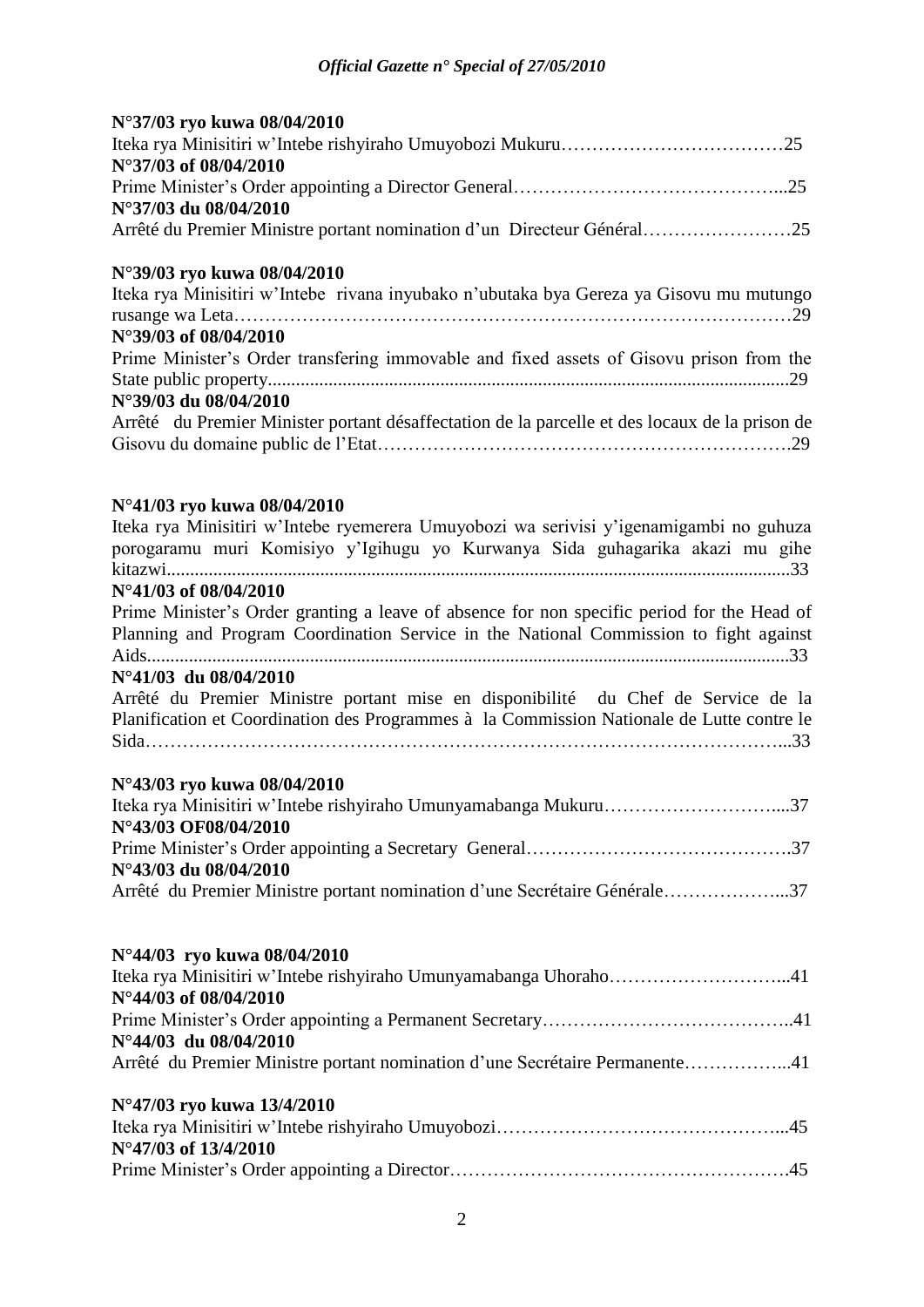| N°47/03 du 13/4/2010                               |  |
|----------------------------------------------------|--|
| N°48/03 ryo kuwa 13/4/2010<br>N°48/03 of 13/4/2010 |  |
| N°48/03 du 13/4/2010                               |  |
|                                                    |  |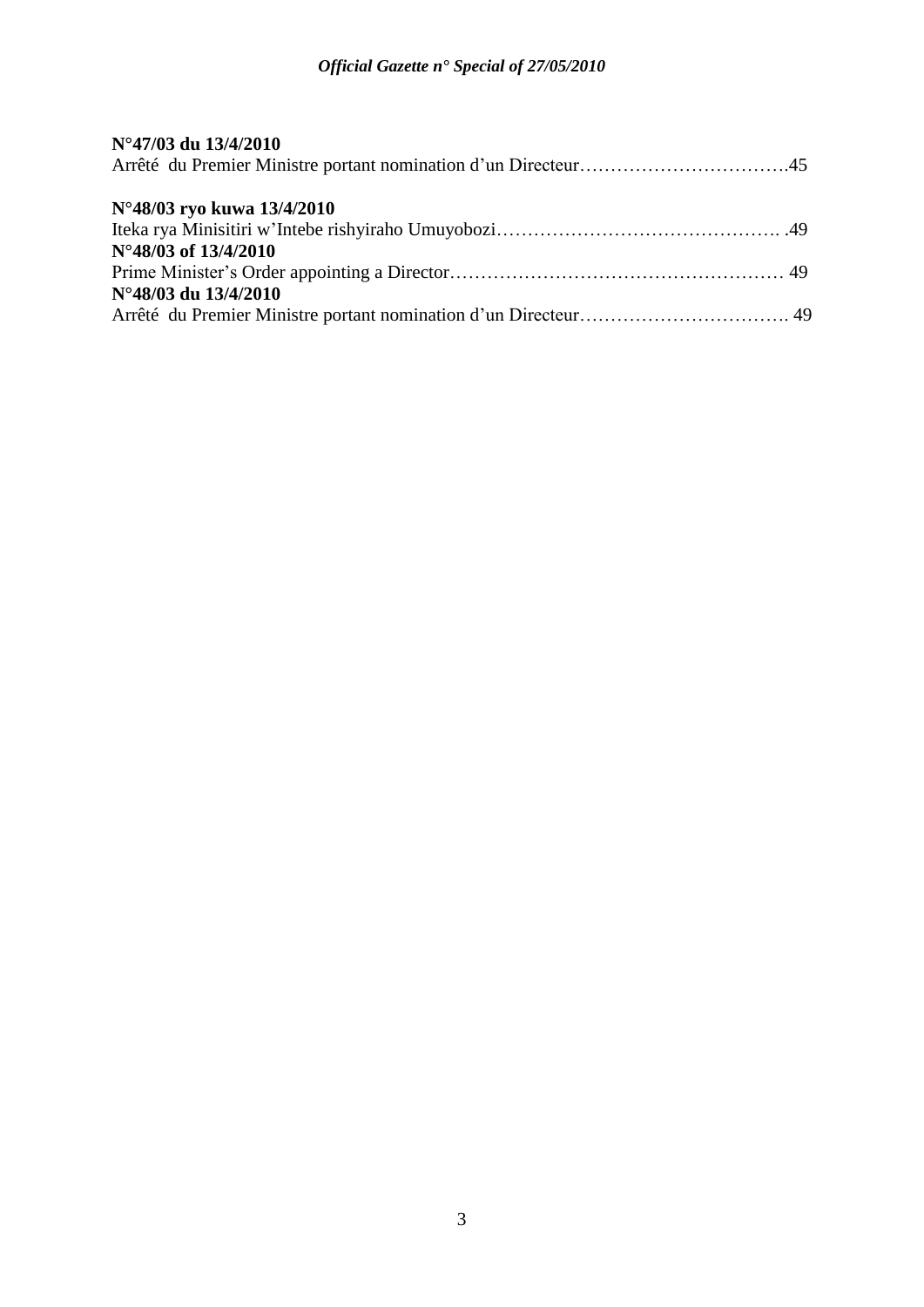AMABWIRIZA YA MINISITIRI PRIME-MINISTER'SINSTRUCTIONS INSTRUCTIONS DU PREMIER **W'INTEBE N°001/03.0 YO KUWA N°001/03.0 OF 14/04/2010 RELATING MINISTRE N°001/03.0 DU 14/04/2010 14/04/2010 YEREKEYE ISHYIRWA TO IMPLEMENTATION OF CLIENT MU BIKORWA RY'AMABWIRIZA CHARTER ON LAND AGENGA ITANGWA RY'IBYEMEZO ADMINISTRATION AND LAND BYO GUCUNGA NO KUBONA ACQUISITION UBUTAKA EXECUTION D'INSTRUCTIONS SUR LA**  LAND LIVRAISON DE SERVICE DANS **L'ADMINISTRATION ET L'ACQUISITION DE TERRES**

#### **MINISITIRI W'INTEBE, THE PRIME MINISTER, LE PREMIER MINISTRE,**

Ashingiye ku Itegeko Ngenga N°08/2005 Pursuant to Organic Law N° 08/2005 of Vu la Loi Organique N°08/2005 du ryo kuwa 14/07/2005 imikoreshereze n'imicungire y'ubutaka mu management of land in Rwanda; Rwanda; 14/07/2005 determining the use and 14/07/2005 portant régime foncier au Rwanda ;

Ashingiye ku Itegeko N°22/2002 ryo kuwa Pursuant to Law N°22/2002 of 9/07/2002 Vu la Loi N°22/2002 du 9 /07/2002 9/07/2002 rishyiraho Sitati Rusange igenga establishing the General Statute for régissant le Statut Général des agents de la Abakozi ba Leta n'inzego z'imirimo ya Rwanda Public Service; leta; Fonction Publique Rwandaise;

Ashingiye ku Itegeko N° 08/2006 yo kuwa Pursuant to Law N°08/2006 of 24/2/2006 Vu la Loi N°08/2006 du 24/2/2006 24/2/2006 rigenga imiterere n'imikorere determining the Organization and y'Uturere; Functioning of Districts; déterminant l'organisation et le fonctionnement des districts ;

Ashingiye ku Itegeko N°10/2006 ryo kuwa Pursuant to Law N° 10/2006 of 03/03/2006 Vu la Loi N°10/2006 du 03/03/2006 03/03/2006 rigenga imiterere n'imikorere determining the Structure, Organization déterminant la structure, organisation et y'Umugi wa Kigali; and the Functioning of the City of Kigali; fonctionnement de la Ville de Kigali ;

Ashingiye ku Cyemezo cy'Inama Pursuant to the Decision of Cabinet in its Vu la Décision du Conseil des Ministres en y'Abaminisitiri yo kuwa 14 Mata 2010 session of 14 April 2010 relating to the sa séance du 14 avril 2010 portant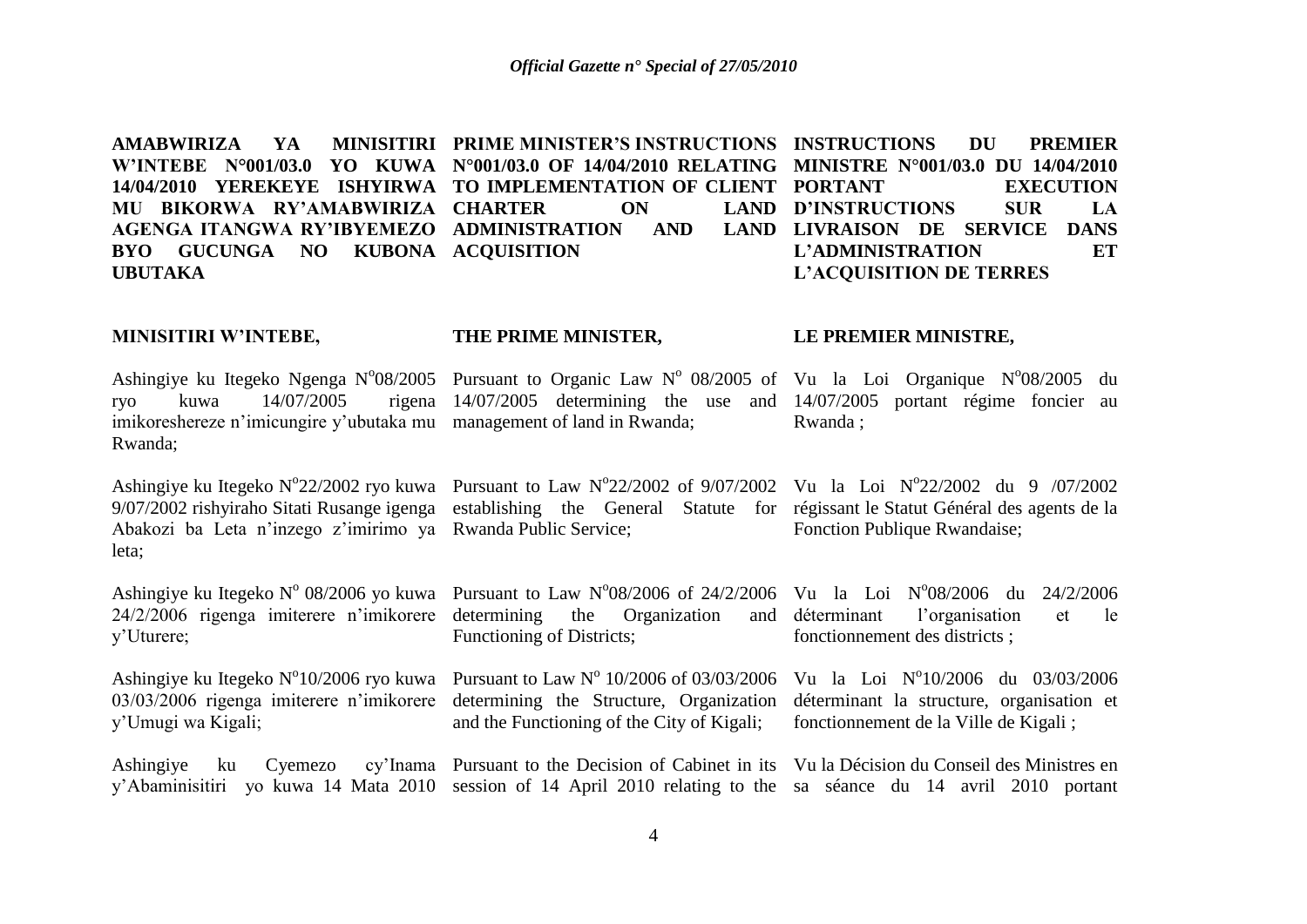| kubona ubutaka;                                                                                                                                         | cyerekeye amabwiriza yo gucunga no Instructions on Client Carter on land livraison de service dans l'administration<br>administration and land acquisition;                                                                                                                                                                                                | et l'acquisition de terres;                                                                                                                                                       |
|---------------------------------------------------------------------------------------------------------------------------------------------------------|------------------------------------------------------------------------------------------------------------------------------------------------------------------------------------------------------------------------------------------------------------------------------------------------------------------------------------------------------------|-----------------------------------------------------------------------------------------------------------------------------------------------------------------------------------|
| <b>ATEGETSE:</b>                                                                                                                                        | <b>HEREBY ORDERS:</b>                                                                                                                                                                                                                                                                                                                                      | <b>ARRETE:</b>                                                                                                                                                                    |
| agamije                                                                                                                                                 | Ingingo ya mbere: Icyo amabwiriza Article One: Purpose of the Instructions Article premier: Objet des instructions                                                                                                                                                                                                                                         |                                                                                                                                                                                   |
| rya serivisi nziza z'ibyemezo birebana<br>kubona<br>ubutaka<br>n'imicungire<br>no<br>Mujyi wa Kigali.                                                   | Aya mabwiriza ashyiraho uburyo itangwa These Instructions determine the way the Les présentes instructions déterminent la<br>Clients<br>regarding<br>land<br>Charter<br>administration and land acquisition shall<br>yubahirizwa mu Turere twose no mu be implemented at all Districts levels and l'acquisition de terres est effectuée au<br>Kigali City. | façon dont la livraison de service en<br>rapport<br>l'administration<br>avec<br>et<br>niveau de tous les Districts et de la Ville de<br>Kigali.                                   |
|                                                                                                                                                         |                                                                                                                                                                                                                                                                                                                                                            |                                                                                                                                                                                   |
| Ingingo ya 2: Ibirebwa n'aya Mabwiriza Article 2: Scope of the Instructions                                                                             |                                                                                                                                                                                                                                                                                                                                                            | Champ<br>présentes<br><u>Article 2:</u><br>des<br>instructions                                                                                                                    |
| ku Karere no mu Mujyi wa Kigali,<br>by'umwihariko;                                                                                                      | Aya mabwiriza areba serivisi zitangirwa. The scope of the present instructions. Le champ des présentes instructions<br>Kigali City in particular;                                                                                                                                                                                                          | covers services rendered at the District and couvre les services rendus au niveau de la<br>Ville de Kigali<br>et de District, en<br>particulier:                                  |
| ndetse n'amasezerano y'ikodesha<br>bigomba gutangirwa rimwe mu<br>gihe kitarenze iminsi cumi n'itanu<br>(15) uhereye umunsi ibarwa isaba<br>yakiriweho; | 1° Inyandiko y'ishusho y'ikibanza 1° Deed plan and Lease Contract to be<br>provided simultaneously within a<br>maximum period of 15 days from the<br>date of receipt of the application;                                                                                                                                                                   | 1° Plan Cadastral et Contrat de<br>Location qui doivent être délivrés<br>ensemble endéans une période de<br>quinze (15) jours à compter de la<br>date de réception de la demande; |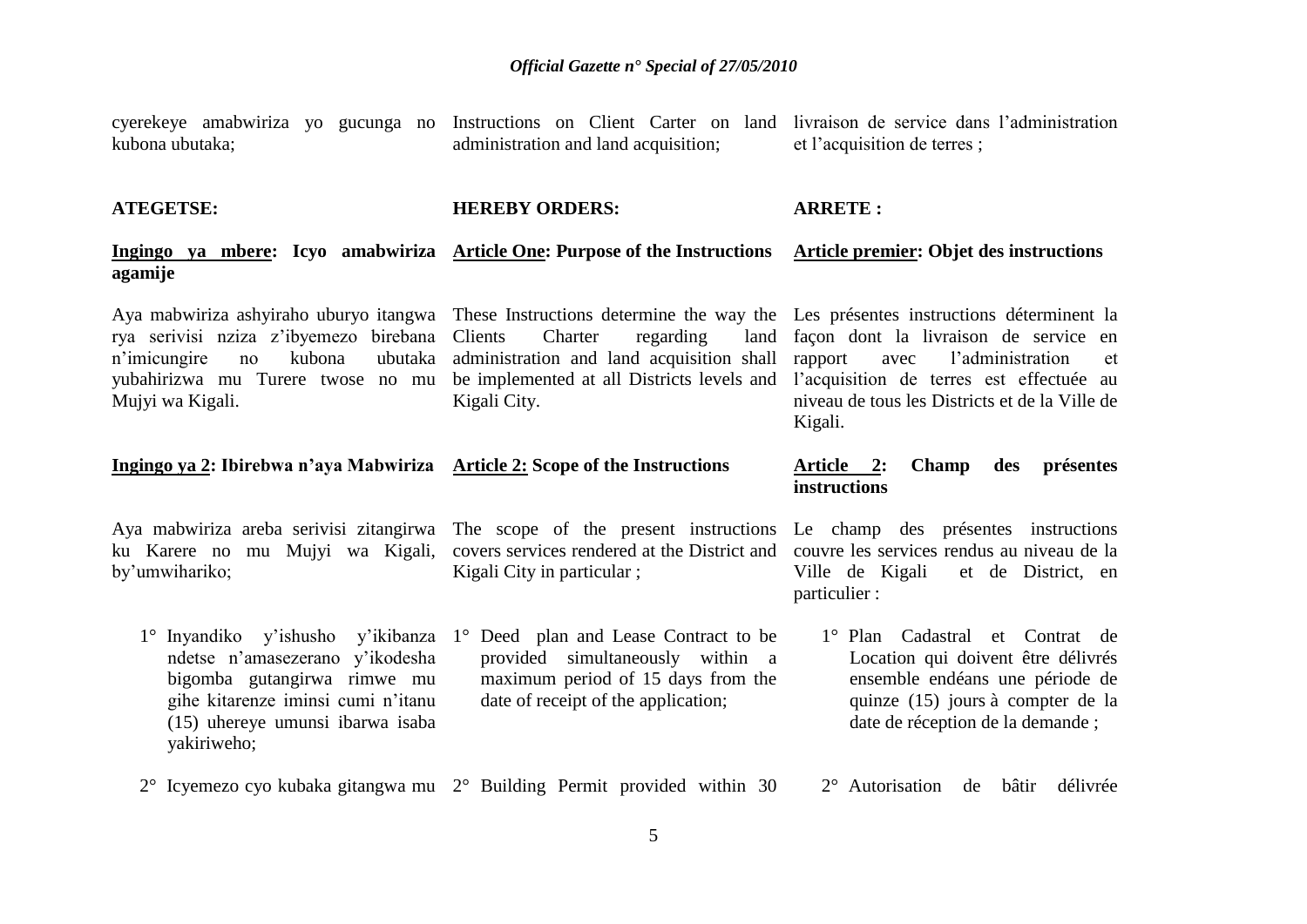gihe kitarenze iminsi mirongo itatu (30) kigomba guhabwa umukiliya hamwe n'ishusho y'ikibanza n'amasezerano y'ikodesha;

- 3° Icyemezo cyo gutura mu kibanza 3° Occupation permit issued within a gitangwa mu gihe kitarenze iminsi mirongo itatu (30);
- guhindura ibikorerwa mu nyubako gitangwa mu gihe kitarenze iminsi cumi n'itanu (15);
- 5° Icyemezo cy'ubutaka gitangwa mu 5° Land Title provided within a maximum gihe kitarenze iminsi mirongo itatu(30).

#### **Ingingo ya 3: Abayobozi barebwa n'aya Article 3: Concerned officials mabwiriza**

fail.

**timeframe**

Abayobozi bose bafite gutanga ibyemezo All the public officials who handle Toutes les autorités publiques ayant dans mu nshingano zabo ku rwego rw'Umugi issuance of permits at both City of Kigali leurs attributions l'émission de permis ou wa Kigali n'utundi turere bahawe and all districts levels are hereby mandated autorisations au niveau de la Ville de inshingano zo kubitanga mu gihe kitarenze to offer their services within a timeframe Kigali et de districts sont tenus de délivrer ikivugwa mu nyandiko y'itangwa rya stipulated by the Client Charter without ces services endéans le délai maximum serivisi.

# **zitangirwamo**

days for a client with Deed plan and Lease Contract;

- maximum of 30 days;
- 4° Icyemezo cyo gusana cyangwa 4° Authorization to renovate or change usage provided within a maximum of 15 days
	- period of 30 days.

endéans trente (30) jours avec le plan cadastral et le contrat de location ;

- 3° Permis d'occupation délivré endéans une période de trente (30) jours ;
- 4° Autorisation de réhabilitation ou de transformation délivrée endéans quinze (15) jours ;
- 5° Titre de propriété foncière délivré endéans trente (30) jours.

#### **Article 3: Autorités concernées**

prévu par les présentes instructions.

#### **Ingingo ya 4: Serivisi zitangwa n'igihe Article 4: Services to deliver and its Article 4: Services à délivrer et délai de livraison**

Hakurikijwe aya mabwiriza, serivisi For the purposes of these instructions, the Aux fins des présentes instructions, les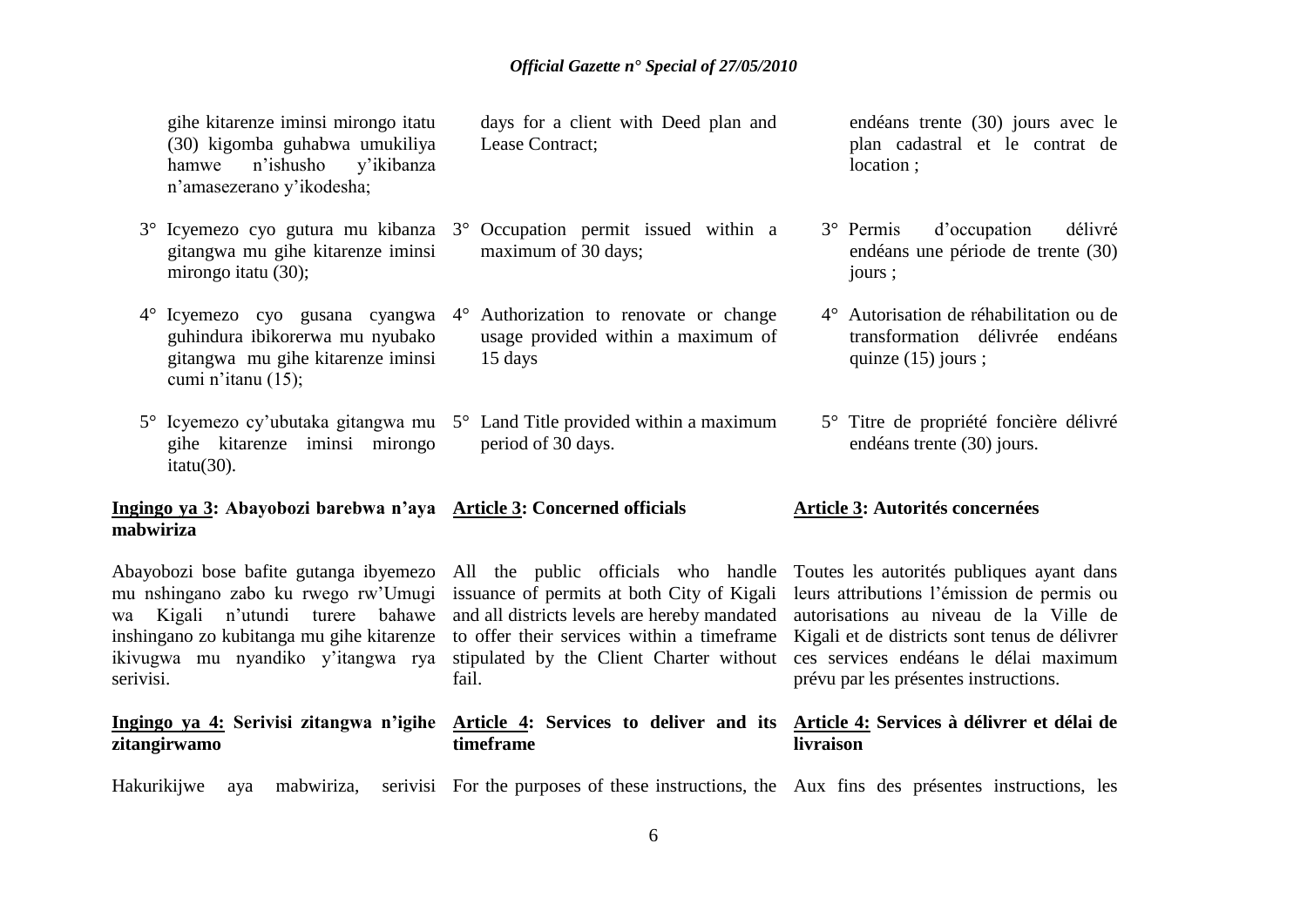igaragaza itangwa rya serivisi zisabwa yometswe kuri aya mabwiriza kandi ifatwa nk'igize aya mabwiriza

**Ingingo ya 5: Ibyerekeye ibihano Article 5: Disciplinary measures bigenerwa abakozi**

igaragaza itangwa rya serivise.

Kutubahiriza inshingano umukozi wa Leta The breach by a Government employee of Le fait pour un agent de l'Etat de ne pas ahabwa muri iyo nyandiko ni ikosa ryo mu kazi ahanirwa hakurikijwe ibiteganywa na Sitati Rusange igenga abakozi ba Leta n'inzego z'imirimo ya Leta.

yakoze cyo gukurikiranwa n'inkiko.

**Ingingo ya 6: Ibyiciro by'ibihano**

proposed time for delivery in a client façon détaillée dans le manuel sur le Charter herewith attached and this charter service de qualité en annexe et qui fait shall form an integral part of these partie intégrante des présentes instructions. Instructions.

Abashinzwe kugenzura abayobozi All the supervisors of officials delivering bashinzwe no gufatira ibihano bijyanye services are hereby instructed to take n'akazi abakozi babo mu gihe batatanze disciplinary measures to their staff in case izo serivisi mu gihe kivugwa mu nyandiko of failure to deliver services within a time sanctions disciplinaires à l'encontre de frame stipulated in the client charter.

> obligations assigned to him/her under respecter les obligations lui assignées en Client Charter constitutes a disciplinary vertu du manuel sur le service de qualité fault which, following its seriousness, shall constitue be punished in accordance with General sanctionnée selon sa gravité en vertu du Statute of public service.

Igihano gihawe umukozi wa Leta A Disciplinary action against a

zivugwa zisobanurwa neza mu nyandiko services mentioned are detailed with the services mentionnés sont expliqués de

#### **Article 5: Mesures disciplinaires**

les autorités supérieures des agents chargés de délivrer les services doivent prendre des leurs agents qui ne délivrent pas les services requis endéans les délais prescrits dans le manuel sur le service de qualité.

une faute disciplinaire Statut Général des Agents de la Fonction Publique.

ntikimuvaniraho uburyozwe bw'icyaha Government employee does not impede de l'Etat ne le libère pas de sa criminal liability or proceedings. responsabilité criminelle ou de la poursuite La sanction disciplinaire contre un agent judiciaire.

#### **Article 6: Categories of sanctions Article 6: Catégories de sanctions**

Hashingiwe ku ngingo ya 91 ya Sitati Pursuant to the Article 91 of the General En vertu de l'article 91 du Statut Général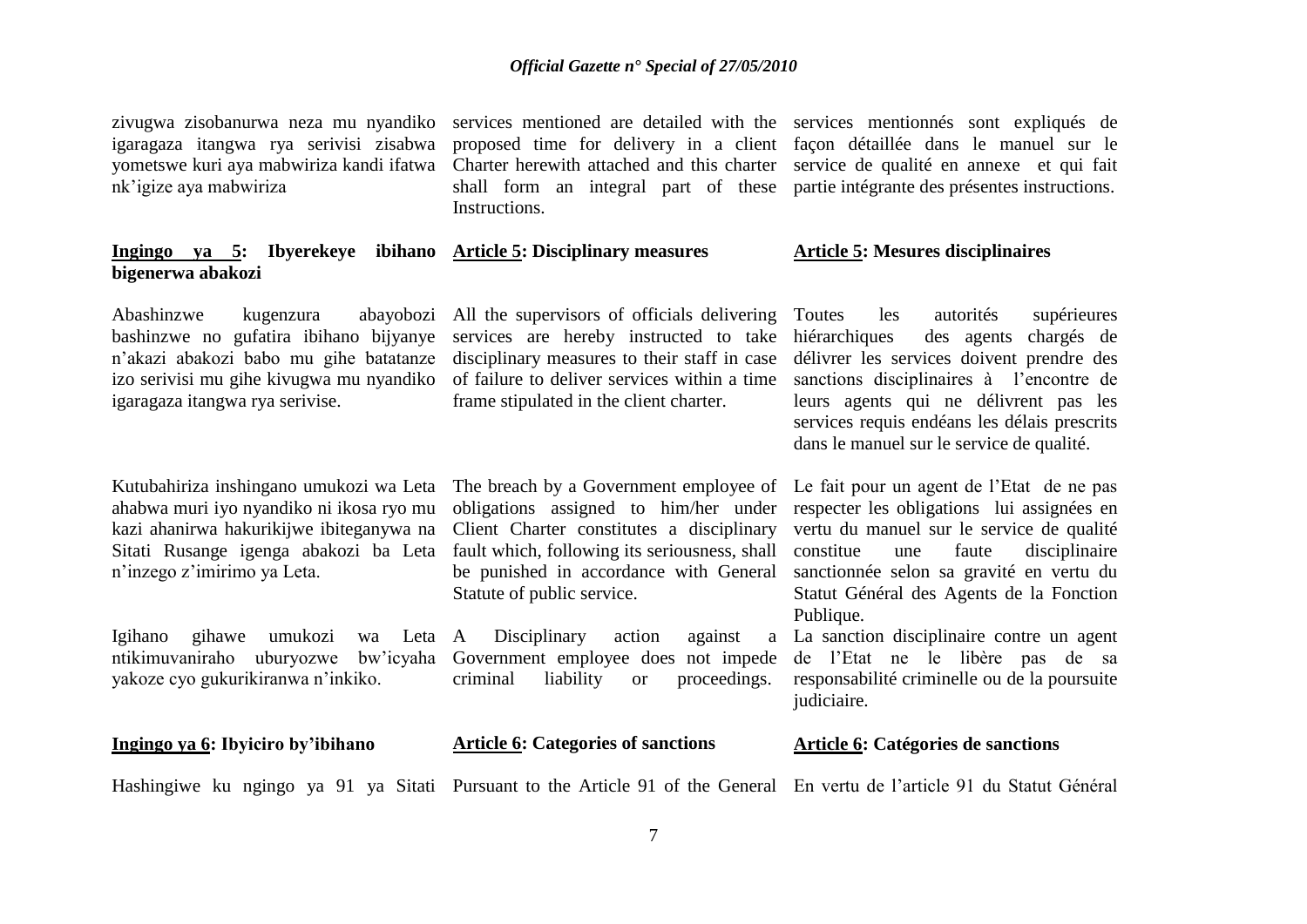Rusange igenga abakozi ba Leta n'inzego Statute of Public Service, disciplinary des Agents de la Fonction Publique, les z'imirimo ya leta, ibihano bihabwa abakozi biri mu bice bibiri: ibihano byo mu rwego rwa mbere n'ibyo mu rwego rwa kabiri.Ibihano byo mu rwego rwa mbere with less serious faults while those of the sanctions du premier degré concernent les byerekeye amakosa yoroheje, naho ibyo mu rwa kabiri byerekeye amakosa faults. aremereye.

Ibihano byo mu rwego ni ibi bikurikira: The first degree sanctions are the kwihanangirizwa, kugawa, gukatwa icya kane cy'umushahara w'ukwezi kumwe gusa cyangwa gukomatanya bimwe muri month or any combination of those ibyo bihano.

Ibihano byo mu rwego rwa kabiri ni ibi bikurikira: guhagarikwa by'agateganyo mu gihe cy'amezi atatu, gutinda kuzamurwa mu ntera, gukomatanya ibi bihano byombi of the two or expulsion. cyangwa kwirukanwa burundu.

Ibihano bitangwa n'umuyobozi ubifitiye Sanctions shall be issued by competent n'uwakoze ikosa.

#### **Ingingo ya 7: Uburenganzira bw'usaba Article 7: Right for the applicant serivisi**

following: warning, blame, deduction of a quarter of the salary for a period of one sanctions.

The second degree sanctions are the following: suspension for a period of three months, delay in promotion, a combination

uburenganzira wo mu buyobozi bwite bwa authority either in the Central Government Leta cyangwa mu nzego z'ibanze bitewe or Local Government depending where the case will arise.

Usaba serivisi wumva ko arenganyijwe Any applicant who feels prejudiced by the n'icyemezo cy'umukozi wa Leta ashobora decision of a public officer may file a

sanctions are divided into two categories: sanctions disciplinaires sont divisées en first degree sanctions and those of the deux catégories: les sanctions du premier second degree. First degree sanctions deal degré et celles du second degré. Les second degree relate to the most serious fautes moins graves tandis que celles du second degré concernent les fautes graves.

> Les sanctions du premier degré sont les suivantes : avertissement, blâme, retenue du quart du traitement pour une période d'un mois ou la combinaison de certaines de ces sanctions.

> Les sanctions du second degré sont les suivantes : suspension temporaire pour une période de trois mois, retard à l'avancement, combinaison des deux sanctions ou révocation.

Les sanctions sont prises par une autorité compétente soit de l'Administration centrale ou de l'Administration Locale, selon le cas.

### **Article 7: Droit du demandeur de service**

Le demandeur de service qui se sent lésé peut déposer sa plainte auprès de l'autorité hiérarchique de cet agent.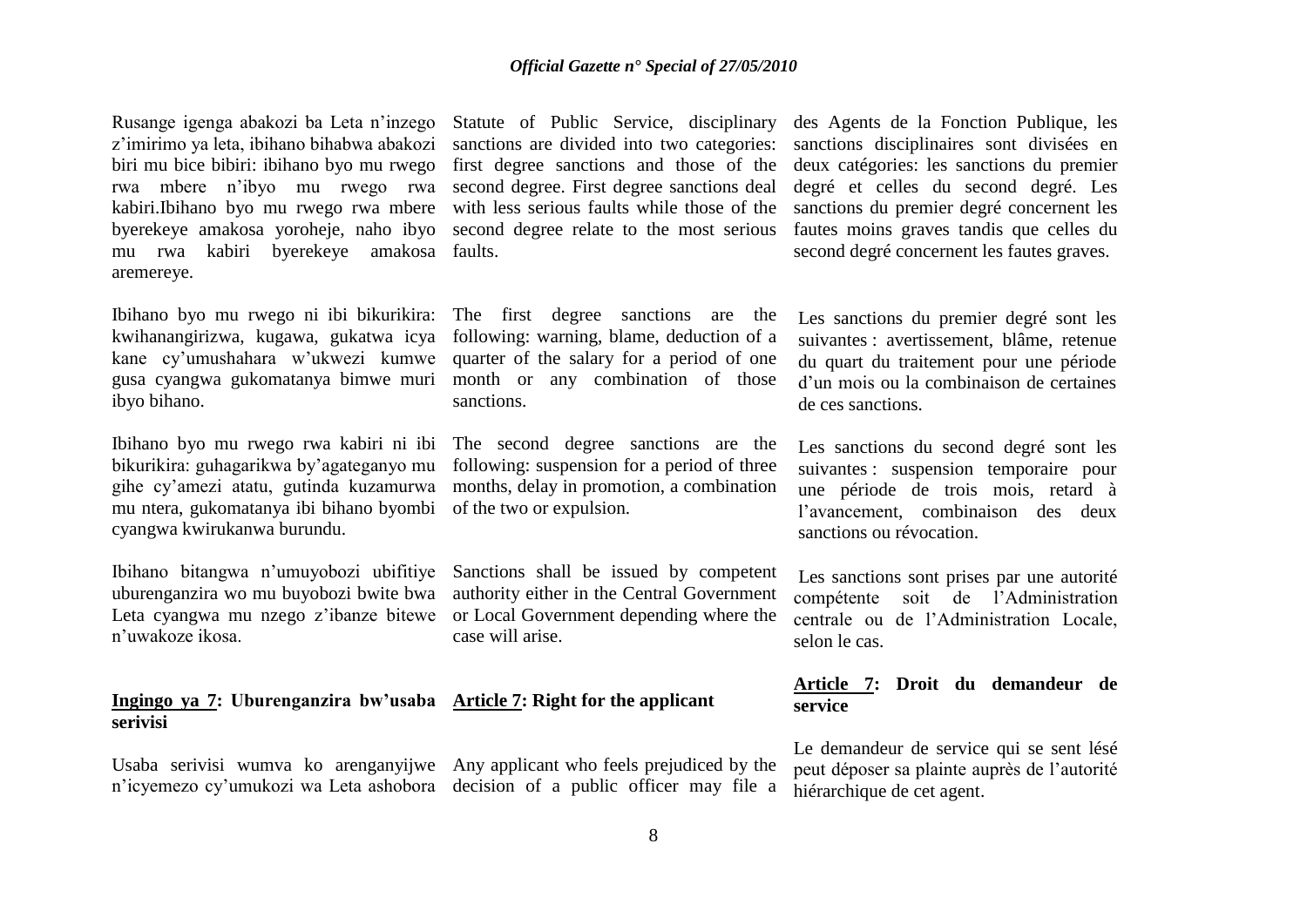gushyikiriza ikibazo cye ukuriye uwo mukozi kugira ngo amurenganure.

#### **Ingingo ya 8: Urwego rw'ubujurire**

Hakurikijwe aya mabwiriza, hashyizweho urwego rw'ubujurire rufite inshingano zo gukemura ibibazo biturutse mu turere bitashoboye gukemurwa n'Umuyobozi w'Akarere.

#### **Ingingo va 9: Abagize rw'ubujurire**

Urwego rw'ubujurire rugizwe n'abantu baturuka mu bigo bikurikira:

- 1. Ikigo cy'Igihugu gishinzwe iterambere
- 2. Intara cyangwa Umugi wa Kigali
- 3. Ikigo cy'igihugu gishinzwe ubutaka

Buri kigo kivuzwe gishyiraho umuntu umwe ujya mu rwego rw'ubujurire. Urwego rw'ubujurire rutora umuyobozi warwo n'umunyamabanga. Bashyiraho nk'ibiri mu nshingano zabo za buri gihe body shall treat the work at the appeal remplissent leur mission en tant que partie

complaint to the immediate supervisor of that public officer.

#### **Article 8: Appeal body**

For purposes of these instructions there créé un organe d'appel dont le mandat est shall be an appeal body whose mandate de recevoir et de trancher des affaires en shall to receive and settle cases from the provenance des districts non résolus par le districts that will not have been resolved Maire du district. by the District Mayor.

#### **Article 9: Composition of the appeal body**

The appeal body shall be composed of personnes issues des institutions suivantes: people from the following institutions:

- 1. Rwanda Development Board
- 2. Kigali City Council /Province
- 3. National Land Center

Aux fins des présentes instructions, il est

**Article 8 : Organe d'appel** 

# **Article 9 : Membres de l'organe d'appel**

L'Organe d'appel est composé des

- 1. Office Rwandais pour la Promotion du Développement
- 2. Province/ Mairie de la Ville de Kigali
- 3. Centre National de Gestion Foncière

uburyo ngengamikorere bakurikiza, igihe chairman and a secretary. They will decide membres décident sur la procédure à n'ahantu bahurira bitewe n'ibibazo biri ku on the procedure to follow, when and how suivre, la date et place de leurs rencontres murongo w'ibyigwa. Abagize urwo rwego to meet depending on the volume of cases selon le volume d'affaires à l'ordre du biga ibibazo byose mu bujurire bigafatwa to resolve. The members of this appeal jour. Les membres dudit organe d'appel Each mentioned institution shall designate personne qui la représente auprès de one person who will serve at the appeal l'Organe d'appel. L'organe d'appel élit en level. The appeal body shall elect their son sein un président et un secrétaire. Les Chaque institution mentionnée désigne une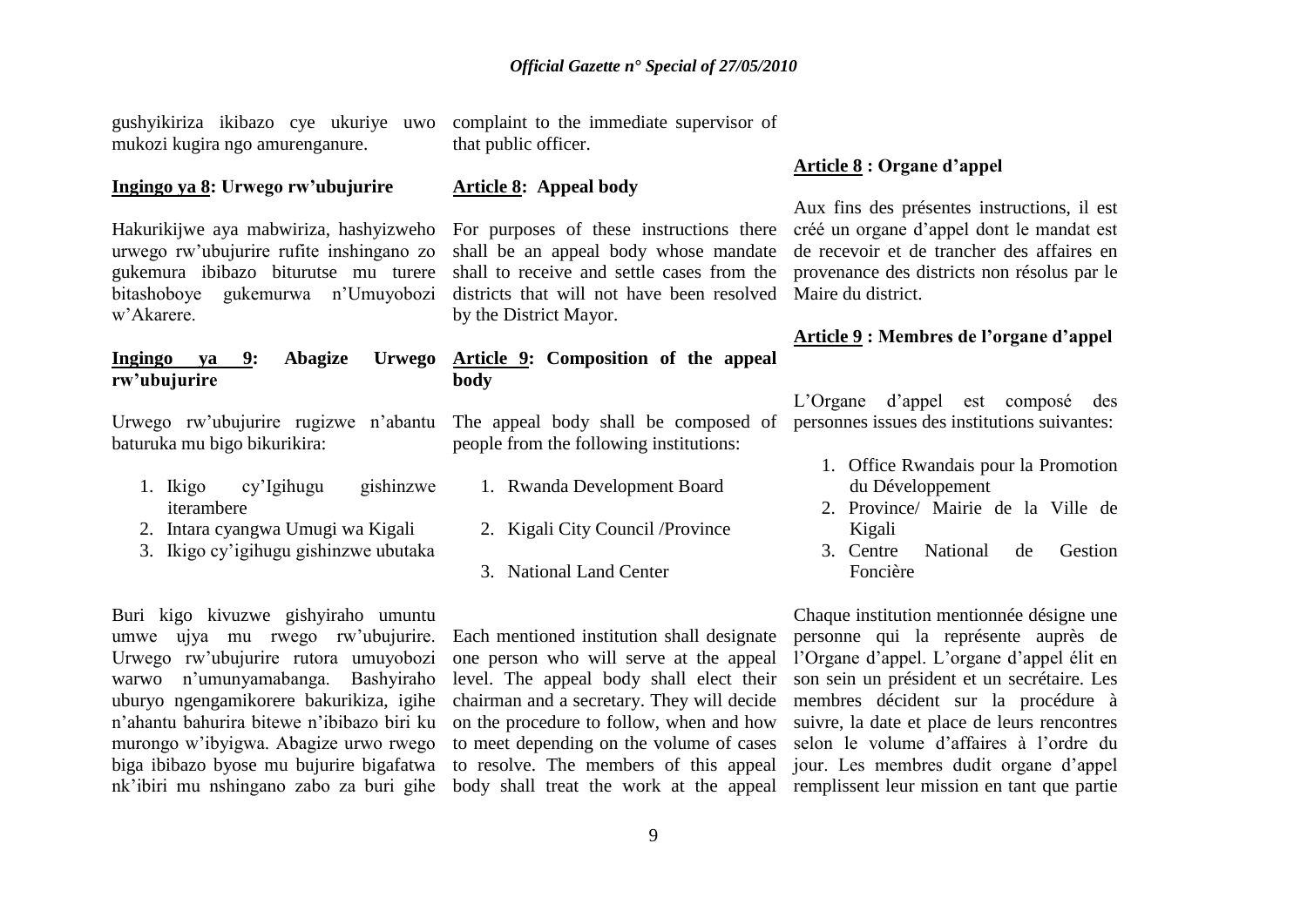kwishyurwa amafaranga y'inyongera. work therefore no extra payment for the réclamation de paiement supplémentaire. Urwego rw'ubujurire rufite ububasha bwo service will be paid to them. gutumiza umuntu wese ufite ubumenyi The appeal body shall have powers to dans ses réunions toute personne bukenewe kurufasha gukemura ikibazo invite any skilled person whom they think compétente pour l'aider dans la résolution cyigwa.

#### **Ingingo ya 10: Igihe aya mabwiriza atangira gukurikizwa**

Aya mabwiriza atangira gukurikizwa ku munsi atangarijweho mu Igazeti ya Leta ya Repubulika y'u Rwanda.

Kigali, kuwa **14/04/2010**

(sé) **MAKUZA Bernard** Minisitiri w'Intebe

**Seen and sealed with the Seal of the Republic:**

can be useful in the settlement of the case.

#### **Article 10: Commencement**

These Instructions shall come into force on vigueur le jour de leur publication au the date of publication in the Official Gazette of the Republic of Rwanda.

Kigali, on **14/04/2010**

 $(sé)$  **MAKUZA Bernard** Prime Minister

**Seen and sealed with the Seal of the Republic:**

akaba ari yo mpamvu bidasaba level as an integral part of their routine intégrante de leurs affaires courantes sans

L'organe d'appel a le pouvoir d'inviter d'un litige quelconque.

#### **Article 10: Entrée en vigueur**

Les présentes instructions entrent en Journal Officiel de la République du Rwanda.

Kigali, le **14/04/2010**

 $(sé)$  **MAKUZA Bernard** Premier Ministre

**Vu et scellé du Sceau de la République** :

(sé)

**KARUGARAMA Tharcisse**

Minisitiri w'Ubutabera/Intumwa Nkuru ya Leta

(sé) **KARUGARAMA Tharcisse** Minister of Justice/Attorney General

 $(sé)$ **KARUGARAMA Tharcisse** Ministre de la Justice/Garde des Sceaux

**ITEKA RYA MINISITIRI W'INTEBE PRIME MINISTER'S ORDER N°34/03 OF ARRETE DU PREMIER MINISTRE**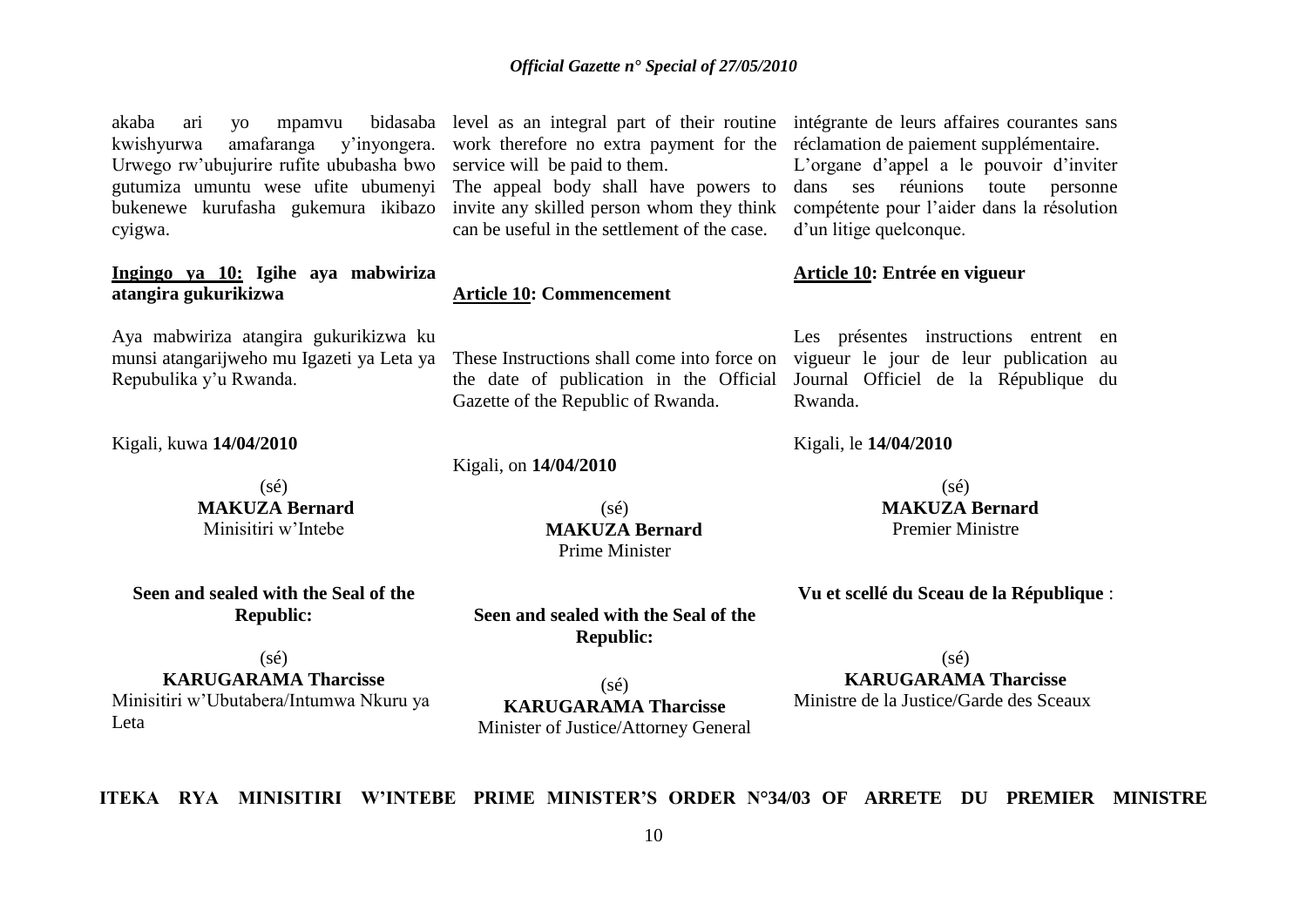#### **N°34/03 RYO KUWA RISHYIRAHO UMUYOBOZI 08/04/2010 APPOINTING A DIRECTOR N°34/03 DU 08/04/2010 PORTANT NOMINATION D'UN DIRECTEUR**

#### **ISHAKIRO**

### **TABLE OF CONTENTS**

#### **TABLE DES MATIERES**

| <b>Ingingo</b><br>mbere<br>va<br>ry'Umuyobozi                   | Ishyirwaho Article One: Appointment of a Director                                                                                                  | premier<br><b>Nomination</b><br>d'un<br>Article<br><b>Directeur</b> |
|-----------------------------------------------------------------|----------------------------------------------------------------------------------------------------------------------------------------------------|---------------------------------------------------------------------|
| <b>Teka</b>                                                     | Ingingo ya 2: Abashinzwe kubahiriza iri Article 2 : Authorities responsible for the Article 2 : Autorités chargées<br>implementation of this Order | - de<br>l'exécution du présent Arrêté                               |
| Ivanwaho<br>$ya \quad 3:$<br>Ingingo<br>zinyuranyije n'iri Teka | ry'ingingo Article 3: Repealing of inconsistent provisions                                                                                         | <b>Article 3 : Disposition abrogatoire</b>                          |
| <b>Igihe</b><br>Iteka<br><b>Ingingo</b><br>ya 4:<br>gukurikizwa | ritangira Article 4: Commencement                                                                                                                  | Article 4 : Entrée en vigueur                                       |

#### **ITEKA RYA MINISITIRI W'INTEBE PRIME MINISTER'S ORDER N°34/03 OF ARRETE DU PREMIER MINISTRE**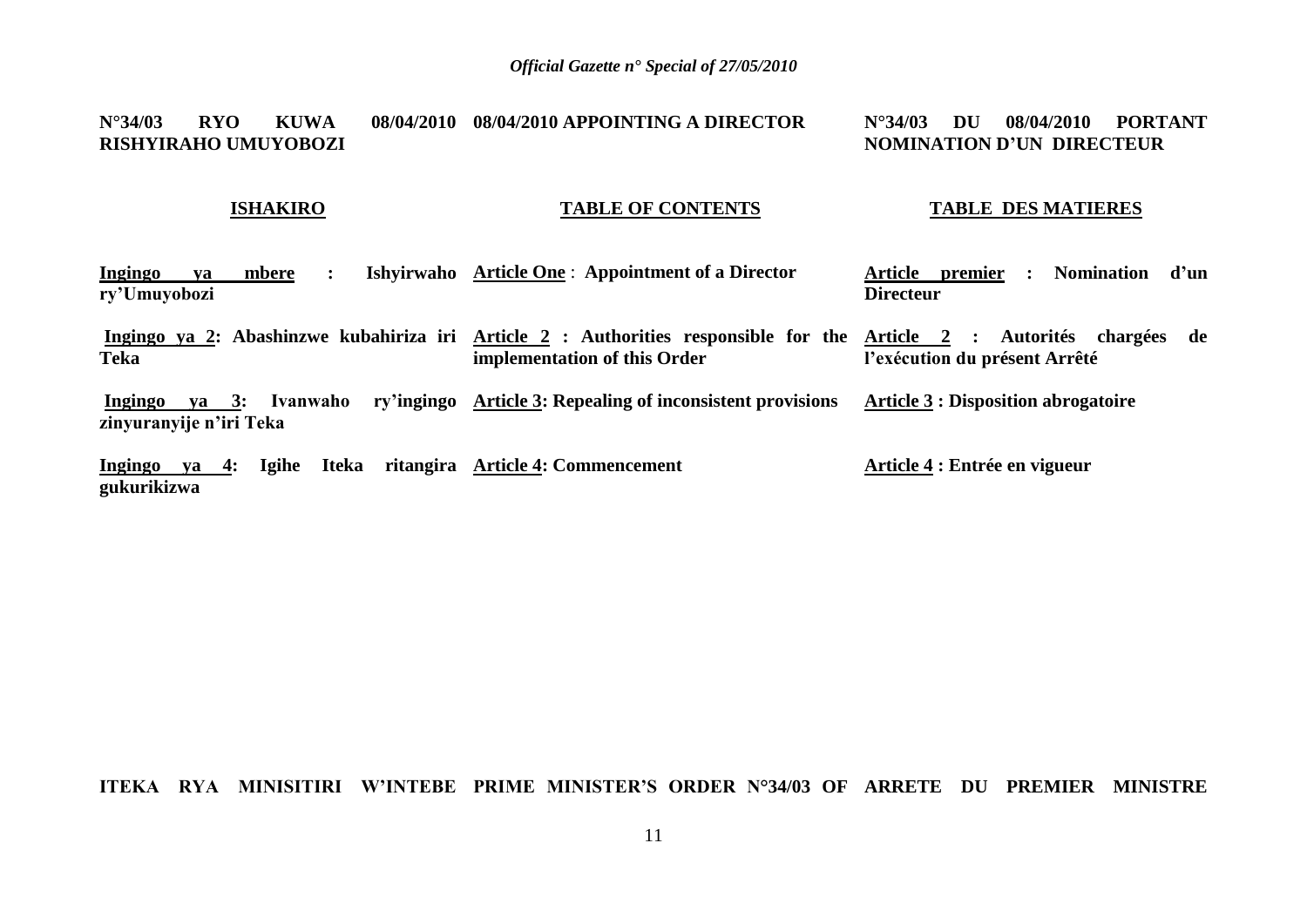#### **N°34/03 RYO KUWA 08/04/2010 08/04/2010 APPOINTING A DIRECTOR RISHYIRAHO UMUYOBOZI N°34/03 DU 08/04/2010 PORTANT NOMINATION D'UN DIRECTEUR**

#### **Minisitiri w'Intebe**,

### **The Prime Minister**,

### **Le Premier Ministre**,

| ryavuguruwe kugeza ubu, cyane cyane mu especially in its Articles 118, 119, 121 and 201;<br>ngingo zaryo iya 118, iya 119, iya 121,n'iya<br>201; | Ashingiye ku Itegeko Nshinga rya Repubulika Pursuant to the Constitution of the Republic of Vu la Constitution de la République du<br>y'u Rwanda ryo kuwa 4 Kamena 2003, nk'uko Rwanda of 4 June, 2003, as amended to date, | Rwanda du 04 juin 2003, telle que révisée à<br>ce jour, spécialement en ses articles 118, 119,<br>121 et 201;                                   |
|--------------------------------------------------------------------------------------------------------------------------------------------------|-----------------------------------------------------------------------------------------------------------------------------------------------------------------------------------------------------------------------------|-------------------------------------------------------------------------------------------------------------------------------------------------|
| Abakozi ba Leta n'inzego z'imirimo ya Leta, especially in Articles 17, 24 and 35;<br>cyane cyane mu ngingo zaryo iya 17, iya 24<br>$n$ 'iya 35;  | Ashingiye ku Itegeko n°22/2002 ryo kuwa Pursuant to Law n°22/2002 of 09/07/2002 on<br>09/07/2002 rishyiraho Sitati Rusange igenga General Statutes for Rwanda Public Service,                                               | Vu la Loi n°22/2002 du 09/07/2002 portant<br>Statut Général de la Fonction Publique<br>Rwandaise, spécialement en ses articles 17,<br>24 et 35; |
| Bisabwe na Minisitiri w'Ubuhinzi n'Ubworozi;                                                                                                     | On proposal by the Minister of Agriculture and<br>Animal Resource;                                                                                                                                                          | Sur proposition du Ministre de l'Agriculture<br>et des Ressources Animales;                                                                     |
| y'Abaminisitiri yo kuwa 05/03/2010;                                                                                                              | Bimaze gusuzumwa no kwemezwa n'Inama After consideration and approval by the Cabinet Après examen et adoption par le Conseil des<br>in its session of $05/03/2010$ ;                                                        | Ministres en sa séance du 05/03/2010;                                                                                                           |

**ATEGETSE:**

**HEREBY ORDERS:**

**ARRETE :**

**Ingingo ya mbere : Ishyirwaho Article one** : **Appointment of the Director** 

**Article premier : Nomination du Directeur**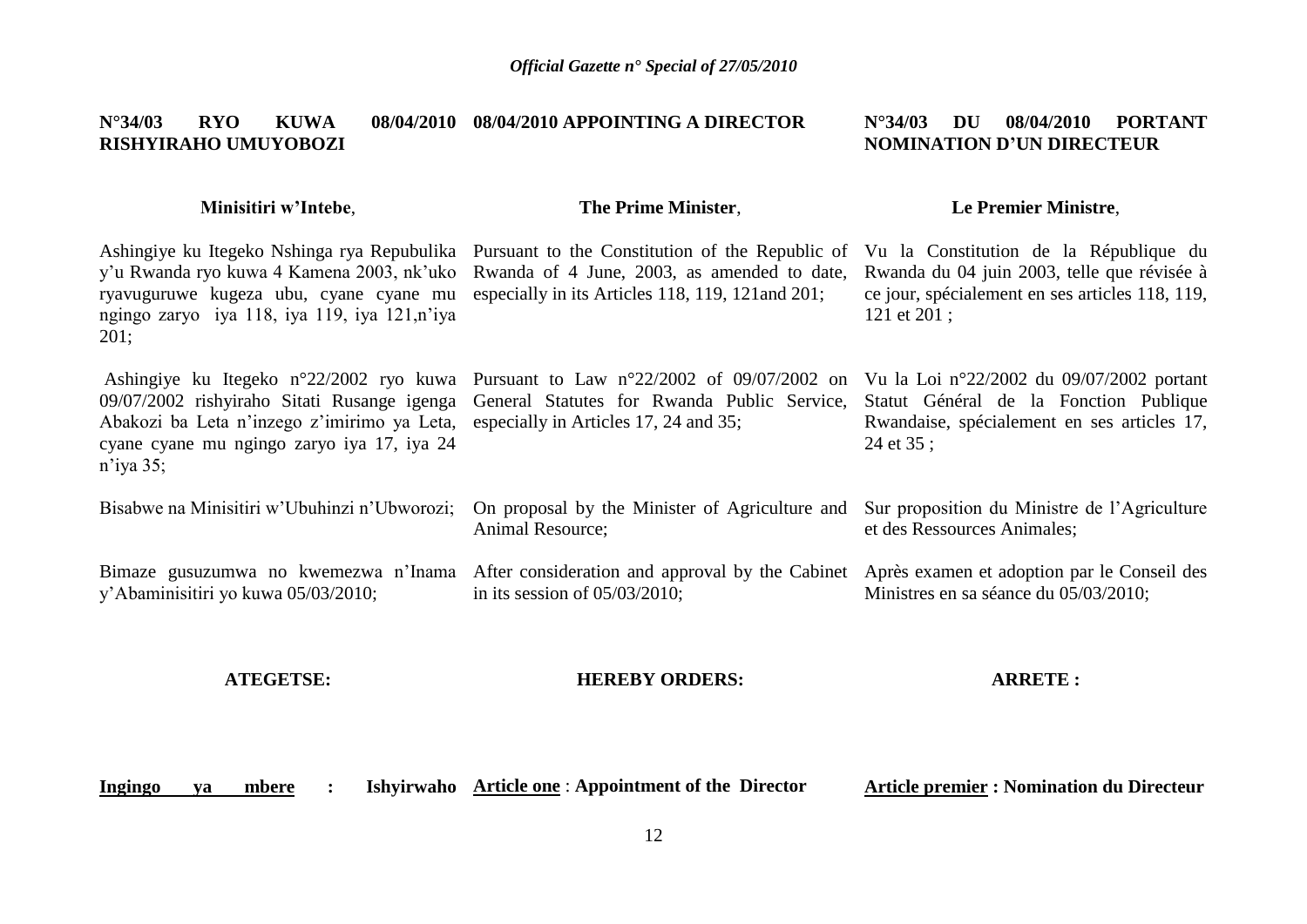## **ry'Umuyobozi**

| <b>SERUDODO</b><br>agizwe<br><b>Jackson</b><br><b>Bwana</b><br>Umuyobozi w'Imari mu Kigo cy'Igihugu<br>gishinzwe guteza imbere Ikawa (OCIR CAFE). | Mr. SERUDODO Jackson is appointed Director Monsieur SERUDODO Jackson est nommé<br>of Finance in the Rwanda Coffee Development Directeur des Finances de l'Office Rwandais<br>Authority (OCIR CAFE). | de Promotion du Café (OCIR CAFE).                                                                                                                                |
|---------------------------------------------------------------------------------------------------------------------------------------------------|-----------------------------------------------------------------------------------------------------------------------------------------------------------------------------------------------------|------------------------------------------------------------------------------------------------------------------------------------------------------------------|
| <b>Teka</b>                                                                                                                                       | Ingingo ya 2: Abashinzwe kubahiriza iri Article 2: Authorities responsible for the Article 2: Autorités chargées de l'exécution<br>implementation of this Order                                     | du présent Arrêté                                                                                                                                                |
| Minisitiri w'Ubuhinzi n'Ubworozi asabwe<br>kubahiriza iri Teka.                                                                                   | The Minister of Agriculture and Animal La Ministre de l'Agriculture<br>Resources is entrusted with the implementation of Ressources Animales est<br>this Order.                                     | des<br>et<br>chargé<br>de<br>l'exécution du Présent Arrêté.                                                                                                      |
| Ingingo ya 3: Ivanwaho ry'ingingo<br>zinyuranyije n'iri Teka.                                                                                     | <b>Article 3: Repealing of inconsistent provisions</b>                                                                                                                                              | <b>Article 3: Disposition abrogatoire</b>                                                                                                                        |
| zinyuranyije na ryo zivanyweho.                                                                                                                   | Ingingo zose z'amateka abanziriza iri kandi All prior provisions contrary to this Order are Toutes les dispositions antérieures contraires<br>hereby repealed.                                      | au Présent Arrêté sont abrogées.                                                                                                                                 |
| Ingingo ya 4: Igihe Iteka ritangira Article 4: Commencement<br>gukurikizwa                                                                        |                                                                                                                                                                                                     | Article 4 : Entrée en vigueur                                                                                                                                    |
| Iri<br>ritangarijweho mu<br>Repubulika y'u Rwanda. Agaciro karyo gahera of Rwanda. It takes effect as for 05/03/2010.<br>ku wa 05/03/2010.        | Teka ritangira gukurikizwa umunsi This Order shall come into force on the date of its<br>Igazeti ya Leta ya publication in the Official Gazette of the Republic                                     | Le Présent Arrêté entre en vigueur le jour de<br>sa publication au Journal Officiel de la<br>République du Rwanda. Il sort ses effets à<br>partir du 05/03/2010. |
| Kigali, kuwa 08/04/2010                                                                                                                           | Kigali, on 08/04/2010                                                                                                                                                                               | Kigali, le 08/04/2010                                                                                                                                            |

(sé)

(sé)

(sé)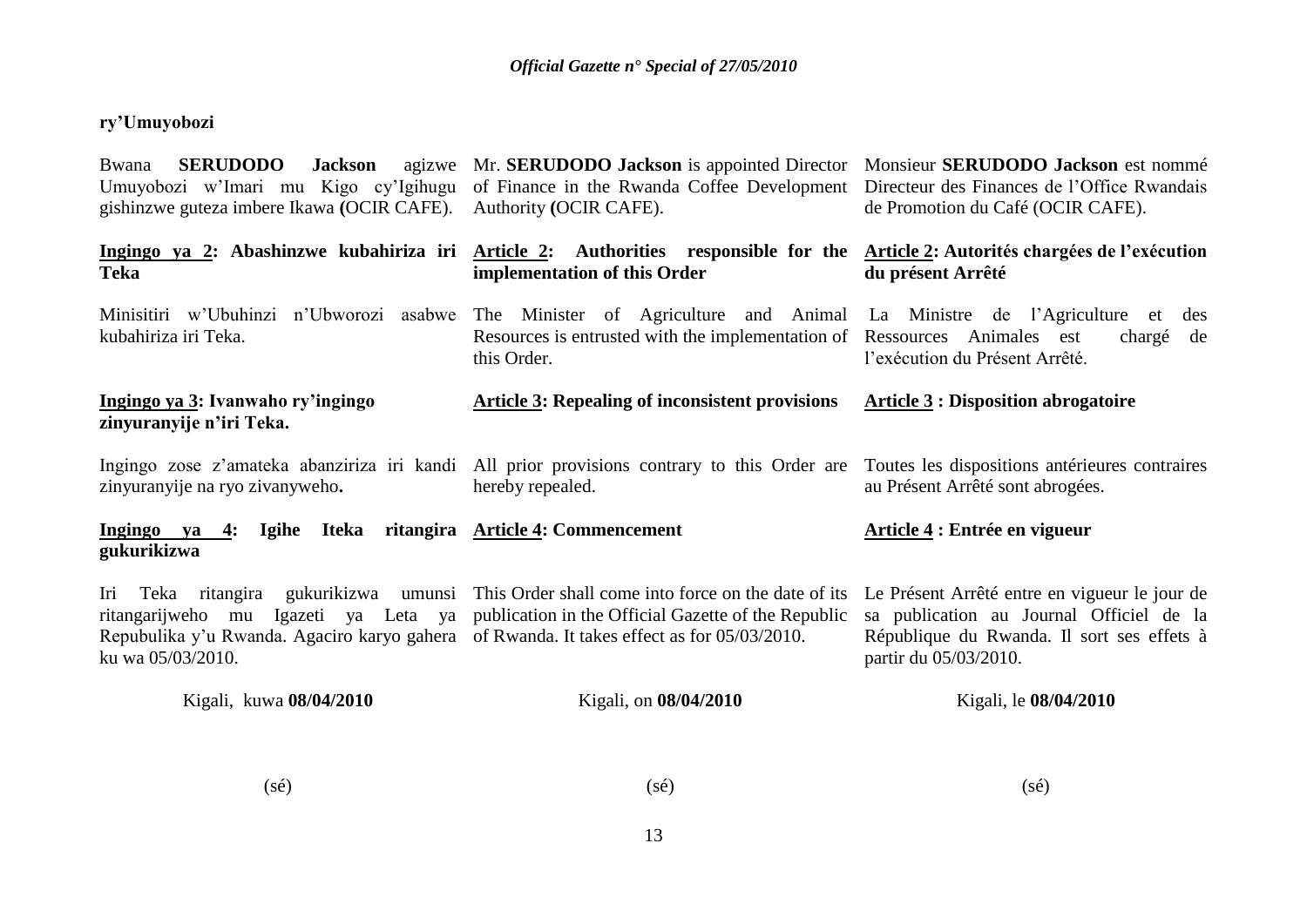**MAKUZA Bernard** Minisitiri w'Intebe

(sé) **KALIBATA Agnes** Minisitiri w'Ubuhinzi N'Ubworozi **MAKUZA Bernard** Prime Minister

**MAKUZA Bernard** Premier Ministre

(sé) **KALIBATA Agnes** Minister of Agriculture and Animal Resources

(sé) **KALIBATA Agnes** Ministre de l'Agriculture et des Ressources Animales

**Bibonywe kandi bishyizweho Ikirango cya Repubulika:**

**Seen and sealed with the Seal of the Republic:**

**Vu et scellé du Sceau de la République :**

 $(s\acute{e})$ **KARUGARAMA Tharcisse** Minisitiri w'Ubutabera/Intumwa Nkuru ya Leta

(sé) **KARUGARAMA Tharcisse** Minister of Justice/Attorney General

 $(s\acute{e})$ **KARUGARAMA Tharcisse** Ministre de la Justice/Garde des Sceaux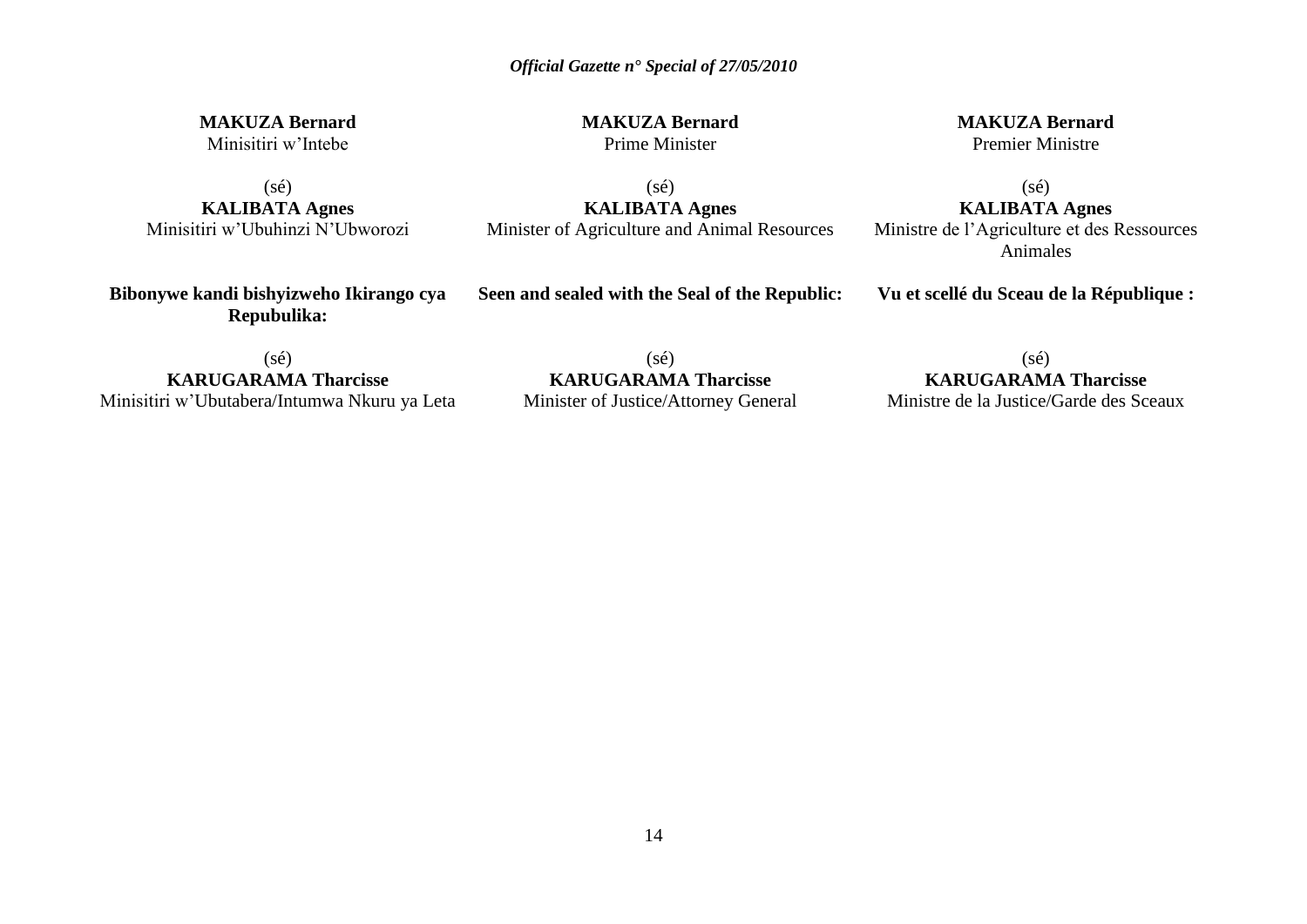#### **ITEKA RYA MINISITIRI<br>N°35/03 RYO KUWA N°35/03 RYO KUWA 08/04/2010 08/04/2010 APPOINTING A DIRECTOR RISHYIRAHO UMUYOBOZI PRIME MINISTER'S ORDER N°35/03 OF ARRETE DU PREMIER MINISTRE<br>N°35/03 DU 08/04/2010 PORTANT N°35/03 DU 08/04/2010 PORTANT NOMINATION D'UNE DIRECTRICE**

#### **ISHAKIRO**

#### **TABLE OF CONTENTS**

#### **TABLE DES MATIERES**

| Ingingo ya mbere : Ishyirwaho ry'Umuyobozi | <b>Article One: Appointment of a Director</b>                                                                                        | premier<br><b>Nomination</b><br>d'une<br>Article |
|--------------------------------------------|--------------------------------------------------------------------------------------------------------------------------------------|--------------------------------------------------|
|                                            |                                                                                                                                      | <b>Directrice</b>                                |
|                                            |                                                                                                                                      |                                                  |
|                                            | Ingingo ya 2: Abashinzwe kubahiriza iri Teka Article 2: Authorities responsible for the Article 2: Autorités chargées de l'exécution |                                                  |
|                                            | implementation of this Order                                                                                                         | du Présent Arrêté                                |

**Ingingo ya 3: Ivanwaho ry'ingingo Article 3: Repealing of inconsistent provisions zinyuranyije n'iri Teka Article 3 : Disposition abrogatoire**

**Ingingo ya 4: Igihe Iteka gukurikizwa Article 4: Commencement Article 4 : Entrée en vigueur**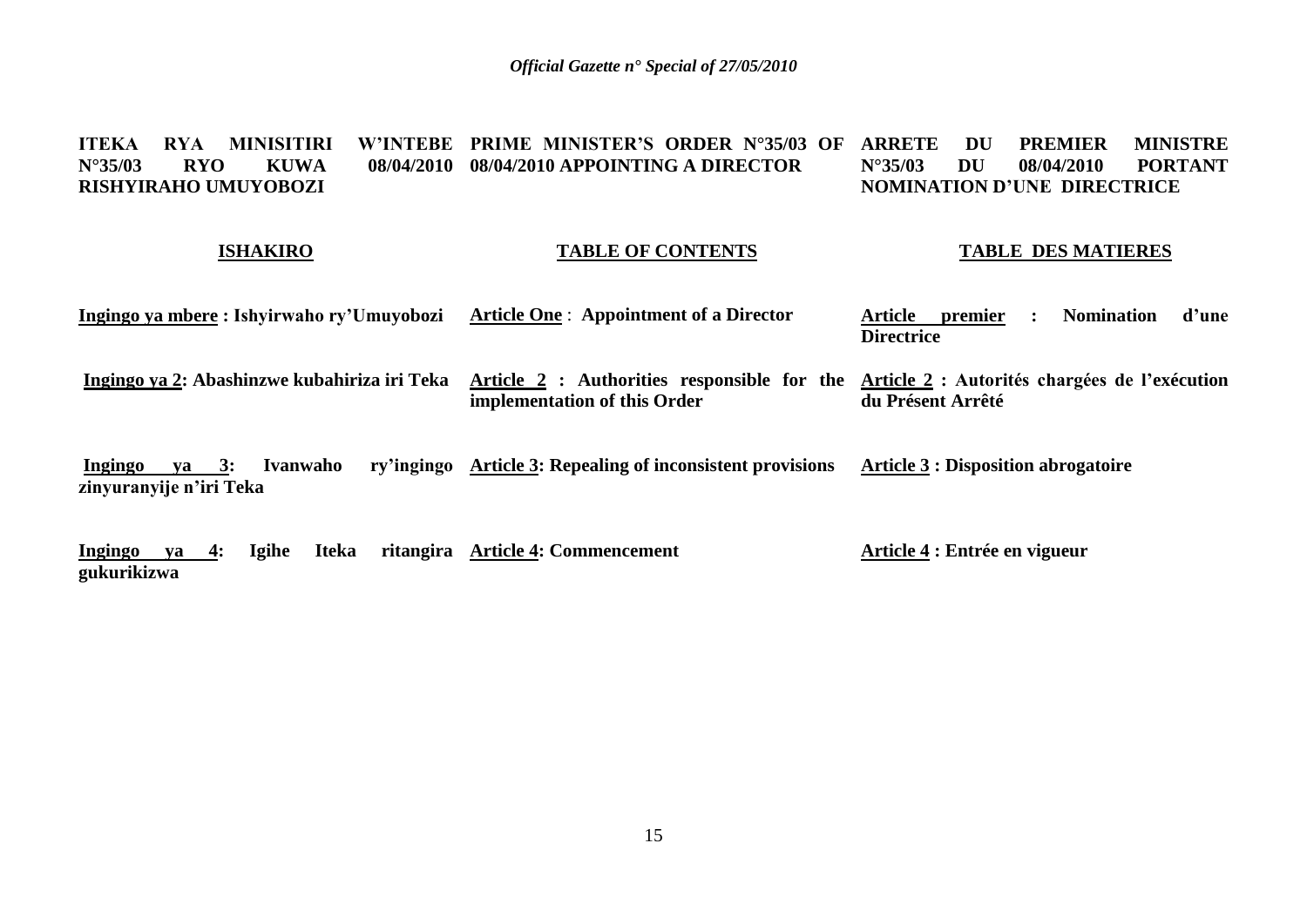#### **ITEKA RYA MINISITIRI N°35/03 RYO KUWA 08/04/2010 08/04/2010 APPOINTING A DIRECTOR RISHYIRAHO UMUYOBOZI PRIME MINISTER'S ORDER N°35/03 OF** *ARREMIER MINISTRE* **N°35/03 DU 08/04/2010 PORTANT NOMINATION D'UNE DIRECTRICE**

#### **Minisitiri w'Intebe**,

#### **The Prime Minister**,

and Labour;

in its session of 10/02/2010;

Ashingiye ku Itegeko Nshinga rya Repubulika y'u Rwanda ryo ku wa 4 Kamena 2003, nk'uko ryavuguruwe kugeza ubu, cyane cyane mu ngingo zaryo iya 118, iya 119, iya 121,n'iya 201;

Ashingiye ku Itegeko n° 22/2002 ryo ku wa 09/07/2002 rishyiraho Sitati Rusange igenga Abakozi ba Leta n'inzego z'imirimo ya Leta, cyane cyane mu ngingo zaryo iya 17, iya 24 n'iya 35;

n'Umurimo;

y'Abaminisitiri yo ku wa 10/02/2010;

Rwanda of 4 June, 2003, as amended to date, especially in its Articles 118, 119, 121and 201;

Pursuant to Law n° 22/2002 of 09/07/2002 on Vu la Loi n° 22/2002 du 09/07/2002 portant General Statutes for Rwanda Public Service, especially in Articles 17, 24 and 35;

### **Le Premier Ministre**,

Pursuant to the Constitution of the Republic of Vu la Constitution de la République du Rwanda du 04 juin 2003, telle que révisée à ce jour, spécialement en ses articles 118, 119, 121 et 201 ;

> Statut Général de la Fonction Publique Rwandaise, spécialement en ses articles 17, 24 et 35 ;

Bisabwe na Minisitiri w'Abakozi ba Leta On proposal by the Minister of Public Service Sur proposition du Ministre de la Fonction Publique et du Travail;

Bimaze gusuzumwa no kwemezwa n'Inama After consideration and approval by the Cabinet Après examen et adoption par le Conseil des Ministres en sa séance du 10/02/2010;

#### **ATEGETSE:**

#### **HEREBY ORDERS:**

#### **ARRETE :**

**Ingingo ya mbere : Ishyirwaho ry'Umuyobozi** 

**Article one** : **Appointment of a Director** 

**Article premier : Nomination d'une Directrice**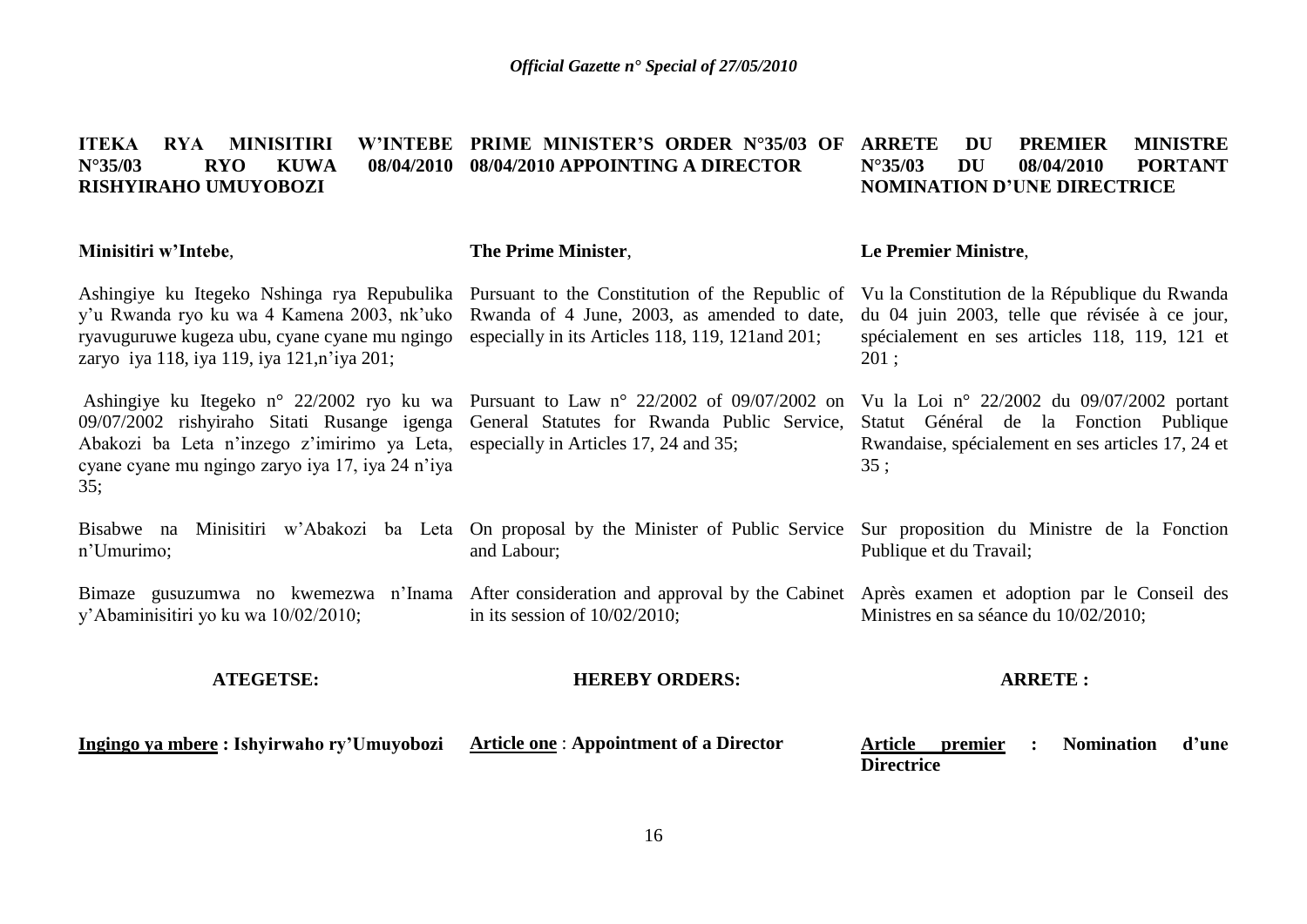| Madamu MUNYANGANIZI GAJU Ange<br>Noelle agizwe Umuyobozi w'Imari n'Ubutegetsi<br>no Gucunga Abakozi mu Kigo cy'Ubuvuzi cya<br>Kaminuza (CHUK). | Mrs. MUNYANGANIZI GAJU Ange Noelle is Madame MUNYANGANIZI GAJU Ange<br>appointed Director of Administration and Hunan<br>Resources unit in University Hospital Central d'Administration et du Ressources Humainnes<br>(CHU). | Noelle est nommée Directrice du Department<br>au Centre Hopitalier Universitaire (CHU).                                                                          |
|------------------------------------------------------------------------------------------------------------------------------------------------|------------------------------------------------------------------------------------------------------------------------------------------------------------------------------------------------------------------------------|------------------------------------------------------------------------------------------------------------------------------------------------------------------|
| Ingingo ya 2: Abashinzwe kubahiriza iri Teka                                                                                                   | Article 2: Authorities responsible for the Article 2: Autorités chargées de l'exécution<br>implementation of this Order                                                                                                      | du Présent Arrêté                                                                                                                                                |
| Minisitiri w'Abakozi ba Leta n'Umurimo asabwe<br>kubahiriza iri Teka.                                                                          | The Minister of Public Service and Labour is<br>entrusted with the implementation of this Order.                                                                                                                             | Le Ministre de la Fonction Publique et du<br>Travail est chargé de l'exécution du Présent<br>Arrêté.                                                             |
| Ingingo ya 3: Ivanwaho ry'ingingo<br>zinyuranyije n'iri Teka.                                                                                  | <b>Article 3: Repealing of inconsistent provisions</b>                                                                                                                                                                       | <b>Article 3 : Disposition abrogatoire</b>                                                                                                                       |
| zinyuranyije na ryo zivanyweho.                                                                                                                | Ingingo zose z'amateka abanziriza iri kandi All prior provisions contrary to this Order are<br>hereby repealed.                                                                                                              | Toutes les dispositions antérieures contraires au<br>Présent Arrêté sont abrogées.                                                                               |
| Ingingo ya<br><b>Iteka</b><br><b>Igihe</b><br>$-4:$<br>gukurikizwa                                                                             | ritangira Article 4: Commencement                                                                                                                                                                                            | Article 4 : Entrée en vigueur                                                                                                                                    |
| Iri<br>Teka<br>y'u Rwanda. Agaciro karyo gahera ku wa of Rwanda. It takes effect as for 10/02/2010.<br>10/02/2010.                             | ritangira gukurikizwa umunsi This Order shall come into force on the date of its<br>ritangarijweho mu Igazeti ya Leta ya Repubulika publication in the Official Gazette of the Republic                                      | Le Présent Arrêté entre en vigueur le jour de sa<br>publication au Journal Officiel de la République<br>du Rwanda. Il sort ses effets à partir du<br>10/02/2010. |
| Kigali, kuwa 08/04/2010                                                                                                                        | Kigali, on 08/04/2010                                                                                                                                                                                                        | Kigali, le 08/04/2010                                                                                                                                            |
| $(s\acute{e})$                                                                                                                                 | $(s\acute{e})$                                                                                                                                                                                                               | $(s\acute{e})$                                                                                                                                                   |

**MAKUZA Bernard** Minisitiri w'Intebe

(sé) **MAKUZA Bernard** Prime Minister

(sé) **MAKUZA Bernard** Premier Ministre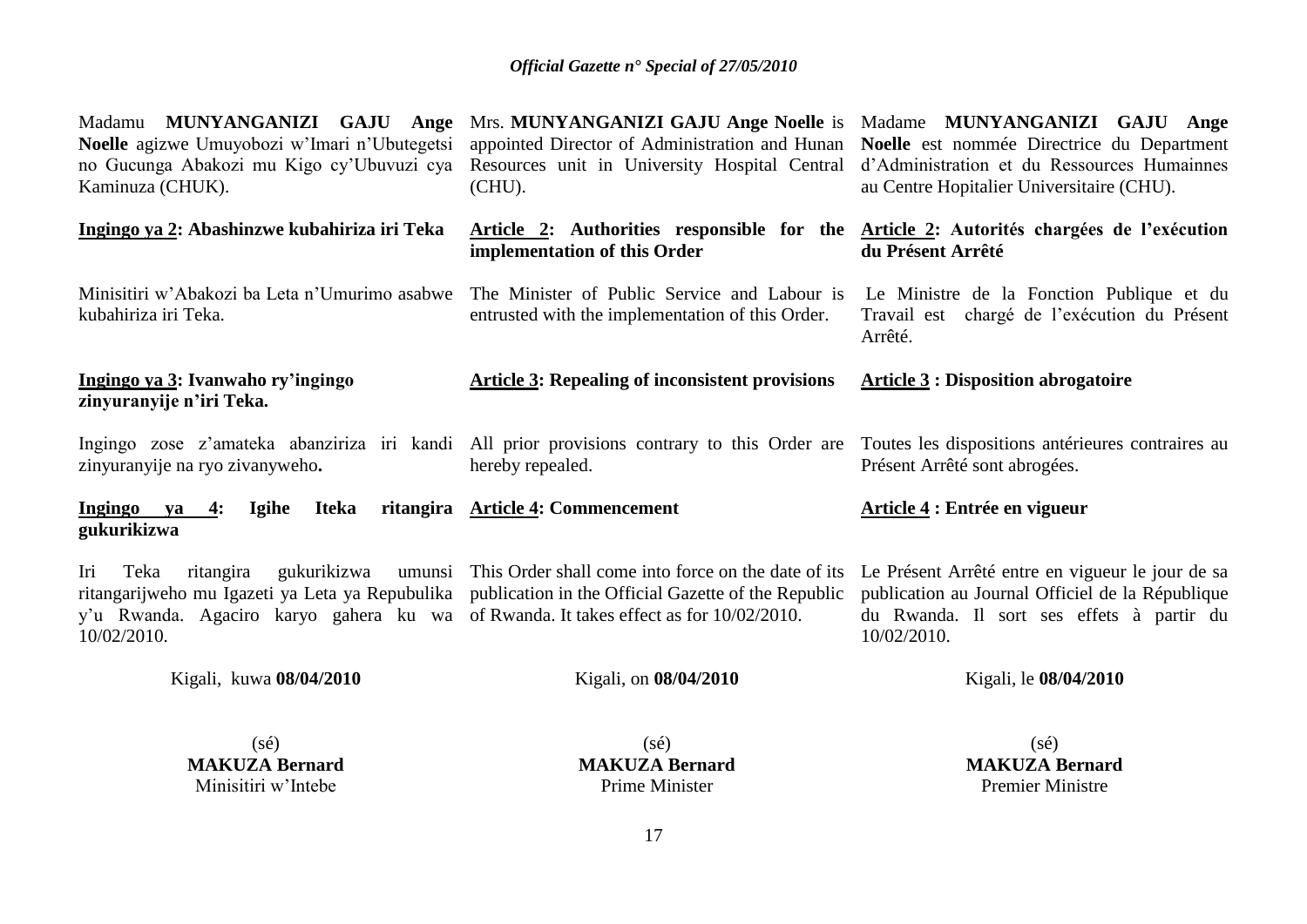(sé) **MUREKEZI Anastase** Minisitiri w'Abakozi ba Leta n'Umurimo

(sé) **MUREKEZI Anastase** Minister of Public Service and Labour

 $(s\acute{e})$ **MUREKEZI Anastase** Ministre de la Fonction Publique et du Travail

**Bibonywe kandi bishyizweho Ikirango cya Repubulika:**

**Seen and sealed with the Seal of the Republic:**

**Vu et scellé du Sceau de la République :**

(sé) **KARUGARAMA Tharcisse**

Minisitiri w'Ubutabera/Intumwa Nkuru ya Leta

 $(s\acute{e})$ **KARUGARAMA Tharcisse** Minister of Justice/Attorney General

(sé) **KARUGARAMA Tharcisse** Ministre de la Justice/Garde des Sceaux

18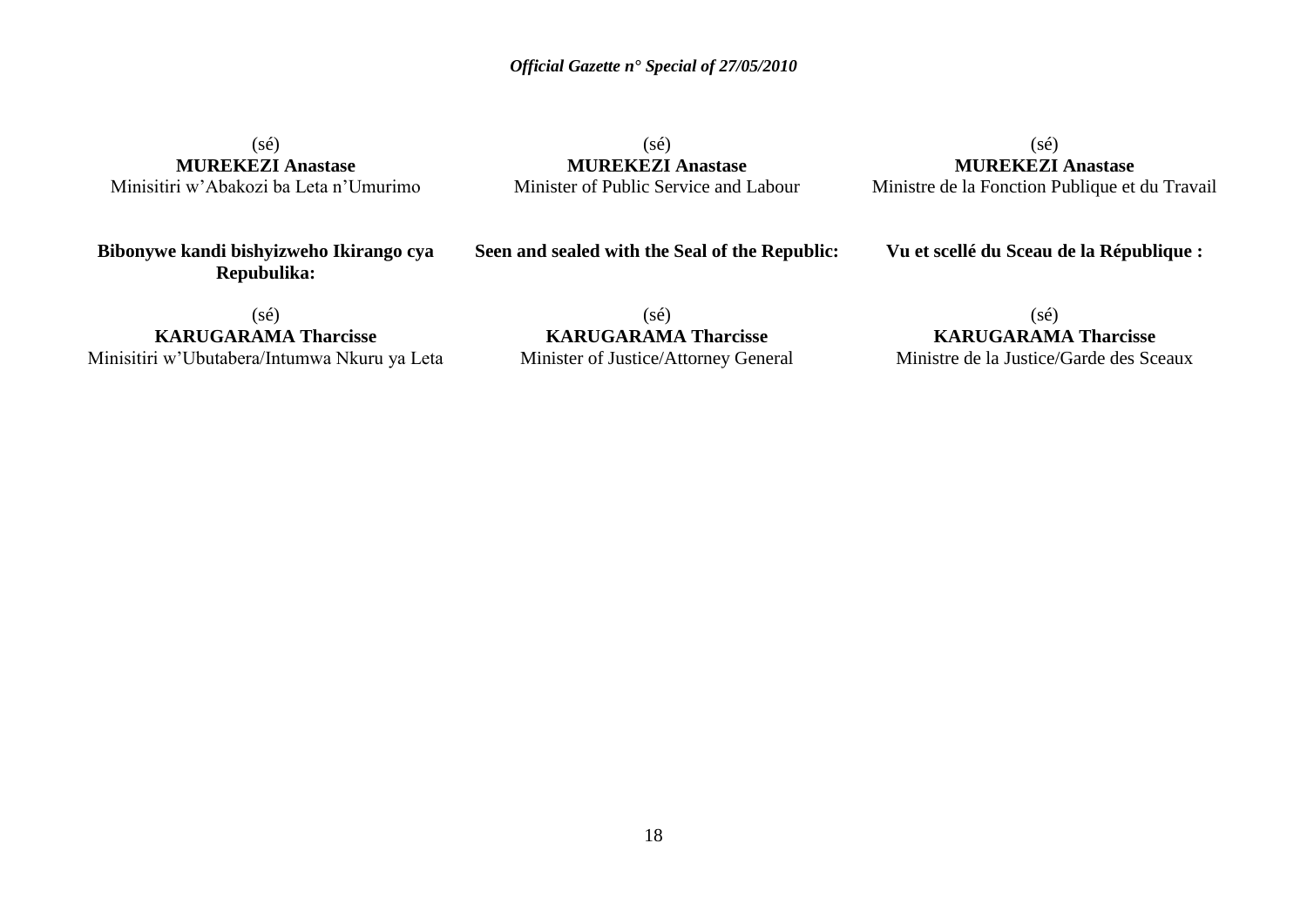**ITEKA RYA MINISITIRI W'INTEBE N°36/03 PRIME MINISTER'S ORDER N°36/03 OF ARRETE DU PREMIER MINISTRE RYO KUWA 08/04/2010 RYIRUKANA 08/04/2010 DISMISSING JUNIOR OFFICERS BURUNDU BA OFISIYE BATO BA POLISI FROM THE NATIONAL POLICE Y'IGIHUGU NU 08/04/2010 PORTANT<br>
ION DES OFFICIERS REVOCATION DES OFFICIERS SUBALTERNES NATIONALE**

#### **TABLE OF CONTENTS**

**ISHAKIRO** 

#### **TABLE DES MATIERES**

| Ingingo ya mbere: Iyirukanwa                                 | <b>Article One: Dismissal</b>                                                               | <b>Article premier : Révocation</b>                           |
|--------------------------------------------------------------|---------------------------------------------------------------------------------------------|---------------------------------------------------------------|
| Ingingo ya 2 : Ushinzwe gushyira mu bikorwa iri<br>teka      | the<br><b>Authority</b><br>responsible for<br>Article<br>2:<br>implementation of this Order | Article 2 : Autorité chargée d'exécution du<br>présent arrêté |
| Ingingo ya 3: Ivanwaho ry'ingingo zinyuranyije<br>n'iri teka | <b>Article 3: Repealing provision</b>                                                       | <b>Article3: Disposition abrogatoire</b>                      |
| <b>Igihe</b><br><u>Ingingo ya 4:</u><br>gukurikizwa          | iri teka ritangira Article 4 : Commencement                                                 | Article 4 : Entrée en vigueur                                 |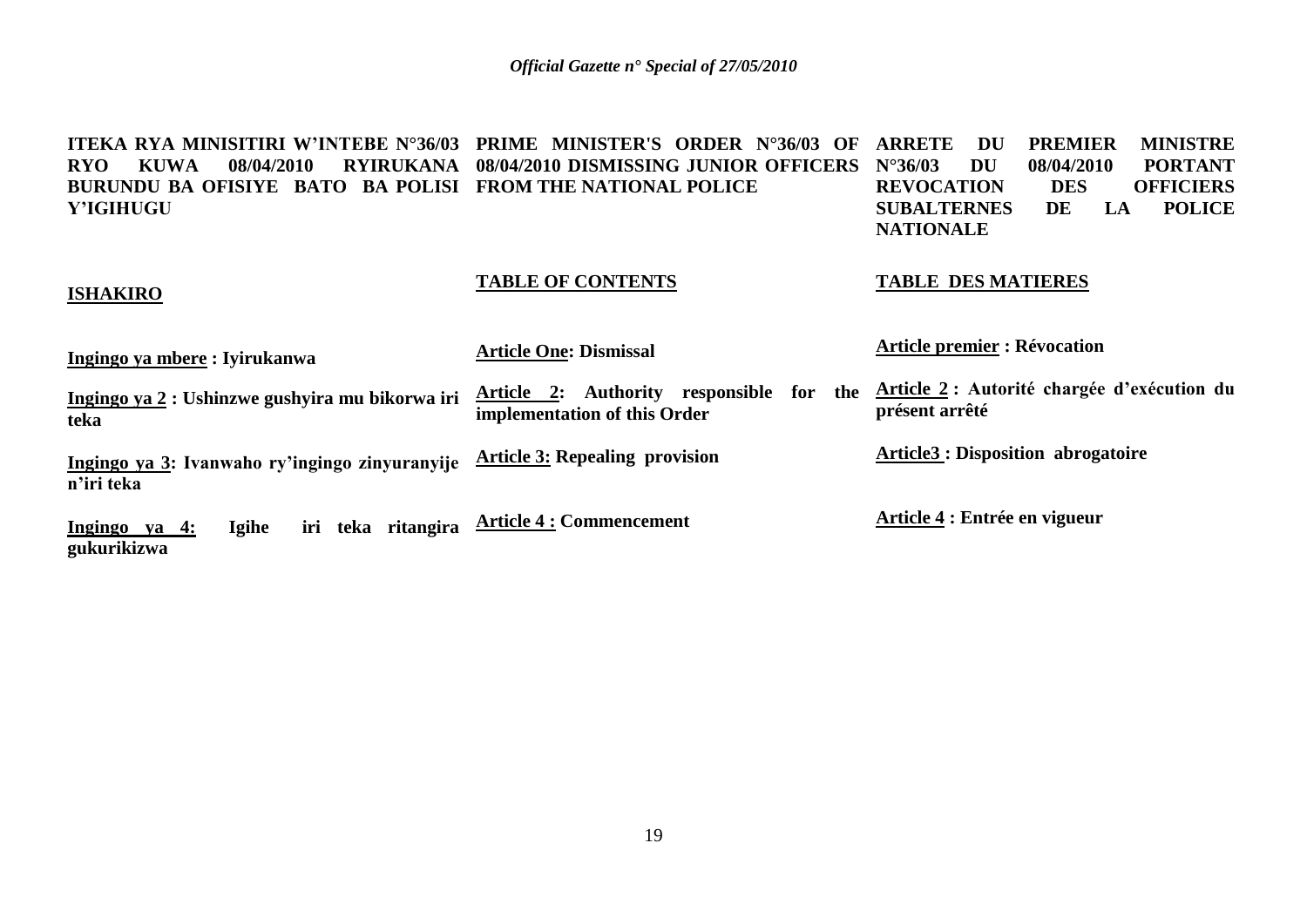**ITEKA RYA MINISITIRI W'INTEBE N°36/03 PRIME MINISTER'S ORDER N°36/03 OF RYO KUWA 08/04/2010 RYIRUKANA 08/04/2010 DISMISSING JUNIOR OFFICERS BURUNDU BA OFISIYE BATO BA POLISI FROM THE NATIONAL POLICE Y'IGIHUGU PREMIER MINISTRE N°36/03 DU 08/04/2010 PORTANT REVOCATION DES OFFICIERS SUBALTERNES DE LA POLICE NATIONALE**

#### **Minisitiri w'Intebe ;**

Ashingiye ku Itegeko Nshinga rya Repubulika y'u Rwanda ryo kuwa 04 Kamena 2003 nkuko ryavuguruwe cyane cyane mu ngingo zaryo, iya 118, iya 121, iya 201 n'iya 202;

Ashingiye ku Itegeko n°09/2000 ryo kuwa 16/06/2000 Rishyiraho Polisi y'Igihugu kandi Rigena Imitunganyirize Rusange n'Ububasha byayo, cyane cyane mu ngingo yaryo ya 49;

Ashingiye ku Iteka rya Perezida n° 155/01 ryo kuwa 31/12/2002 rishyiraho Sitati igenga Polisi y'Igihugu, cyane cyane mu ngingo zaryo ya iya 80 n'iya 85;

Bisabwe na Minisitiri w'umutekano mu Gihugu,

Inama y'Abaminisitiri yateranye ku wa 10.02.2010, imaze kubisuzuma no kubyemeza;

#### **The Prime Minister;**

Pursuant to the Constitution of the Republic of Vu la Constitution de la République du Rwanda Rwanda of 04 June 2003, as amended to date, du 04 juin 2003, telle que révisée à ce jour, especially in Articles 118, 121,201 and 202;

Pursuant to Law  $n^{\circ}$  09/2000 of 16/06/2000, Establishing General Organization and Jurisdiction Création, Organisation et Compétence de la of National Police, especially in Article 49 ;

Pursuant to the Presidential Order  $n^{\circ}$  155/01 of Vu l'Arrêté 31/12/2002 on Statutes governing National Police 31/12/2002 portant Statut régissant la Police especially in Articles 80 and 85 ;

On proposal by the Minister of Internal Security ;

After consideration and approval by the Cabinet Après examen et adoption par le Conseil des in its session of 10.02.2010;

#### **Le Premier Ministre ;**

spécialement en ses articles 118, 121,201 et 202;

Vu la Loi n° 09/2000 du 16/06/2000 portant Police Nationale, spécialement en son article 49;

Présidentiel n° 155/01 du Nationale, spécialement en ses articles 80 et 85;

Sur Proposition du Ministre de la Sécurité Intérieure ;

Ministres en sa séance du 10.02.2010;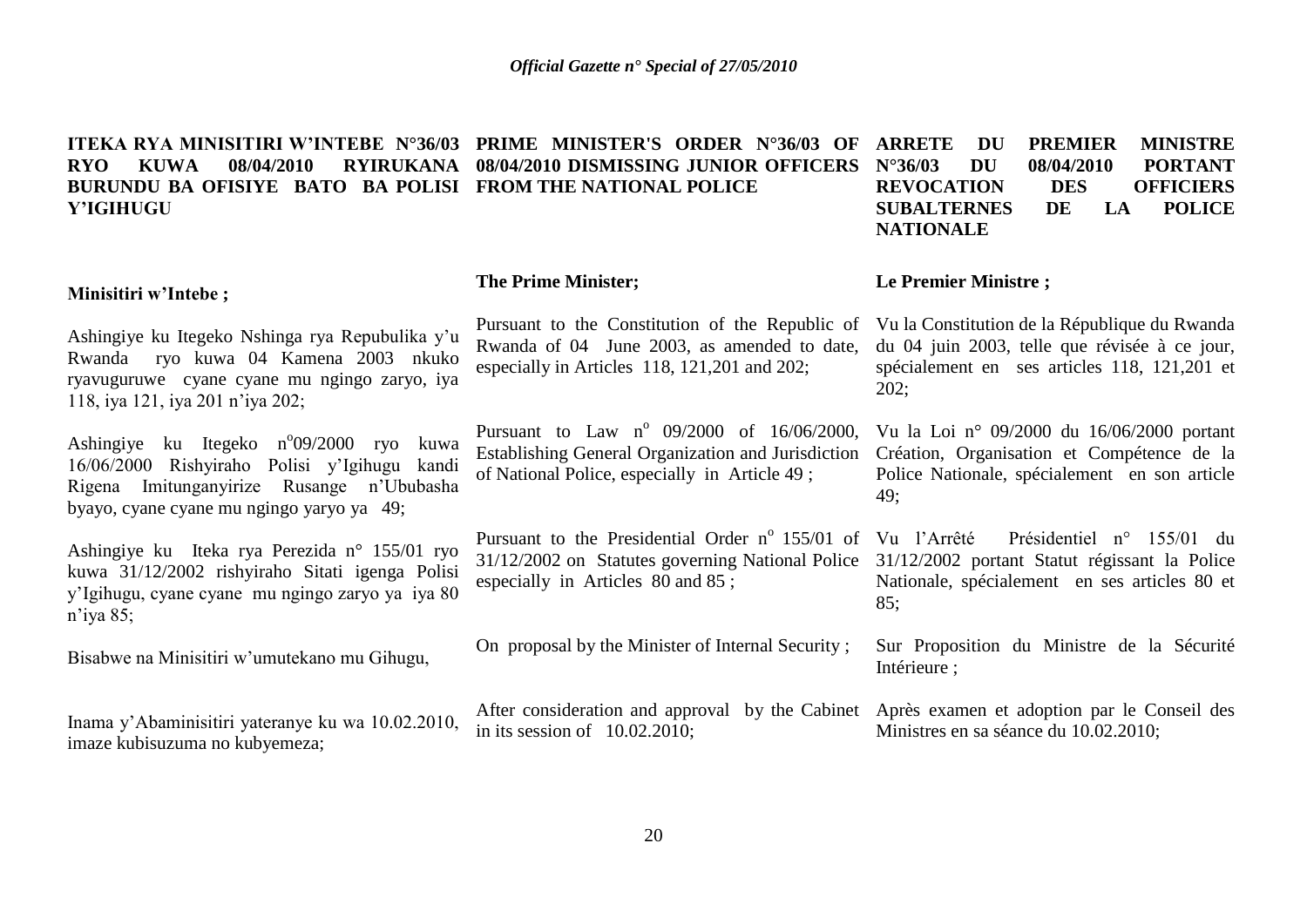| <b>ATEGETSE:</b>                                                                                                                                                        | <b>HEREBY ORDER:</b>                                                                                                                                      | <b>ARRETE:</b>                                                                                                                                                  |
|-------------------------------------------------------------------------------------------------------------------------------------------------------------------------|-----------------------------------------------------------------------------------------------------------------------------------------------------------|-----------------------------------------------------------------------------------------------------------------------------------------------------------------|
| Ingingo ya mbere: Iyirukanwa                                                                                                                                            | <b>Article One: Dismissal</b>                                                                                                                             | <b>Article premier : Révocation</b>                                                                                                                             |
| Ba Ofisiye bato ba Polisi bari ku mugereka w'iri<br>teka birukanywe burundu muri Polisi y'Igihugu.                                                                      | The Junior Officers of Police whose names appear<br>on the annex of this Order are dismissed from the<br>National Police.                                 | Les Officiers subalternes de la Police dont les<br>noms se trouvent en annexe du présent arrêté<br>sont révoqués de la Police Nationale.                        |
| Ingingo ya 2: Ushinzwe gushyira mu bikorwa<br>iri teka                                                                                                                  | Article 2: Authority responsible for the<br>implementation of this Order                                                                                  | Article 2 : Autorité chargée de l'exécution du<br>présent arrêté                                                                                                |
| Minisitiri w'Umutekano mu<br>Gihugu, ashinzwe<br>kubahiriza iri teka.                                                                                                   | The Minister of Internal Security is entrusted with<br>the implementation of this Order.                                                                  | Le Ministre de la Sécurité Intérieure est chargé<br>de l'exécution du présent arrêté                                                                            |
| Ingingo ya 3: Ivanwaho ry'ingingo zinyuranyije<br>n'iri teka                                                                                                            | <b>Article 3: Repealing provision</b>                                                                                                                     | Disposition abrogatoire<br><u>Article 3 :</u>                                                                                                                   |
| Ingingo zose z'amateka abanziriza iri kandi<br>zinyuranyije naryo zivanyweho.                                                                                           | All prior provisions contrary to this Order are<br>hereby repealed.                                                                                       | Toutes les dispositions antérieures contraires au<br>présent arrêté sont abrogées.                                                                              |
| iri teka ritangira<br>Ingingo ya 4:<br>Igihe<br>gukurikizwa                                                                                                             | <b>Article 4: Commencement</b>                                                                                                                            | Article 4 : Entrée en vigueur                                                                                                                                   |
| teka<br>ritangira<br>gukurikizwa<br>Iri<br>ku<br>munsi<br>mu Igazeti ya Leta ya Repubulika<br>ritangarijweho<br>y'u Rwanda.<br>Agaciro karyo gahera ku wa<br>10.02.2010 | This Order shall come into force on the date of its<br>publication in the Official Gazette of the Republic<br>of Rwanda. It takes effect as of 10.02.2010 | Le présent arrêté entre en vigueur le jour de sa<br>publication au Journal Officiel de la République<br>du Rwanda. Il sort ses effets à partir du<br>10.02.2010 |
| Kigali, kuwa 08/04/2010                                                                                                                                                 | Kigali, on 08/04/2010                                                                                                                                     | Kigali, le 08/04/2010                                                                                                                                           |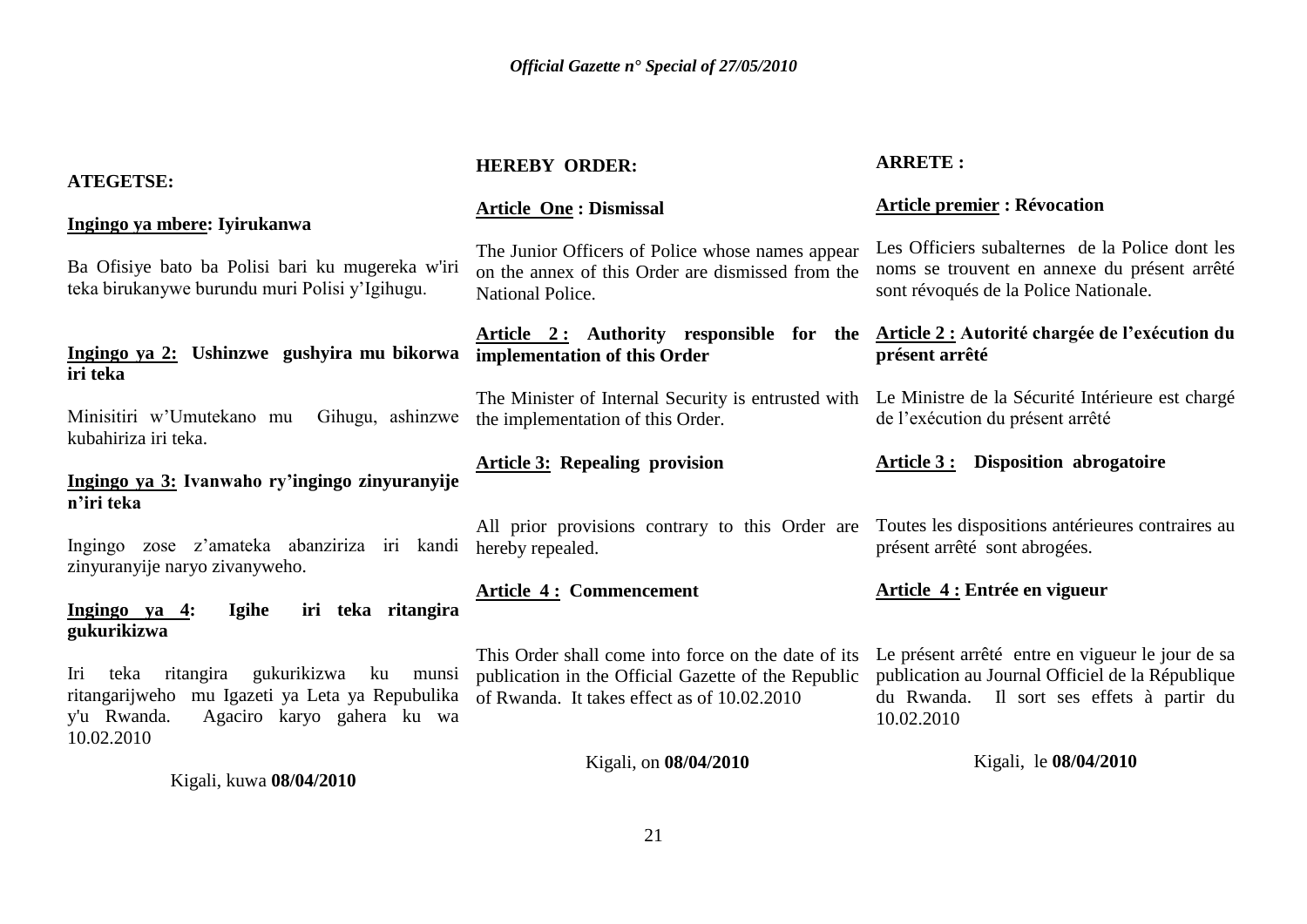$(s\acute{e})$ **MAKUZA Bernard** Prime Minister

(sé) **Sheikh HARERIMANA Mussa Fazil** Minister of Internal Security

**Seen and sealed with the Seal of the Republic:**

 $(s\acute{e})$ **MAKUZA Bernard** Premier Ministre

 $(s\acute{e})$ **Sheikh HARERIMANA Mussa Fazil** Ministre de la Sécurité Intérieure

**Vu et scellé du Sceau de la République :**

(sé) **KARUGARAMA Tharcisse**

Minister of Justice/Attorney General

 $(s\acute{e})$ **KARUGARAMA Tharcisse** Ministre de la Justice/Garde des Sceaux

 $(sé)$ **MAKUZA Bernard** Minisitiri w'Intebe

 $(sé)$ **Sheikh HARERIMANA Mussa Fazil** Minisitiri w'Umutekano mu Gihugu

**Bibonywe kandi bishyizweho Ikirango cya Repubulika:**

(sé)

**KARUGARAMA Tharcisse** Minisitri w'Ubutabera/ Intumwa Nkuru ya Leta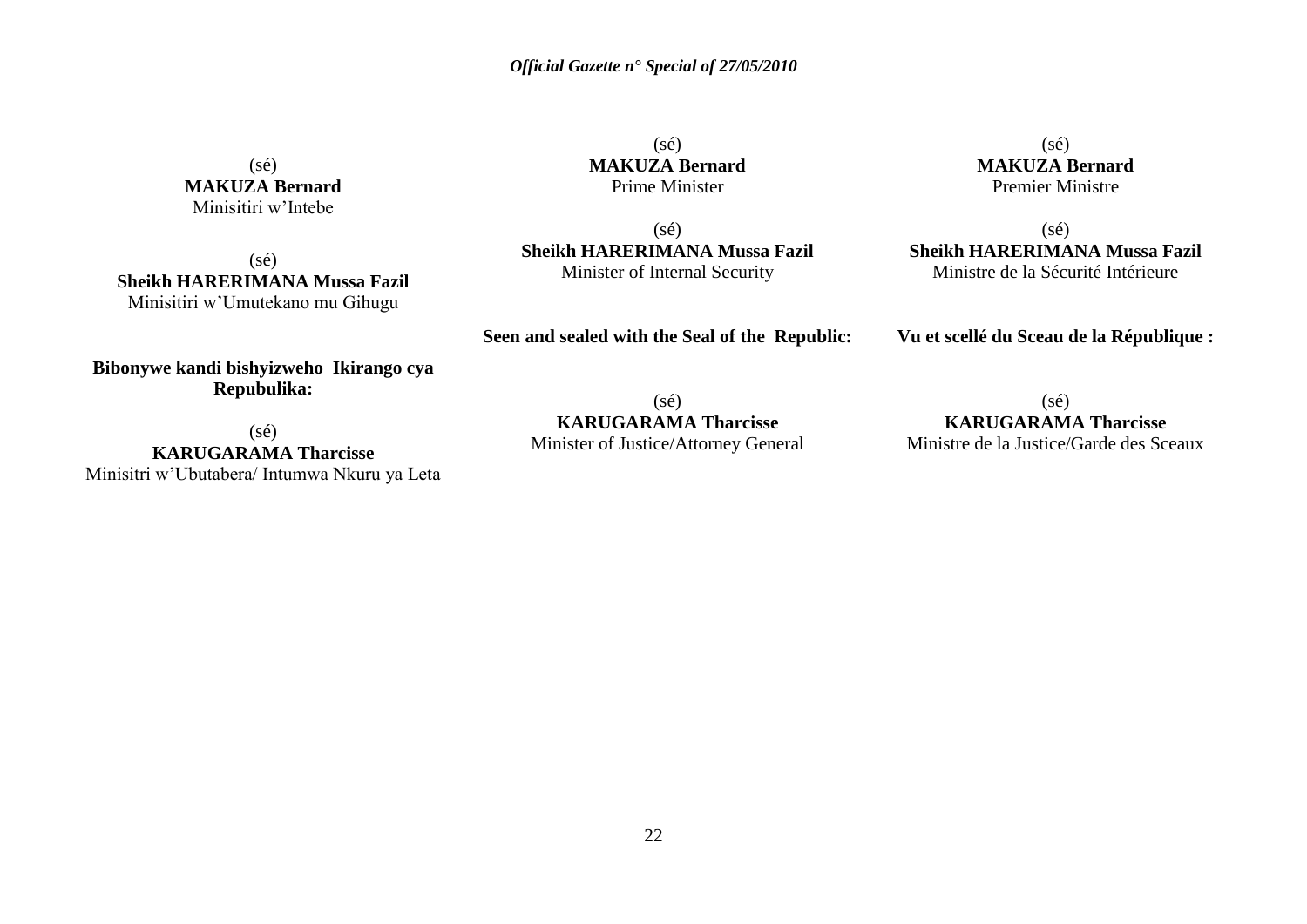UMUGEREKA KU ITEKA RYA MINISITIRI ANNEX TO THE PRIME MINISTER'S ANNEXE A L'ARRETE DU PREMIER **W'INTEBE N°36/03 RYO KUWA 08/04/2010 ORDER N°36/03 OF 08/04/2010 DISMISSING MINISTRE N°36/03 DU 08/04/2010 RISEZERERA BA OFISIYE BATO POLISI Y'IGIHUGU BA JUNIOR OFFICERS FROM THE NATIONAL PORTANT POLICE REVOCATION DES OFFICIERS SUBALTERNES DE LA POLICE NATIONALE**

#### **BA OFISIYE BATO BIRUKANYWE**:

**JUNIOR OFFICERS DISMISSED:**

**OFFICIERS SUBALTERNES REVOQUES :**

| S/N | $N^{\circ}$ MATIRIKIRE |           | <b>IPETI   AMAZINA</b>                    |
|-----|------------------------|-----------|-------------------------------------------|
|     | PN 00352               | <b>TP</b> | <b>Jean Paul</b><br><b>NGABONZIZA</b>     |
|     | PN 00363               | IP        | Jean<br><b>Damascène</b><br><b>KARAKE</b> |

| S/N | <b>PN</b> | <b>RANK</b> | <b>FULL NAMES</b>                     |
|-----|-----------|-------------|---------------------------------------|
|     | PN 00352  | IP          | <b>Jean Paul</b><br><b>NGABONZIZA</b> |
|     | PN 00363  | <b>TP</b>   | Jean Damascène<br><b>KARAKE</b>       |

| $S/N^{\circ}$ | ${\rm N}^{\circ}$<br><b>MATRICULE</b> | <b>GRADE   NOM</b> | EТ<br><b>PRENOM</b>                        |
|---------------|---------------------------------------|--------------------|--------------------------------------------|
|               | PN 00352                              | <b>IP</b>          | <b>Jean Paul</b><br><b>NGABONZIZA</b>      |
|               | PN 00363                              | IР                 | Jean.<br><b>Damascène</b><br><b>KARAKE</b> |

Bibonywe kugira ngo bishyirwe ku mugereka w'Iteka rya Minisitiri w'Intebe n°36/03 ryo kuwa **08/04/2010** risezerera ba Ofisiye bato ba Polisi y'Igihugu.

Seen to be attached to the Prime Minister's Order n°**36/03** of **08/04/2010** dismissing Junior Officers from the National Police.

Vu pour être annexé à l'Arrêté du Premier Ministre n<sup>o</sup>36/03 du 08/04/2010 portant révocation des Officiers subalternes de la Police Nationale.

Kigali, le **08/04/2010**

(sé) **MAKUZA Bernard** Premier Ministre

Kigali, kuwa **08/04/2010**

 $(s\acute{e})$ **Bernard MAKUZA** Minisitiri w'Intebe

Kigali, on **08/04/2010**

 $(sé)$ **Bernard MAKUZA** Prime Minister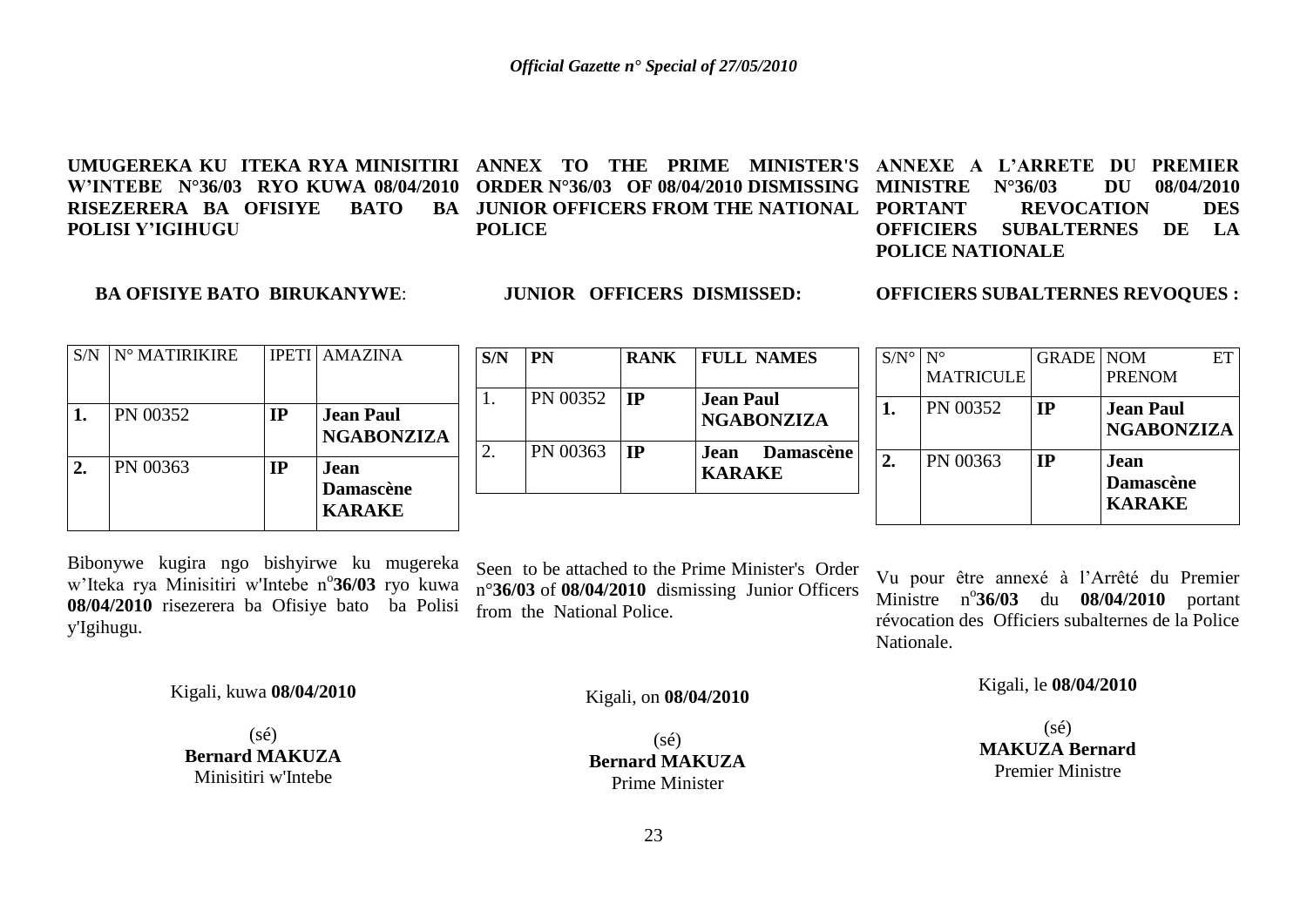$(sé)$ **Sheikh HARERIMANA Mussa Fazil** Minisitiri w'Umutekano mu Gihugu

**Bibonywe kandi bishyizweho Ikirango cya Repubulika :**

(sé) **Sheikh HARERIMANA Mussa Fazil** Minister of Internal Security

**Seen and sealed with the Seal of the Republic:**

 $(sé)$ **Sheikh HARERIMANA Mussa Fazil** Ministre de la Sécurité Intérieure

**Vu et scellé du Seau de la République :**

 $(sé)$ **KARUGARAMA Tharcisse** Minisitri w'Ubutabera/ Intumwa Nkuru ya Leta

(sé) **KARUGARAMA Tharcisse** Minister of Justice/ Attorney General

(sé) **KARUGARAMA Tharcisse** Ministre de la Justice/Garde des Sceaux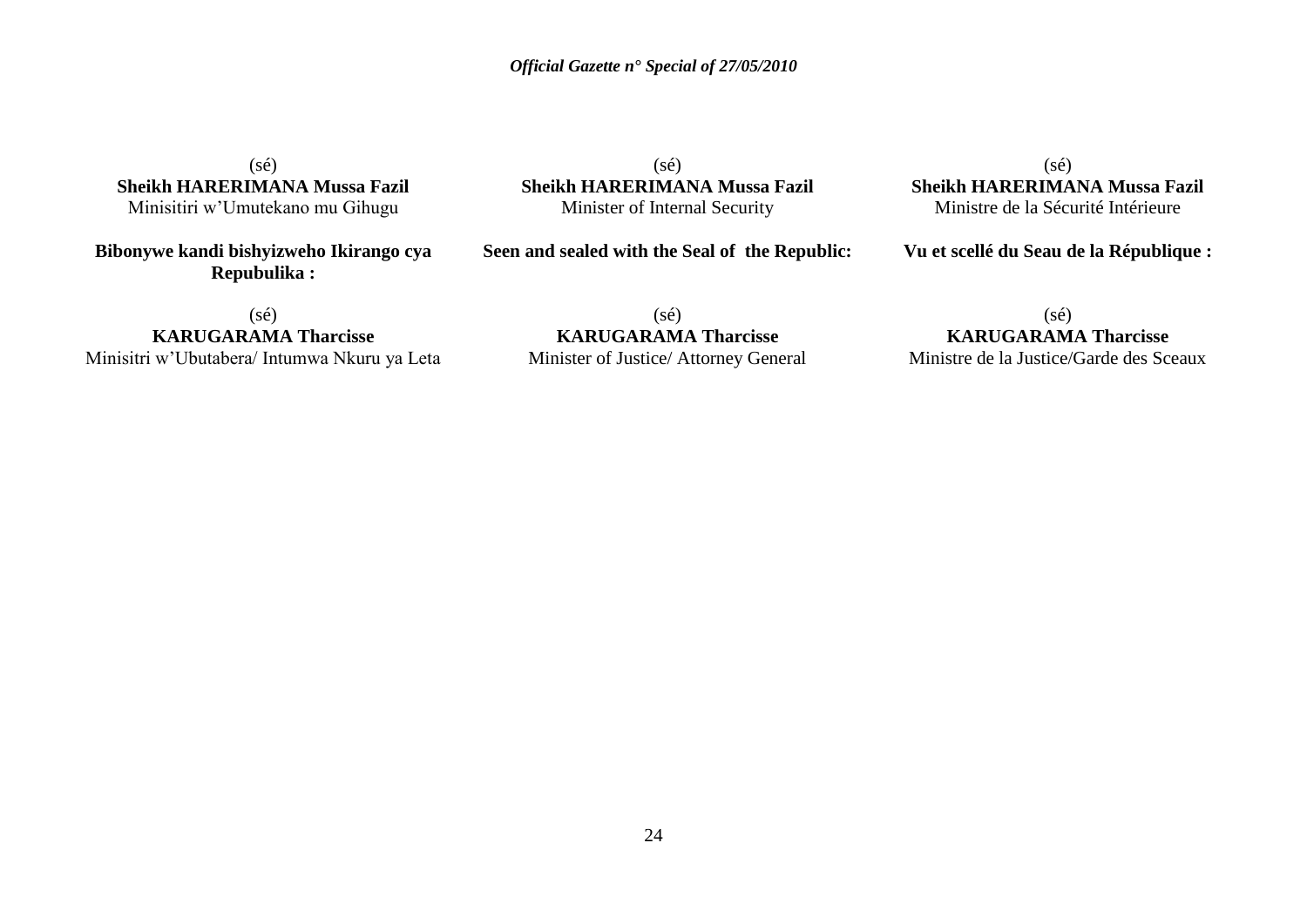**ITEKA RYA MINISITIRI N°37/03 RYO KUWA 08/04/2010 08/04/2010 APPOINTING A DIRECTOR DU 08/04/2010 PORTANT NOMINATION RISHYIRAHO UMUYOBOZI MUKURU PRIME MINISTER'S ORDER N°37/03 OF ARRETE DU PREMIER MINISTRE N°37/03 GENERAL D'UN DIRECTEUR GENERAL**

#### **ISHAKIRO**

#### **TABLE OF CONTENTS**

#### **TABLE DES MATIERES**

**Ingingo ya mbere : Ishyirwaho ry'Umuyobozi Article One** : **Appointment of a Director Article premier : Nomination d'un Directeur Mukuru General Général**

**Ingingo ya 2: Abashinzwe kubahiriza iri Teka Article 2 : Authorities responsible for the Article 2 : Autorités chargées de l'exécution du implementation of this Order présent Arrêté**

**Ingingo ya 3: Ivanwaho zinyuranyije n'iri Teka Article 3: Repealing of inconsistent provisions Article 3 : Disposition abrogatoire**

**Ingingo ya 4: Igihe Iteka ritangira Article 4: Commencement gukurikizwa Article 4 : Entrée en vigueur**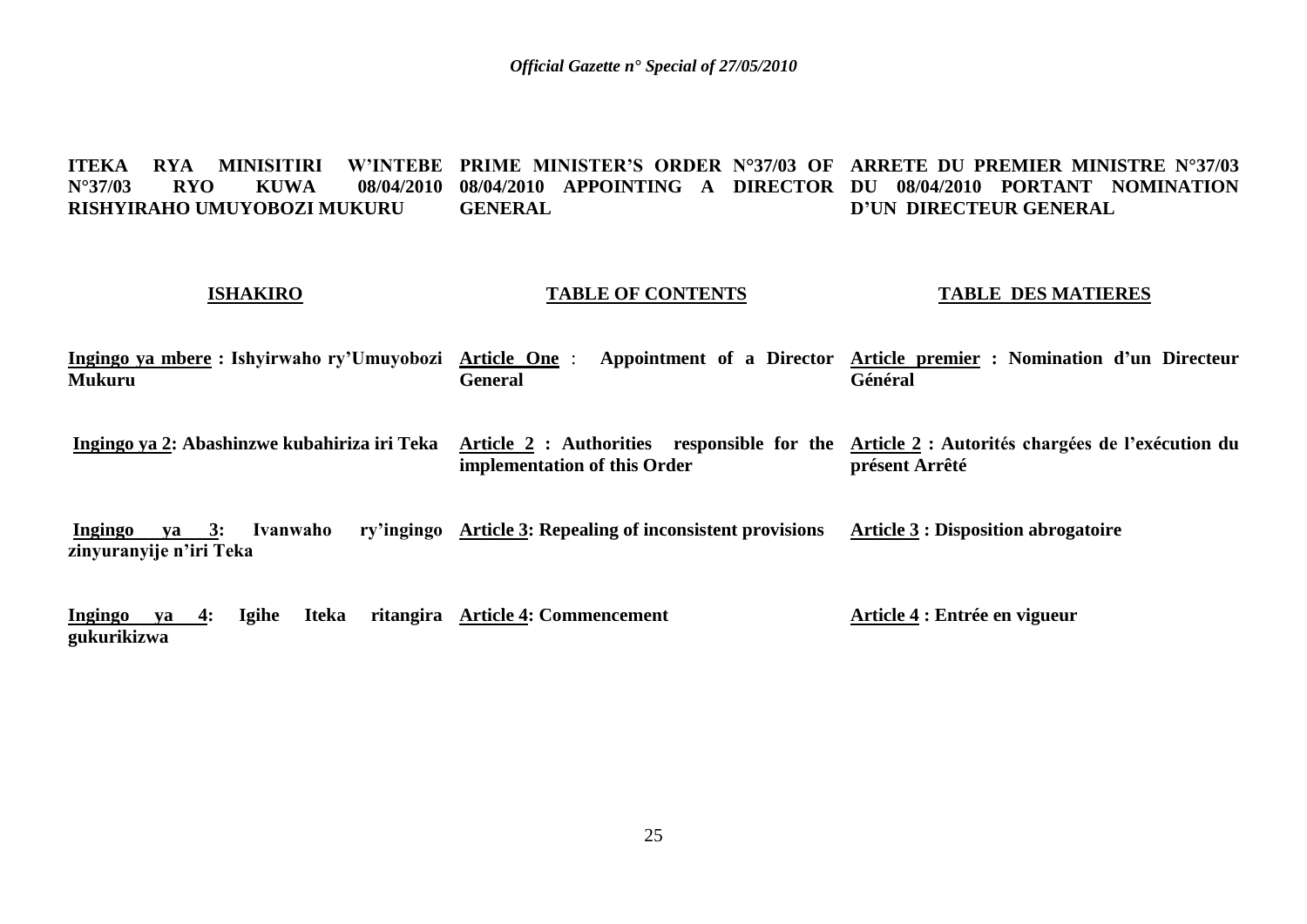#### **ITEKA RYA MINISITIRI W'INTEBE PRIME MINISTER'S ORDER N°37/03 OF ARRETE DU PREMIER MINISTRE N°37/03 N°37/03 RYO KUWA 08/04/2010 08/04/2010 APPOINTING A DIRECTOR DU 08/04/2010 PORTANT NOMINATION RISHYIRAHO UMUYOBOZI MUKURU GENERAL D'UN DIRECTEUR GENERAL**

| Minisitiri w'Intebe,                                                                                                                         | The Prime Minister,                                                                                                      | <b>Le Premier Ministre,</b>                                                                                                                                                                                                                                                                                              |
|----------------------------------------------------------------------------------------------------------------------------------------------|--------------------------------------------------------------------------------------------------------------------------|--------------------------------------------------------------------------------------------------------------------------------------------------------------------------------------------------------------------------------------------------------------------------------------------------------------------------|
| y'u Rwanda ryo kuwa 4 Kamena 2003, nk'uko<br>ryavuguruwe kugeza ubu, cyane cyane mu ngingo<br>zaryo iya 118, iya 119, iya 121, n'iya 201;    | Rwanda of 4 June, 2003, as amended to date,<br>especially in its Articles 118, 119, 121 and 201;                         | Ashingiye ku Itegeko Nshinga rya Repubulika Pursuant to the Constitution of the Republic of Vu la Constitution de la République du Rwanda du<br>04 juin 2003, telle que révisée à ce jour,<br>spécialement en ses articles 118, 119, 121 et 201;                                                                         |
| Abakozi ba Leta n'inzego z'imirimo ya Leta, especially in Articles 17, 24 and 35;<br>cyane cyane mu ngingo zaryo iya 17, iya 24 n'iya<br>35; |                                                                                                                          | Ashingiye ku Itegeko n°22/2002 ryo kuwa Pursuant to Law n° 22/2002 of 09/07/2002 on Vu la Loi n°22/2002 du 09/07/2002 portant Statut<br>09/07/2002 rishyiraho Sitati Rusange igenga General Statutes for Rwanda Public Service, Général de la Fonction Publique Rwandaise,<br>spécialement en ses articles 17, 24 et 35; |
| Bisabwe na Minisitiri w'Uburezi;                                                                                                             | On proposal by the Minister of Education;                                                                                | Sur proposition du Ministre de l'Education;                                                                                                                                                                                                                                                                              |
| y'Abaminisitiri yo kuwa 29/01/2010;                                                                                                          | Bimaze gusuzumwa no kwemezwa n'Inama After consideration and approval by the Cabinet<br>in its session of $29/01/2010$ ; | Après examen et adoption par le Conseil des<br>Ministres en sa séance du 29/01/2010;                                                                                                                                                                                                                                     |
| <b>ATEGETSE:</b>                                                                                                                             | <b>HEREBY ORDERS:</b>                                                                                                    | <b>ARRETE:</b>                                                                                                                                                                                                                                                                                                           |
| <u>Ingingo ya mbere</u> : Ishyirwaho ry'Umuyobozi Article one: Appointment of a<br><b>Mukuru</b>                                             | <b>Director</b><br><b>General</b>                                                                                        | <b>Article premier : Nomination d'un Directeur</b><br>Général                                                                                                                                                                                                                                                            |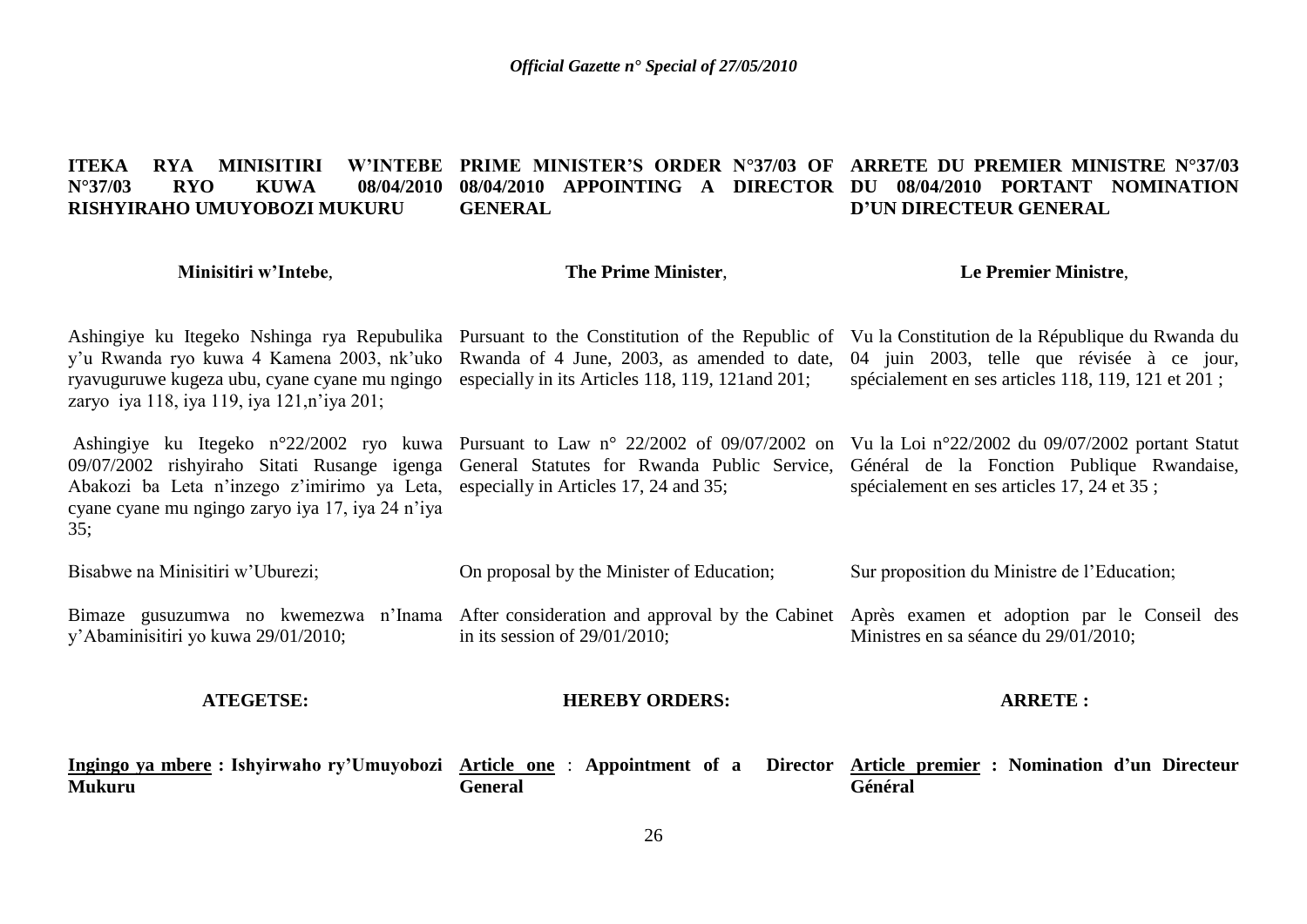| <b>MUVUNYI</b><br><b>Emmanuel</b><br>Bwana<br>Umuyobozi Mukuru wa Komisiyo y'Abarimu.                                                          | of the Teachers<br>Director General<br>Commission.                                                                                                                | agizwe Mr. MUVUNYI Emmanuel is appointed Monsieur MUVUNYI Emmanuel est nommé<br>Service Directeur Général du Commission des Enseignants.                                       |
|------------------------------------------------------------------------------------------------------------------------------------------------|-------------------------------------------------------------------------------------------------------------------------------------------------------------------|--------------------------------------------------------------------------------------------------------------------------------------------------------------------------------|
| Ingingo ya 2: Abashinzwe kubahiriza iri Teka                                                                                                   | Article 2:<br>implementation of this Order                                                                                                                        | Authorities responsible for the Article 2: Autorités chargées de l'exécution du<br>présent Arrêté                                                                              |
| Minisitiri w'Uburezi asabwe kubahiriza iri Teka.                                                                                               | The Minister of Education is entrusted with the<br>implementation of this Order.                                                                                  | Le Ministre de l'Education est<br>chargé de<br>l'exécution du Présent Arrêté.                                                                                                  |
| Ingingo ya 3: Ivanwaho ry'ingingo<br>zinyuranyije n'iri Teka.                                                                                  | <b>Article 3: Repealing of inconsistent provisions</b>                                                                                                            | <b>Article 3: Disposition abrogatoire</b>                                                                                                                                      |
| zinyuranyije na ryo zivanyweho.                                                                                                                | hereby repealed.                                                                                                                                                  | Ingingo zose z'amateka abanziriza iri kandi All prior provisions contrary to this Order are Toutes les dispositions antérieures contraires au<br>Présent Arrêté sont abrogées. |
| <b>Iteka</b><br>Ingingo<br><b>Igihe</b><br>ya<br>4:<br>gukurikizwa                                                                             | ritangira Article 4: Commencement                                                                                                                                 | Article 4 : Entrée en vigueur                                                                                                                                                  |
| Teka<br>ritangira<br>gukurikizwa<br>Iri<br>y'u Rwanda. Agaciro karyo gahera ku wa of Rwanda. It takes effect as for 29/01/2010.<br>29/01/2010. | umunsi This Order shall come into force on the date of its<br>ritangarijweho mu Igazeti ya Leta ya Repubulika publication in the Official Gazette of the Republic | Le présent Arrêté entre en vigueur le jour de sa<br>publication au Journal Officiel de la République du<br>Rwanda. Il sort ses effets à partir du 29/01/2010.                  |
| Kigali, kuwa 08/04/2010                                                                                                                        | Kigali, on 08/04/2010                                                                                                                                             | Kigali, le 08/04/2010                                                                                                                                                          |
| $(s\acute{e})$                                                                                                                                 | $(s\acute{e})$                                                                                                                                                    | $(s\acute{e})$                                                                                                                                                                 |

**MAKUZA Bernard** Prime Minister

**MAKUZA Bernard** Premier Ministre

**MAKUZA Bernard** Minisitiri w'Intebe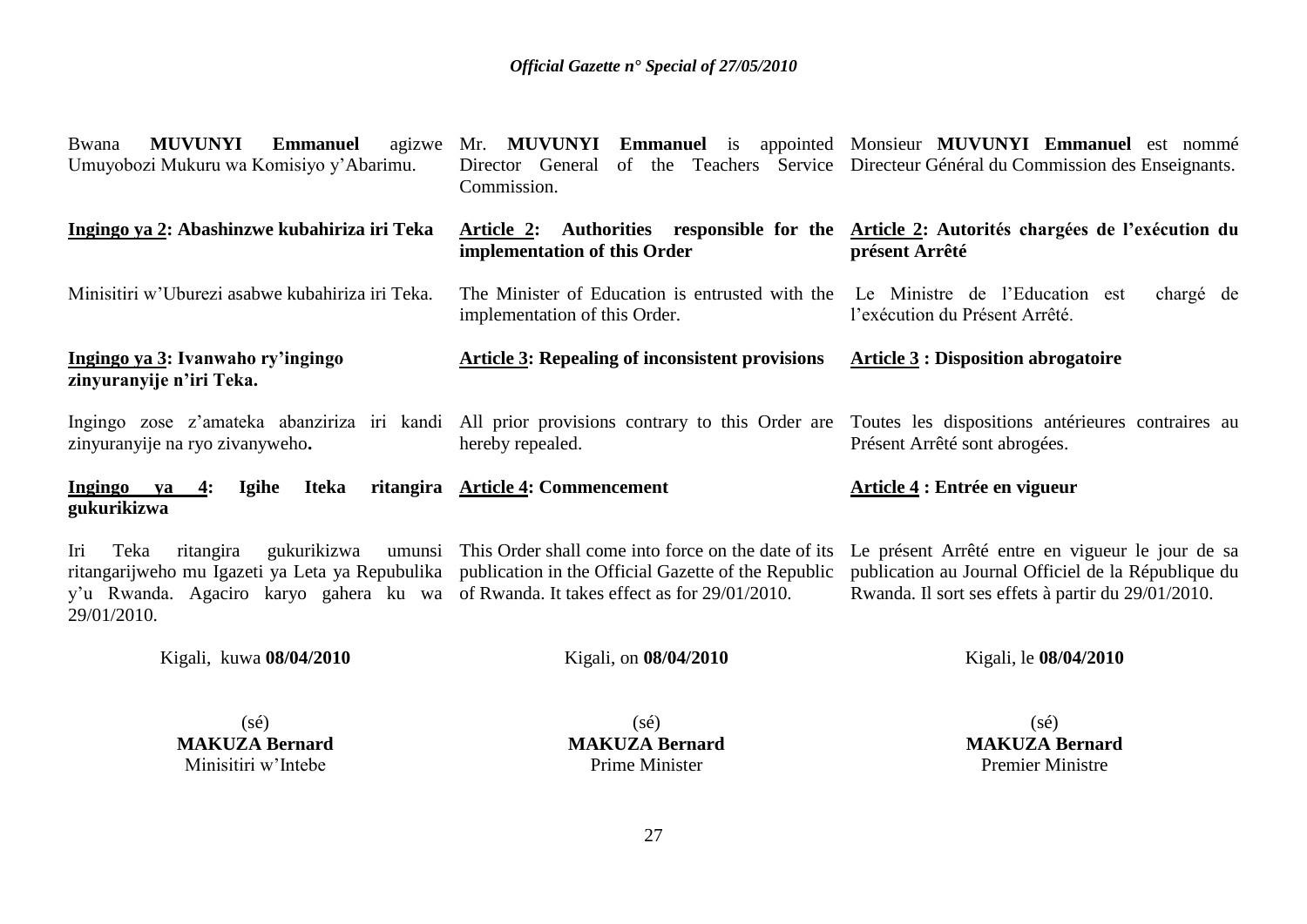$(s\acute{e})$ **MURIGANDE Charles** Minisitiri w'Uburezi

**Bibonywe kandi bishyizweho Ikirango cya Repubulika:**

(sé) **MURIGANDE Charles** Minister of Education

**Seen and sealed with the Seal of the Republic:**

(sé) **MURIGANDE Charles** Ministre de l'Education

**Vu et scellé du Sceau de la République :**

 $(sé)$ 

**KARUGARAMA Tharcisse** Minisitiri w'Ubutabera/Intumwa Nkuru ya Leta

(sé) **KARUGARAMA Tharcisse** Minister of Justice/Attorney General

 $(s\acute{e})$ **KARUGARAMA Tharcisse** Ministre de la Justice/Garde des Sceaux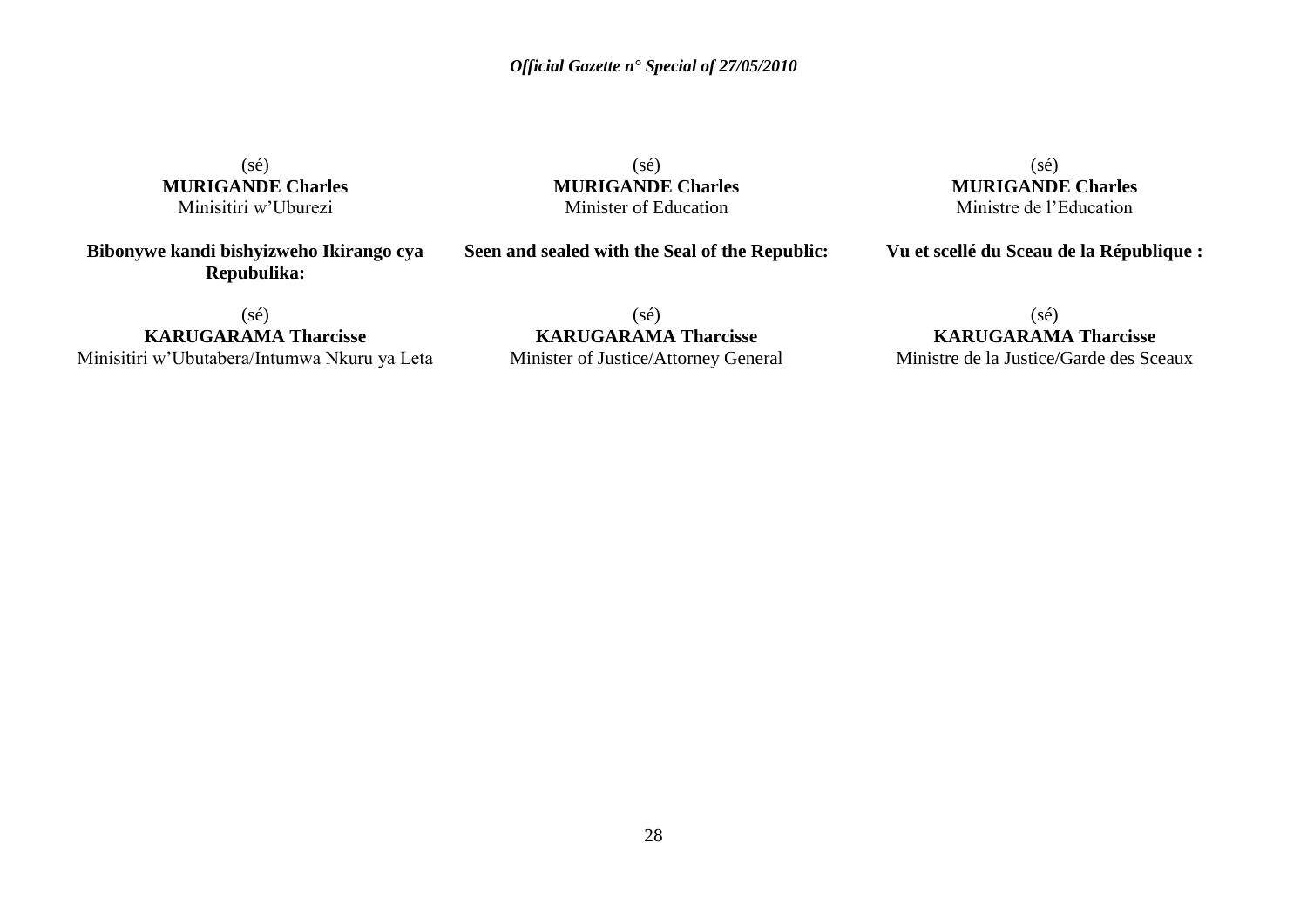**ITEKA RYA MINISITIRI W'INTEBE PRIME MINISTER'S ORDER N°39/03 OF N°39/03 RYO KUWA 08/04/2010 RIVANA 08/04/2010 TRANSFERING IMMOVABLE INYUBAKO N'UBUTAKA BYA GEREZA AND FIXED ASSETS OF GISOVU DESAFFECTATION DE LA PARCELLE YA GISOVU MU MUTUNGO RUSANGE PRISON FROM THE STATE PUBLIC ET DES LOCAUX DE LA PRISON DE WA LETA PROPERTY** *ARREMIER MINISTRE* **N°39/03 DU 08/04/2010 PORTANT GISOVU DU DOMAINE PUBLIC DE L'ETAT**

#### **ISHAKIRO**

#### **TABLE OF CONTENTS**

#### **TABLE DES MATIERES**

| Ingingo ya Mbere: Kuvanwa mu mutungo<br>rusange wa Leta                      | property                              | Article One: Transfer from public State Article premier: Désaffectation du domaine<br>public de l'Etat   |
|------------------------------------------------------------------------------|---------------------------------------|----------------------------------------------------------------------------------------------------------|
| Ingingo ya 2: Ushinzwe kubahiriza iri teka                                   | implementation of this Order          | Article 2: Authority responsible for the Article 2: Autorité chargée de l'exécution du<br>présent arrêté |
| ry'ingingo<br>Ivanwaho<br><b>Ingingo</b><br>va 3:<br>zinyuranyije n'iri teka | <b>Article 3: Repealing provision</b> | <b>Article3: Disposition abrogatoire</b>                                                                 |
| Igihe iri teka ritangira<br><u>Ingingo</u> ya 4:<br>gukurikizwa              | <b>Article 4: Commencement</b>        | Article 4: Entrée en vigueur                                                                             |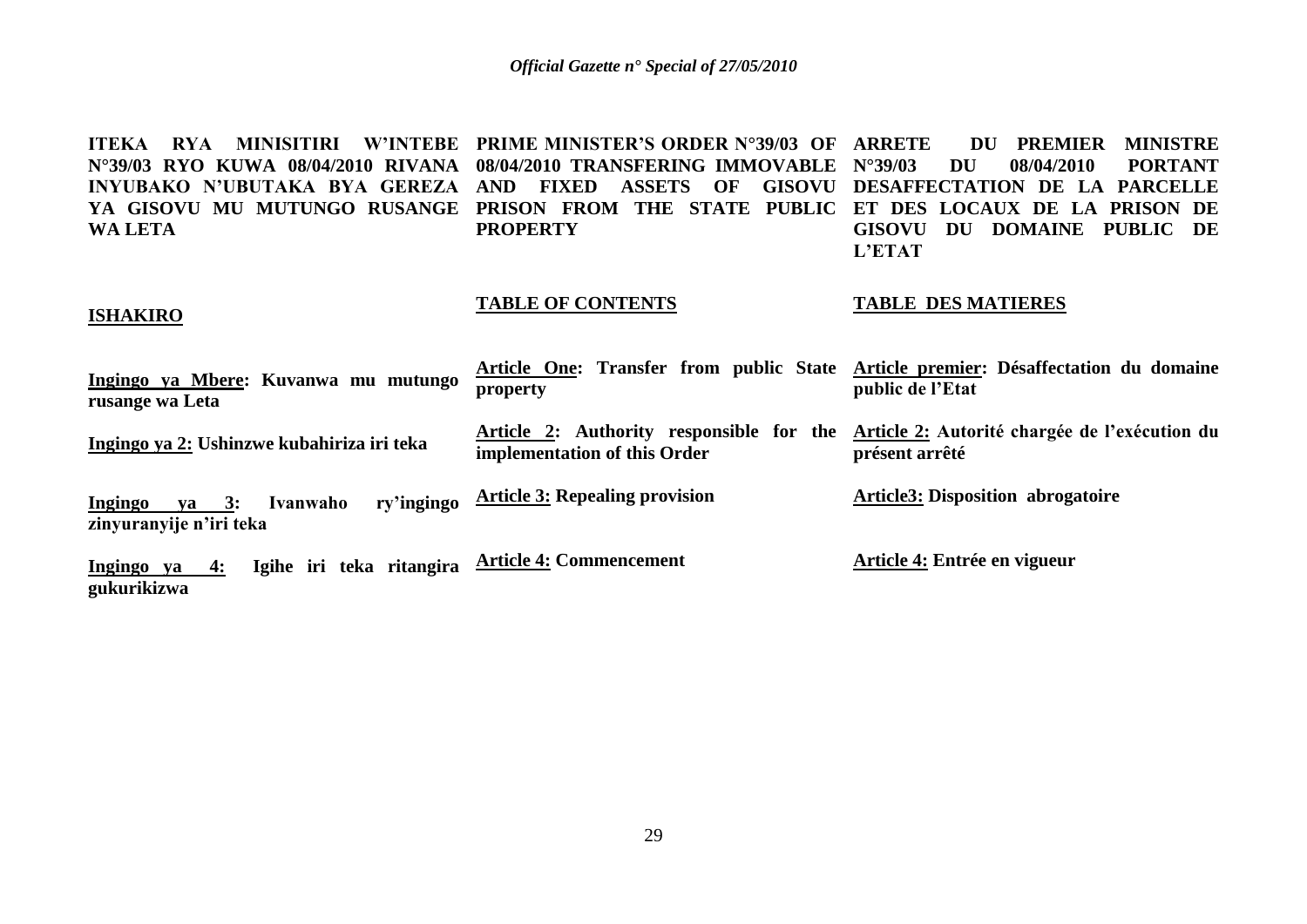**ITEKA RYA MINISITIRI W'INTEBE PRIME MINISTER'S ORDER N°39/03 OF N°39/03 RYO KUWA 08/04/2010 RIVANA 08/04/2010 TRANSFERING IMMOVABLE INYUBAKO N'UBUTAKA BYA GEREZA AND FIXED ASSETS OF GISOVU PRISON YA GISOVU MU MUTUNGO RUSANGE FROM THE STATE PUBLIC PROPERTY WA LETA ARRETE DU PREMIER MINISTER N°39/03 DU 08/04/2010 PORTANT DU DOMAINE PUBLIC DE L'ETAT**

#### **Minisitiri w'Intebe;**

#### **The Prime Minister;**

Ashingiye ku Itegeko Nshinga rya Repubulika y'u Rwanda ryo kuwa 04 Kamena 2003 nk'uko ryavuguruwe kugeza ubu cyane cyane mu ngingo zaryo iya 31, iya 118, iya 121, n'iya 201;

Ashingiye ku Itegeko Ngenga n° 8/2005 ryo kuwa 14/07/2005 rigena imikoreshereze n'imitunganyirize y'ubutaka mu Rwanda cyane cyane mu ngingo zaryo, iya 12 n'iya 14;

Inama y'Abaminisitiri yo kuwa 11/11/2009, imaze kubisuzuma no kubyemeza;

#### **ATEGETSE:**

### **Ingingo ya mbere: Kuvanwa mu mutungo rusange wa Leta**

Inyubako za Gereza ya Gisovu n'ubutaka yubatswemo bivanywe mu mutungo rusange wa Leta bigiye mu mutungo bwite wayo.

Rwanda of 04 June 2003, as amended to date, especially in Articles 31, 118, 121and 201;

management of land in Rwanda, especially in ses articles 12 et 24; Articles 12 and 14;

After consideration and approval by the Cabinet, in its session of 11/11/2009;

#### **HEREBY ORDER:**

#### **Article One: Transfer from Public State property**

The premises of Gisovu Prison and its territorial demarcations are hereby transferred from Public State property to Private State property.

#### **ARRETE:**

#### **Article premier: Désaffectation du domaine public de l'Etat**

Les constructions de la Prison de Gisovu ainsi que sa parcelle sont désaffectées du domaine public de l'Etat et affectées au domaine privé de l'Etat.

**DESAFFECTATION DE LA PARCELLE ET DES LOCAUX DE LA PRISON DE GISOVU** 

#### **Le Premier Ministre;**

Pursuant to the Constitution of the Republic of Vu la Constitution de la République du Rwanda du 04 juin 2003, telle que révisée à ce jour, spécialement en ses articles 31,118, 121, et 201;

Pursuant to Organic Law n° 08/2005 of Vu la Loi Organique n° 08/2005 du 14/07/2005 14/07/2005 determining the use and portant régime Foncier au Rwanda, spécialement en

> Après examen et adoption par le Conseil des Ministres, en sa séance du 11/11/2009;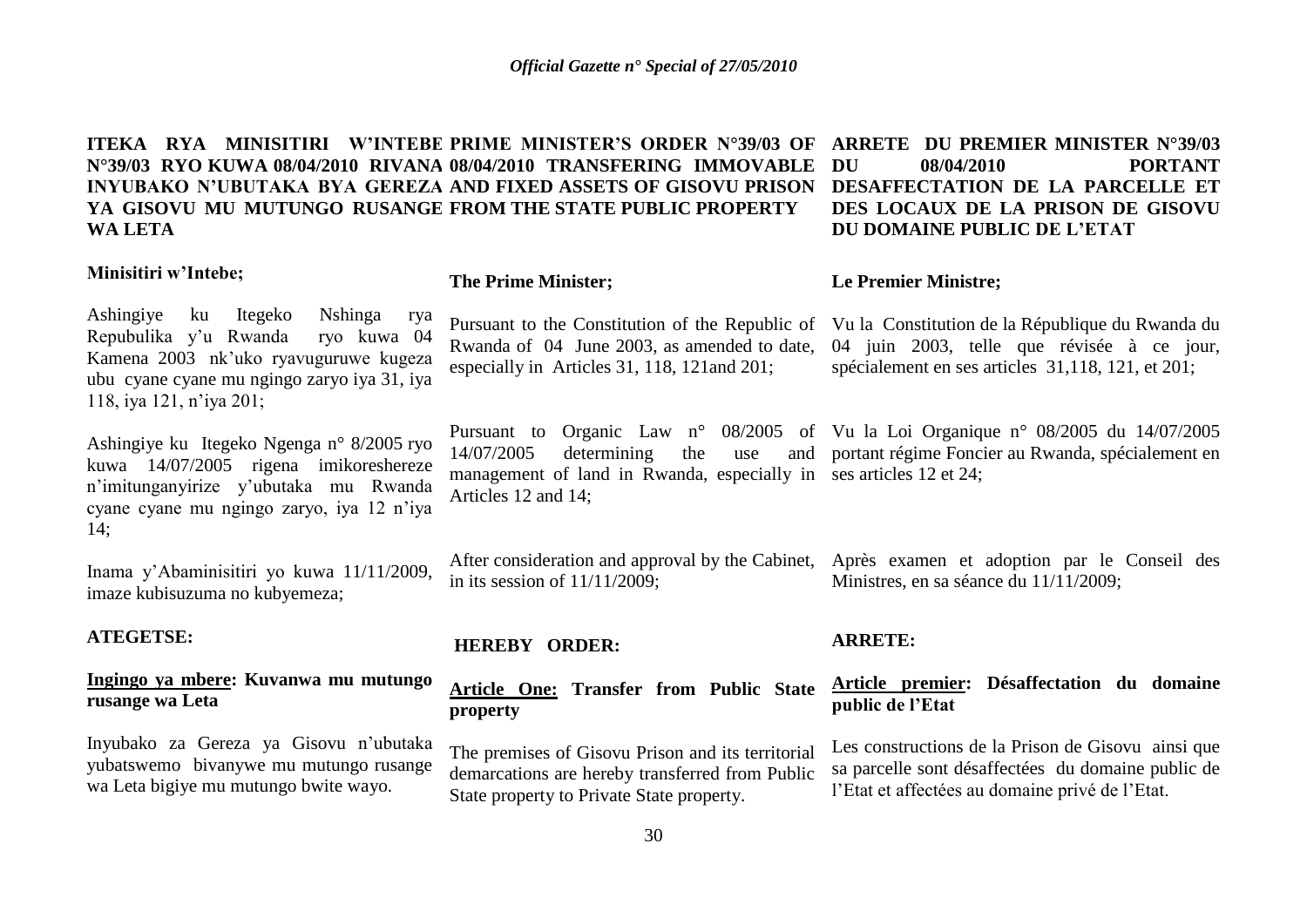| Ingingo ya 2: Ushinzwe kubahiriza iri teka                                                 | implementation of this Order                                                                                              | Article 2: Authority responsible for the Article 2: Autorité chargée de l'exécution du<br>présent arrêté                                                                                                                                                  |
|--------------------------------------------------------------------------------------------|---------------------------------------------------------------------------------------------------------------------------|-----------------------------------------------------------------------------------------------------------------------------------------------------------------------------------------------------------------------------------------------------------|
| Minisitiri<br>ashinzwe<br>w'Ibikorwaremezo<br>kubahiriza iri teka.                         | The Minister of Infrastructure is entrusted with Le Ministre des Infrastructures est<br>the implementation of this Order. | chargé de<br>l'exécution du présent arrêté.                                                                                                                                                                                                               |
| Ingingo ya 3: Ivanwaho ry'ingingo Article 3: Repealing provision<br>zinyuranyije niri teka |                                                                                                                           | <b>Article 3:</b> Disposition abrogatoire                                                                                                                                                                                                                 |
| zinyuranye na ryo zivanyweho.                                                              | hereby repealed.                                                                                                          | Ingingo zose z'amateka abanziriza iri kandi All prior provisions contrary to this Order are Toutes les dispositions antérieures contraires au<br>présent arrêté sont abrogées.                                                                            |
| Ingingo ya 4: Igihe iri teka ritangirira Article 4: Commencement<br>gukurikizwa            |                                                                                                                           | Article 4: Entrée en vigueur                                                                                                                                                                                                                              |
| ritangarijweho mu Igazeti ya Leta ya<br>Repubulika y'u Rwanda.                             | Republic of Rwanda.                                                                                                       | Iri teka ritangira gukurikizwa ku munsi This Order shall come into force on the date of Le présent arrêté entre en vigueur le jour de sa<br>its publication in the Official Gazette of the publication au Journal Officiel de la République du<br>Rwanda. |
| Kigali, kuwa 08/04/2010                                                                    | Kigali, on 08/04/2010                                                                                                     | Kigali, le 08/04/2010                                                                                                                                                                                                                                     |
| $(s\acute{e})$<br><b>MAKUZA Bernard</b><br>Minisitiri w'Intebe                             | $(s\acute{e})$<br><b>MAKUZA Bernard</b><br>Prime Minister                                                                 | $(s\acute{e})$<br><b>MAKUZA Bernard</b><br><b>Premier Ministre</b>                                                                                                                                                                                        |
| $(s\acute{e})$<br><b>KAREGA Vincent</b><br>Minisitiri w'Ibikorwa Remezo                    | $(s\acute{e})$<br><b>KAREGA Vincent</b><br>Minister of Infrastructure                                                     | $(s\acute{e})$<br><b>KAREGA Vincent</b><br>Ministre des Infrastructures                                                                                                                                                                                   |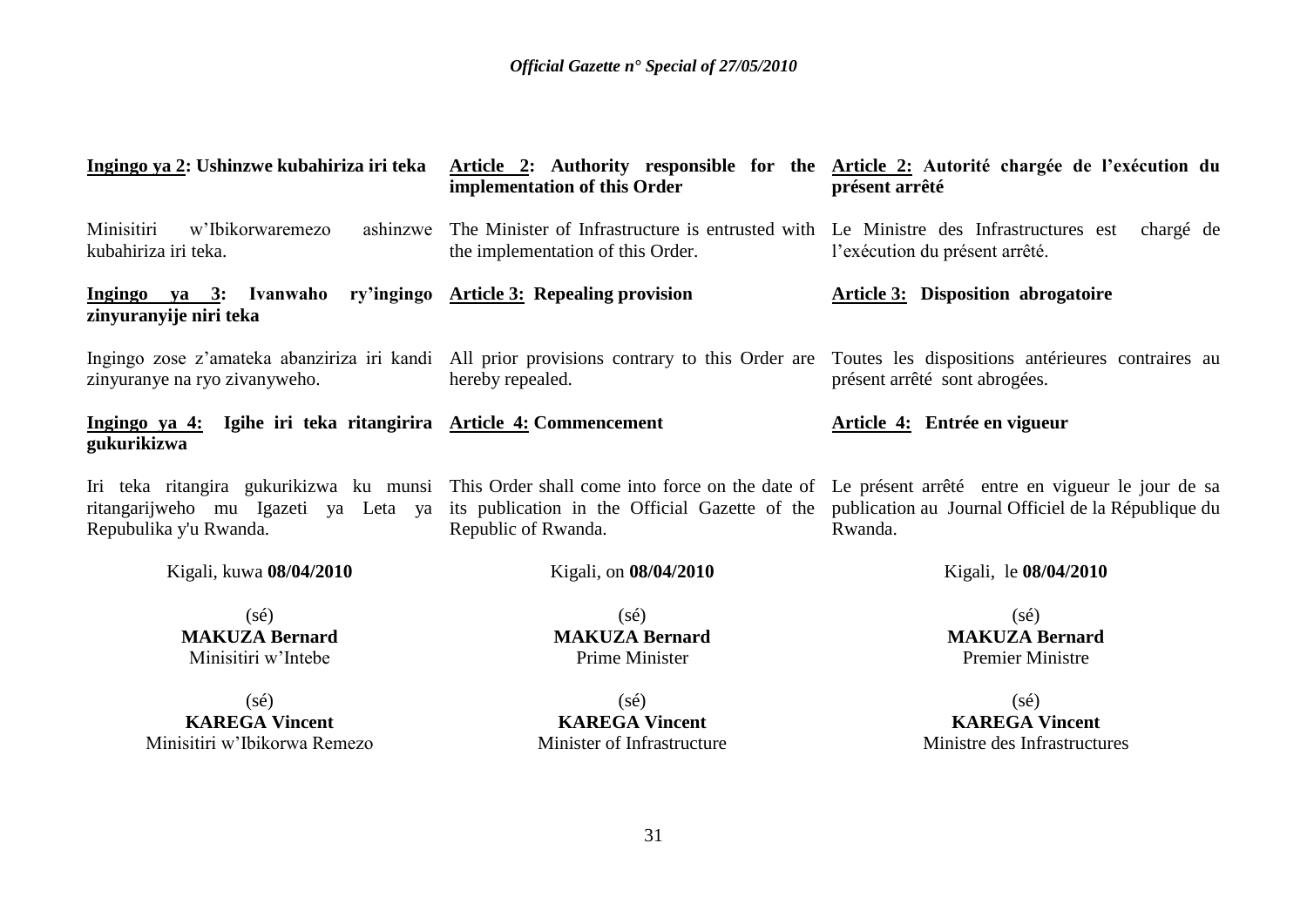### **Bibonywe kandi bishyizweho Ikirango cya Seen and sealed with the Seal of the Republic: Repubulika:**

**Vu et scellé du Sceau de la République:**

 $(s\acute{e})$ **KARUGARAMA Tharcisse** Minisitiri w'Ubutabera/Intumwa Nkuru ya Leta

(sé) **KARUGARAMA Tharcisse** Minister of Justice/Attorney General

(sé) **KARUGARAMA Tharcisse** Ministre de la Justice/Garde des Sceaux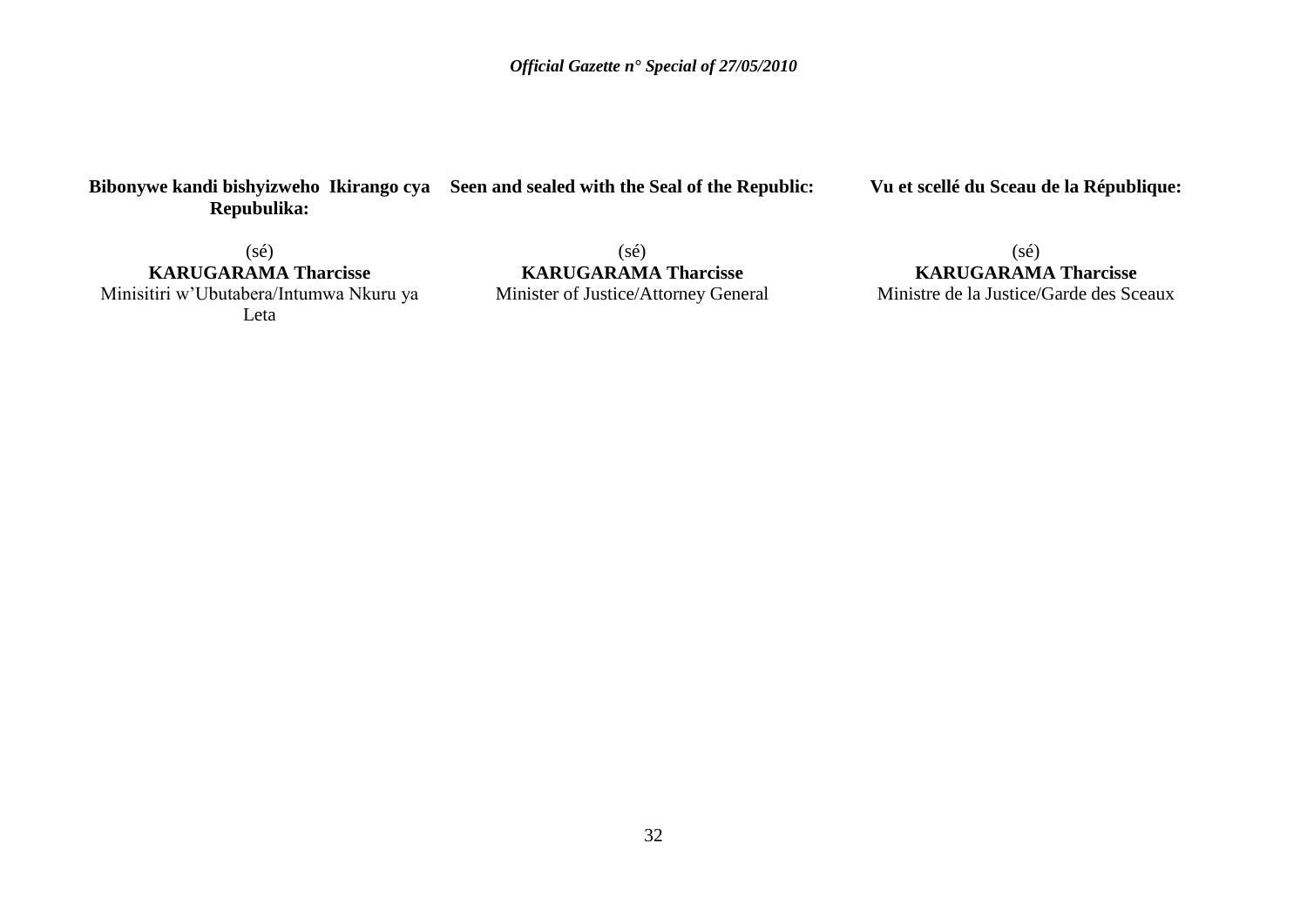ITEKA RYA MINISITIRI W'INTEBE PRIME MINISTER'S ORDER N°41/03 OF ARRETE DU PREMIER MINISTRE **N°41/03 RYO KUWA 08/04/2010 08/04/2010 GRANTING A LEAVE OF N°41/03 DU 08/04/2010 PORTANT MISE RYEMERERA UMUYOBOZI SERIVISI Y'IGENAMIGAMBI GUHUZA POROGARAMU** KOMISIYO Y'IGIHUGU **KURWANYA SIDA GUHAGARIKA FIGHT AGAINST AIDS AKAZI MU GIHE KITAZWI ABSENCE FOR NON SPECIFIC PERIOD EN DISPONIBILITE DU CHEF DE FOR THE HEAD OF PLANNING AND SERVICE DE LA PLANIFICATION ET PROGRAM COORDINATION SERVICE COORDINATION DES PROGRAMMES A IN THE NATIONAL COMMISSION TO LA COMMISSION NATIONALE DE LUTTE CONTRE LE SIDA**

#### **ISHAKIRO TABLE OF CONTENTS TABLE DES MATIERES**

**Ingingo ya mbere** : **Icyo iri teka rigamije Article One : Purpose of this Order Article premier : Objet du présent arrêté**

**Ingingo ya 2** : **Abashinzwe kubahiriza iri Article 2 : Authorities responsible for the du présent arrêté teka implementation of this Order Article 2: Autorités chargées de l'exécution** 

**Ingingo ya 3**: **Ivanwaho ry'ingingo Article 3 : Repealing provision zinyuranyije n'iri teka**

**Ingingo ya 4** : **Igihe iri teka ritangira Article 4 : Commencement gukurikizwa**

**Article 3 : Disposition abrogatoire**

**Article 4: Entrée en vigueur**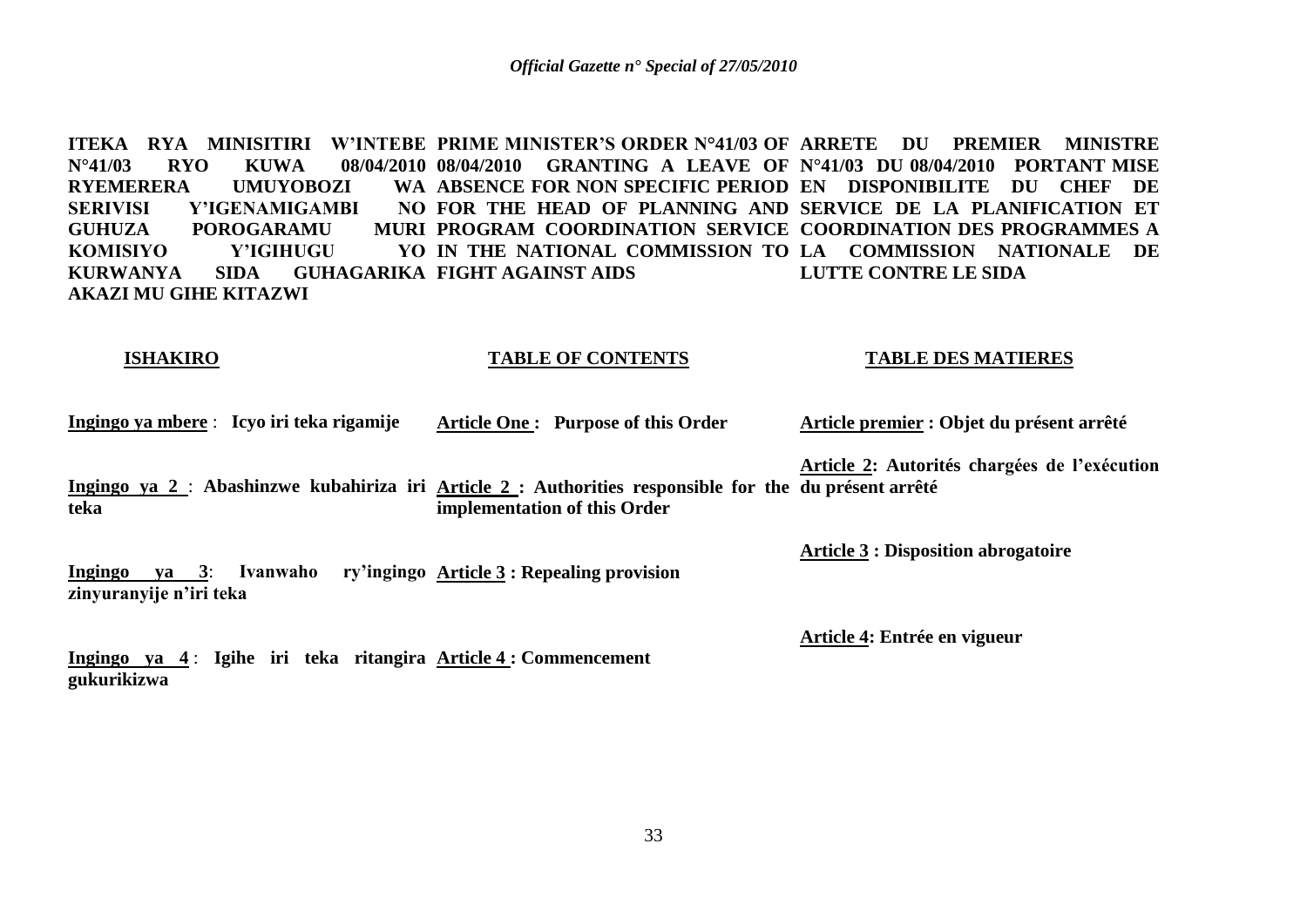**ITEKA RYA MINISITIRI W'INTEBE PRIME MINISTER'S ORDER N°41/03 OF ARRETE DU PREMIER MINISTRE N°41/03 RYO KUWA 08/04/2010 08/04/2010 GRANTING A LEAVE OF N°41/03 DU 08/04/2010 PORTANT MISE RYEMERERA UMUYOBOZI SERIVISI Y'IGENAMIGAMBI GUHUZA POROGARAMU** KOMISIYO Y'IGIHUGU **KURWANYA SIDA GUHAGARIKA FIGHT AGAINST AIDS AKAZI MU GIHE KITAZWI ABSENCE FOR NON SPECIFIC PERIOD EN DISPONIBILITE DU CHEF DE FOR THE HEAD OF PLANNING AND SERVICE DE LA PLANIFICATION ET PROGRAM COORDINATION SERVICE COORDINATION DES PROGRAMMES A IN THE NATIONAL COMMISSION TO LA COMMISSION NATIONALE DE LUTTE CONTRE LE SIDA**

| Minisitiri w'Intebe,                                                                                                          | The Prime Minister,                                                              | Le Premier Ministre,                                                                                                                                                                                                                                                                                                                                                                                                           |
|-------------------------------------------------------------------------------------------------------------------------------|----------------------------------------------------------------------------------|--------------------------------------------------------------------------------------------------------------------------------------------------------------------------------------------------------------------------------------------------------------------------------------------------------------------------------------------------------------------------------------------------------------------------------|
| ngingo zaryo iya 118, iya 119, 121 n'iya 201;                                                                                 |                                                                                  | Ashingiye ku Itegeko Nshinga rya Repubulika Pursuant to the Constitution of the Republic of Vu la Constitution de la République du<br>y'u Rwanda ryo kuwa 04 Kamena 2003 nkuko Rwanda of 04 June 2003, as amended to date Rwanda du 04 Juin 2003 telle que révisée à ce<br>ryavuguruwe kugeza ubu, cyane cyane mu especially in Articles 118, 119, 121 and 201; jour, spécialement en ses articles 118, 119, 121<br>et $201$ ; |
| Abakozi ba Leta n'inzego z'imirimo ya Leta, especially in Articles 17 and 60;<br>cyane cyane mu ngingo zaryo iya 17 n'iya 60; |                                                                                  | Ashingiye ku Itegeko n°22/2002 ryo kuwa Pursuant to Law n° 22/2002 of 09/07/2002 on Vu la Loi n°22/2002 du 09/07/2002 portant<br>09/07/2002 rishyiraho Sitati Rusange igenga General Statutes for Rwanda Public Service, Statut Général de la Fonction Publique<br>Rwandaise, spécialement en ses articles 17 et<br>60;                                                                                                        |
| guhagarika akazi mu gihe kitazwi;                                                                                             | requesting a leave of absence for non specific mise en disponibilité;<br>period; | Amaze kubona ibaruwa yo kuwa 14/08/2009 Having considered the letter of 14/08/2009 that Vu la lettre du 14/08/2009 que Monsieur<br>Bwana AFRIKA Fulgence yandikiye Minisitiri Mr. AFRICA Fulgence addressed to the AFRIKA Fulgence a adressé au Ministre de la<br>w'Abakozi ba Leta n'Umurimo asaba Minister of Public Service and Labour Fonction Publique et du Travail demandant une                                        |
| Inama<br>11/11/2009 imaze kubisuzuma no kubyemeza; Cabinet in its session of 11/11/2009;                                      |                                                                                  | y'Abaminisitiri yateranye kuwa After consideration and approval by the Après examen et adoption par le Conseil des<br>Ministres en sa séance du 11/11/2009;                                                                                                                                                                                                                                                                    |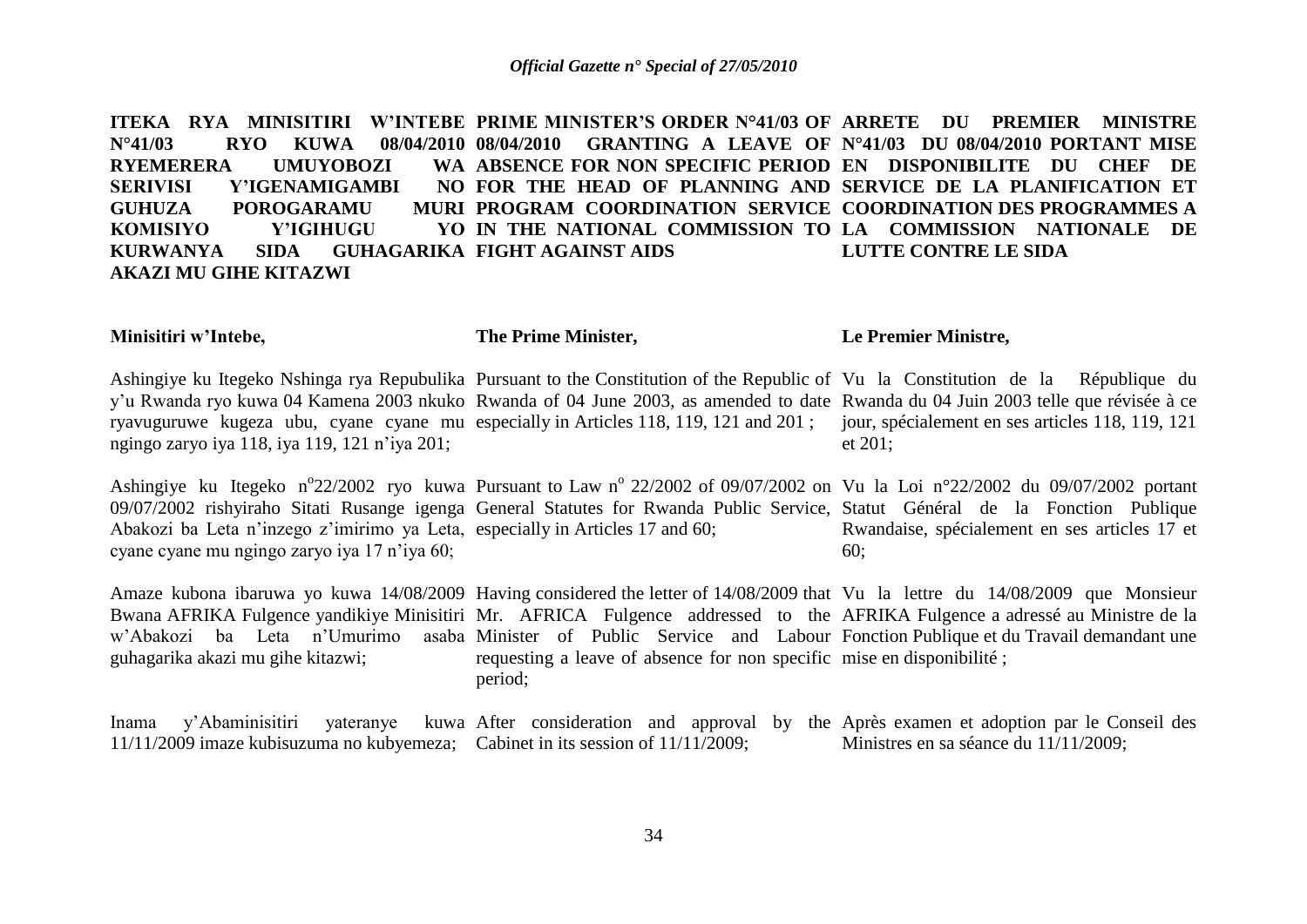| <b>ATEGETSE:</b>                                                                                                              | <b>HEREBY ORDERS:</b>                                                                                                                                                                                                                                                                                                                                                                                                                                                                                                                           | <b>ARRETE:</b>                                                                                    |
|-------------------------------------------------------------------------------------------------------------------------------|-------------------------------------------------------------------------------------------------------------------------------------------------------------------------------------------------------------------------------------------------------------------------------------------------------------------------------------------------------------------------------------------------------------------------------------------------------------------------------------------------------------------------------------------------|---------------------------------------------------------------------------------------------------|
| Ingingo ya mbere: Icyo iri teka rigamije                                                                                      | <b>Article One: Purpose of this Order</b>                                                                                                                                                                                                                                                                                                                                                                                                                                                                                                       | Article premier: Objet du présent arrêté                                                          |
| kitazwi.                                                                                                                      | Iri teka ryemerera Bwana AFRIKA Fulgence, This Order grants Mr. AFRICA Fulgence, Le présent arrêté accorde à Monsieur<br>Umuyobozi wa Serivisi y'Igenamigambi no Head of Planning and Program Coordination AFRIKA Fulgence, Chef de Service de la<br>guhuza Porogaramu muri Komisiyo y'Igihugu Service in the National Commission to Fight Planification et Coordination des Programmes<br>yo Kurwanya Sida, guhagarika akazi mu gihe Against AIDS, a leave of absence for non à la Commission Nationale de Lutte contre le<br>specific period. | Sida, une mise en disponibilité.                                                                  |
| teka                                                                                                                          | Ingingo ya 2: Abashinzwe kubahiriza iri Article 2: Authorities responsible for Article 2: Autorités chargées de l'exécution<br>implementation of this Order                                                                                                                                                                                                                                                                                                                                                                                     | du présent arrêté                                                                                 |
| ashinzwe kubahiriza iri teka.                                                                                                 | Minisitiri w'Abakozi ba Leta n'Umurimo The Minister of Public Service and Labour is Le Ministre de la Fonction Publique et du<br>Order.                                                                                                                                                                                                                                                                                                                                                                                                         | entrusted with the implementation of this Travail est chargé de l'exécution du présent<br>arrêté. |
| Ingingo ya 3: Ivanwaho<br>zinyuranyije n'iri teka                                                                             | ry'ingingo Article 3: Repealing provision                                                                                                                                                                                                                                                                                                                                                                                                                                                                                                       | <b>Article 3: Disposition abrogatoire</b>                                                         |
| Ingingo zose z'amateka abanziriza iri kandi All prior provisions contrary to this Order are<br>zinyuranyije naryo zivanyweho. | hereby repealed.                                                                                                                                                                                                                                                                                                                                                                                                                                                                                                                                | Toutes les autres dispositions antérieures et<br>contraires au présent arrêté sont abrogées.      |
| Ingingo ya 4: Igihe iri teka ritangira Article 4: Commencement<br>gukurikizwa                                                 |                                                                                                                                                                                                                                                                                                                                                                                                                                                                                                                                                 | Article 4 : Entrée en vigueur                                                                     |
| rishyiriweho umukono. Agaciro karyo gahera its signature. It takes effect as of 01/09/2009.<br>ku wa 01/09/2009.              | Iri teka ritangira gukurikizwa ku munsi This Order shall come into force on the date of Le présent arrêté entre en vigueur le jour de sa                                                                                                                                                                                                                                                                                                                                                                                                        | signature. Il sort ses effets à partir du<br>01/09/2009.                                          |
| Kigali, kuwa 08/04/2010                                                                                                       | Kigali, on 08/04/2010                                                                                                                                                                                                                                                                                                                                                                                                                                                                                                                           | Kigali, le 08/04/2010                                                                             |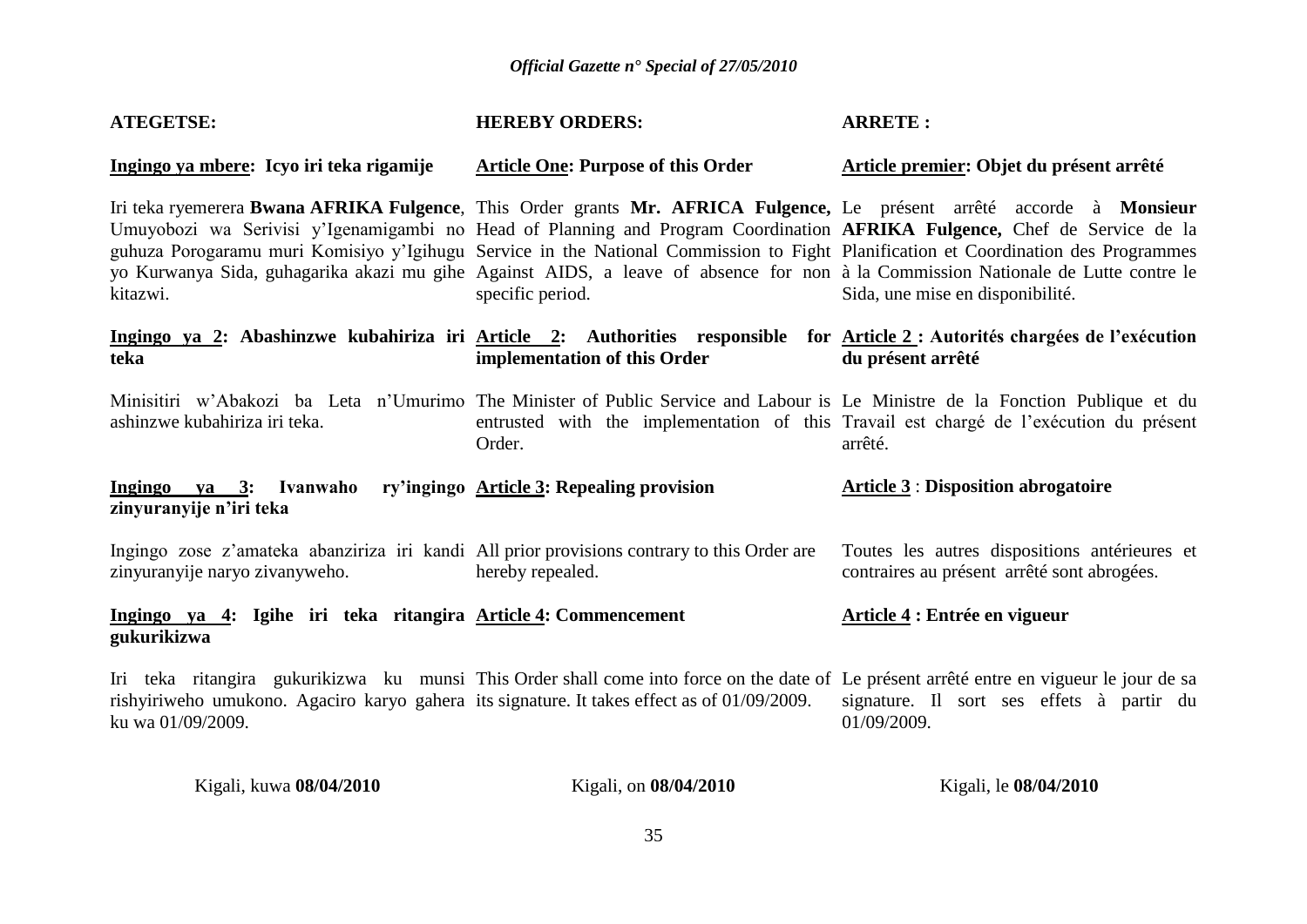$(s\acute{e})$ **MAKUZA Bernard** Minisitiri w'Intebe

(sé) **MUREKEZI Anastase** Minisitiri w'Abakozi ba Leta n'Umurimo

**Bibonywe kandi bishyizweho Ikirango cya Repubulika:**

 $(s\acute{e})$ **MAKUZA Bernard** Prime Minister

 $(sé)$ **MUREKEZI Anastase** Minister of Public Service and Labour

**Seen and sealed with the Seal of the Republic:**

 $(s\acute{e})$ **KARUGARAMA Tharcisse** Minister of Justice /Attorney General

(sé) **MAKUZA Bernard** Premier Ministre

 $(sé)$ **MUREKEZI Anastase** Ministre de la Fonction Publique et du Travail

**Vu et scellé du Sceau de la République :**

 $(sé)$ **KARUGARAMA Tharcisse** Ministre de la Justice /Garde des Sceaux

 $(s\acute{e})$ **KARUGARAMA Tharcisse** Minisitiri w'Ubutabera / Intumwa Nkuru ya

Leta

36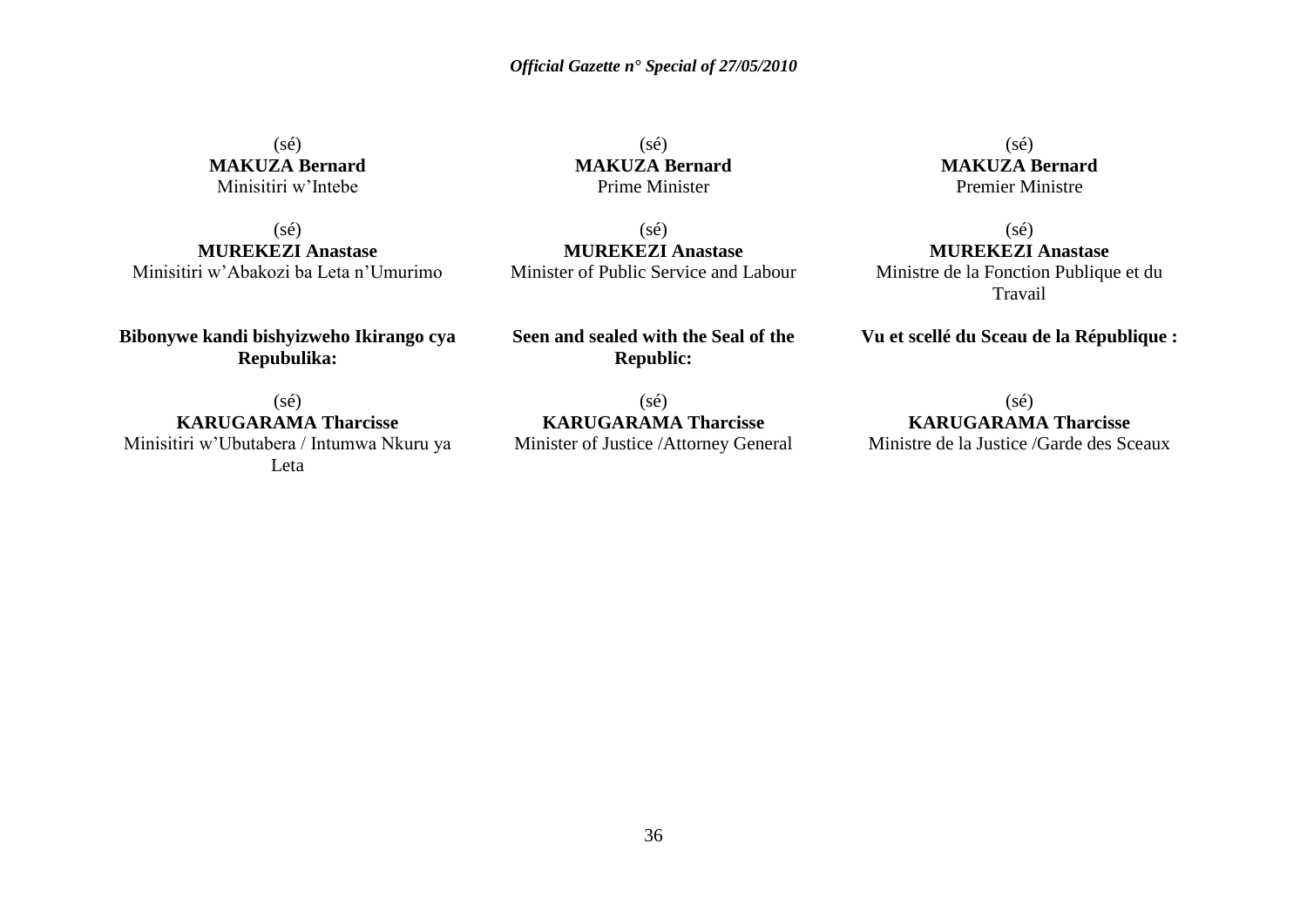**ITEKA RYA MINISITIRI<br>N°43/03 RYO KUWA N°43/03 RYO KUWA 08/04/2010 08/04/2010 APPOINTING A SECRETARY RISHYIRAHO UMUNYAMABANGA GENERAL MUKURU PRIME MINISTER'S ORDER N°43/03 OF ARRETE DU PREMIER MINISTRE N°43/03 DU 08/04/2010 PORTANT NOMINATION D'UNE SECRETAIRE GENERALE**

#### **ISHAKIRO**

#### **TABLE OF CONTENTS**

#### **TABLE DES MATIERES**

**Ingingo ya mbere: Ishyirwaho ry'Umunyamabanga Mukuru**  Article One: Appointment of a Secretary Article premier: Nomination d'une Secrétaire **General Générale**

**Ingingo ya 2: Abashinzwe kubahiriza iri teka Article 2: Authorities responsible for the Article 2: Autorités chargées de l'exécution du implementation of this Order présent arrêté**

**Ingingo ya 3: Ivanwaho zinyuranyije n'iri teka Article 3: Repealing provision Article 3: Disposition abrogatoire**

**Ingingo ya 4: Igihe iri teka ritangira Article 4: Commencement gukurikizwa Article 4 : Entrée en vigueur**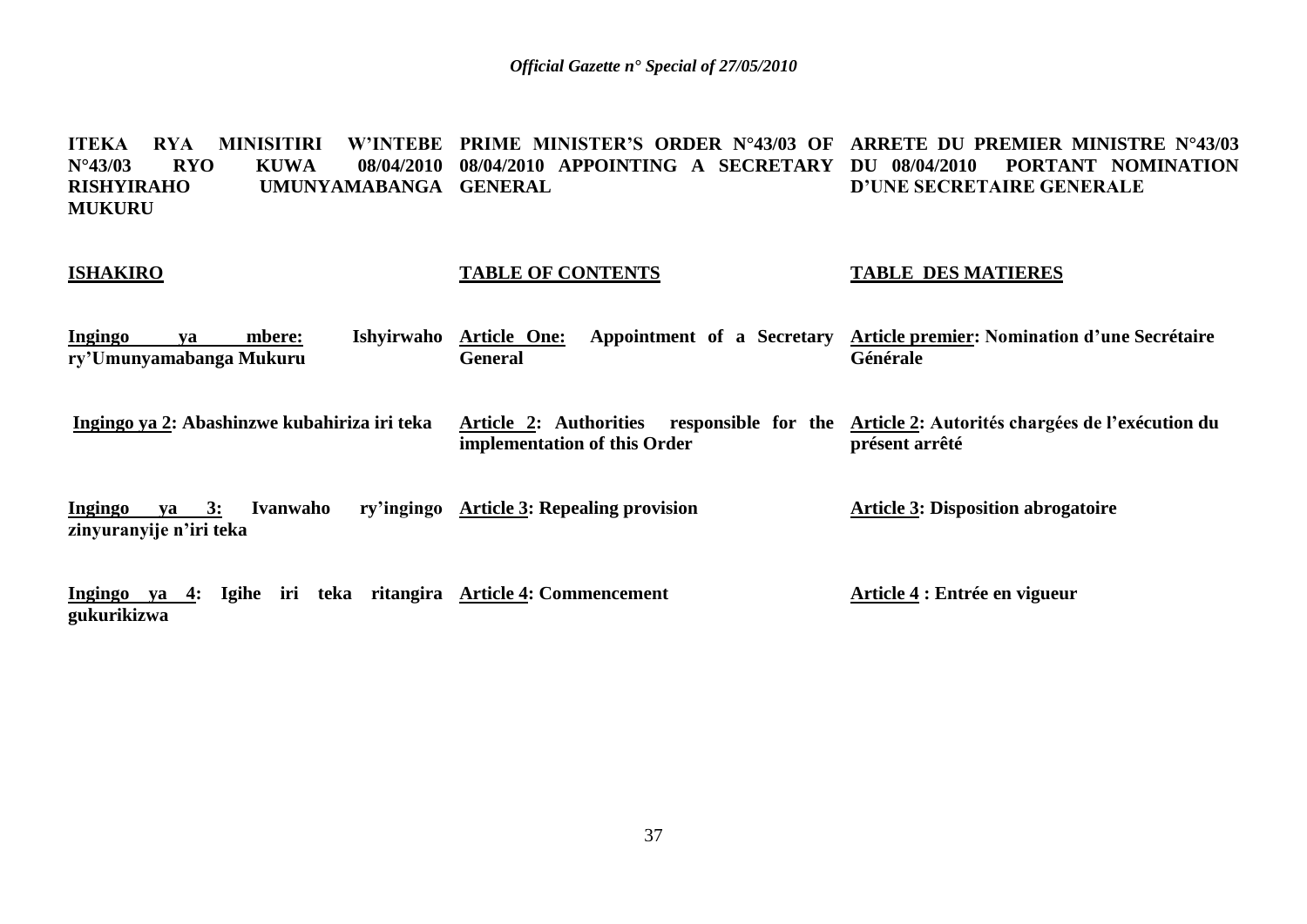#### **ITEKA RYA MINISITIRI N°43/03 RYO KUWA 08/04/2010 OF08/04/2010 APPOINTING A SECRETARY DU 08/04/2010 PORTANT NOMINATION RISHYIRAHO UMUNYAMABANGA GENERAL MUKURU PRIME MINISTER'S ORDER N°43/03 ARRETE DU PREMIER MINISTRE N°43/03 D'UNE SECRETAIRE GENERALE**

#### **Minisitiri w'Intebe**,

#### **The Prime Minister**,

#### **Le Premier Ministre**,

Ashingiye ku Itegeko Nshinga rya Repubulika Pursuant to the Constitution of the Republic of y'u Rwanda ryo kuwa 04 Kamena 2003, nk'uko Rwanda of 04 June, 2003, as amended to date, ryavuguruwe kugeza ubu, cyane cyane mu ngingo especially in Articles 118, 119, 121and 201; zaryo iya 118, iya 119, iya 121,n'iya 201;

Ashingiye ku Itegeko n°22/2002 ryo kuwa Pursuant to Law n°22/2002 of 09/07/2002 on 09/07/2002 rishyiraho Sitati Rusange igenga General Statutes for Rwanda Public Service, Abakozi ba Leta n'inzego z'imirimo ya Leta, especially in Articles 17, 24 and 35; cyane cyane mu ngingo zaryo iya 17, iya 24 n'iya 35;

n'Umurimo;

y'Abaminisitiri yo kuwa 16/12/2009;

**ATEGETSE:**

Vu la Constitution de la République du Rwanda du 04 juin 2003, telle que révisée à ce jour, spécialement en ses articles 118, 119, 121 et 201 ;

Vu la Loi n°22/2002 du 09/07/2002 portant Statut Général de la Fonction Publique Rwandaise, spécialement en ses articles 17, 24 et 35 ;

Bisabwe na Minisitiri w'Abakozi ba Leta On-proposal-by-the-Minister-of-Public-Service Sur-proposition du Ministre de la Fonction Publique et du Travail;

Bimaze gusuzumwa no kwemezwa n'Inama After consideration and approval by the Cabinet Après examen et adoption par le Conseil des in its session of 16/12/2009; Ministres du 16/12/2009;

**HEREBY ORDERS:**

and Labour;

**ARRETE:**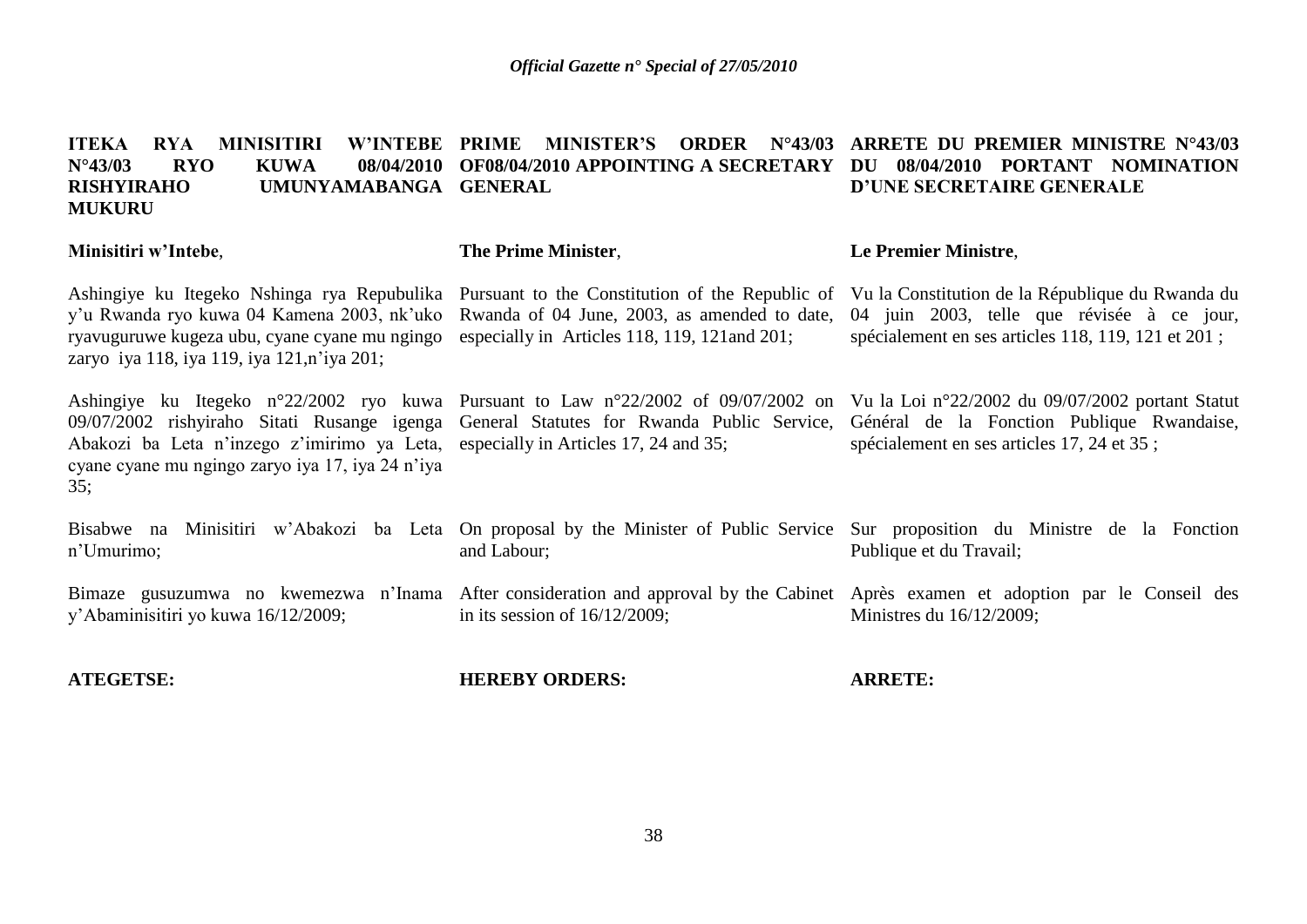| Ishyirwaho<br>mbere:<br><b>Ingingo</b><br>ya<br>ry'Umunyamabanga Mukuru                                                                            | Article One: Appointment of a Secretary Article premier: Nomination d'une Secrétaire<br><b>General</b>                                   | Générale                                                                                                                                                                                                                                                        |
|----------------------------------------------------------------------------------------------------------------------------------------------------|------------------------------------------------------------------------------------------------------------------------------------------|-----------------------------------------------------------------------------------------------------------------------------------------------------------------------------------------------------------------------------------------------------------------|
| <b>MUKARURANGWA</b><br>Immaculée<br>Madamu<br>agizwe Umunyamabanga Mukuru w'Umutwe<br>w'Abadepite.<br>Ingingo ya 2: Abashinzwe kubahiriza iri teka | appointed Secretary General in the Chamber of<br>Deputies.<br>Article 2: Authorities responsible for the<br>implementation of this Order | Mrs MUKARURANGWA Immaculée is hereby Madame MUKARURANGWA Immaculée est<br>nommée Secrétaire Générale de la Chambre des<br>Députés.<br>Article 2: Autorités chargées de l'exécution du<br>présent arrêté                                                         |
| Minisitiri w'Imari n'Igenamigambi basabwe<br>kubahiriza iri teka.                                                                                  | the Minister of Finance and Economic Planning<br>are entrusted with the implementation of this<br>Order.                                 | Minisitiri w'Abakozi ba Leta n'Umurimo na The Minister of Public Service and Labour and Le Ministre de la Fonction Publique et du Travail et<br>le Ministre des Finances et de la Planification<br>Economique sont chargés de l'exécution du présent<br>arrêté. |
| <b>Ivanwaho</b><br>ry'ingingo<br>Ingingo ya 3:<br>zinyuranyije n'iri teka                                                                          | <b>Article 3: Repealing provision</b>                                                                                                    | <b>Article 3: Disposition abrogatoire</b>                                                                                                                                                                                                                       |
| zinyuranye na ryo zivanyweho.                                                                                                                      | hereby repealed.                                                                                                                         | Ingingo zose z'amateka abanziriza iri kandi All prior provisions contrary to this Order are Toutes les dispositions antérieures contraires au<br>présent arrêté sont abrogées.                                                                                  |
| Ingingo ya<br>Igihe<br>Iteka<br>4:<br>gukurikizwa                                                                                                  | ritangira Article 4: Commencement                                                                                                        | Article 4: Entrée en vigueur                                                                                                                                                                                                                                    |
| rishyiriweho umukono. Agaciro karyo gahera ku signature. It takes effect as of 16/12/2009.<br>wa 16/12/2009.                                       | Iri teka ritangira gukurikizwa ku munsi This Order shall come into force on the date of its                                              | Le présent arrêté entre en vigueur le jour de sa<br>signature. Il sort ses effets à partir du 16/12/2009.                                                                                                                                                       |
| Kigali, kuwa 08/04/2010                                                                                                                            | Kigali, on 08/04/2010                                                                                                                    | Kigali, le 08/04/2010                                                                                                                                                                                                                                           |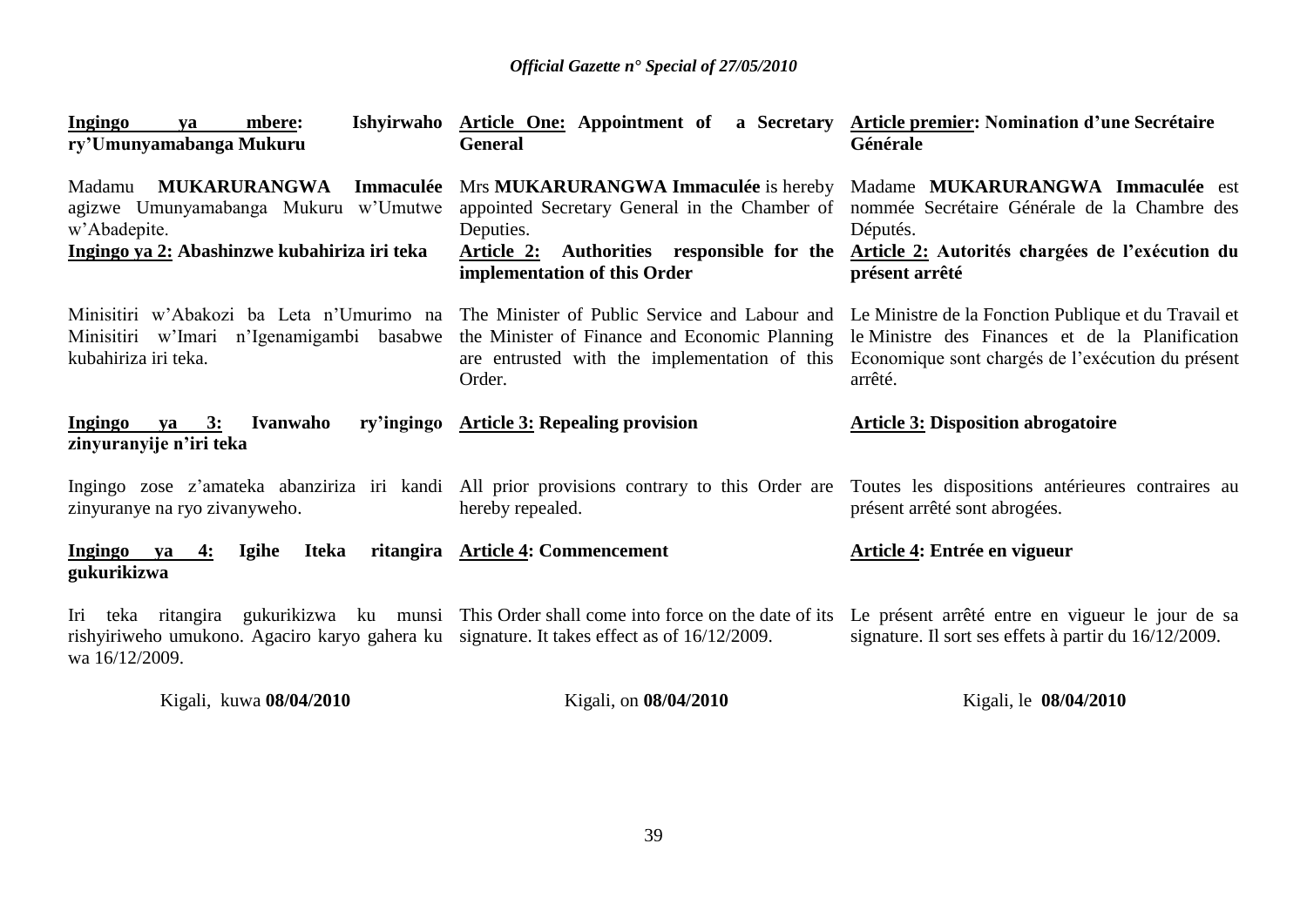(sé) **MAKUZA Bernard** Minisitiri w'Intebe

 $(sé)$ **MUREKEZI Anastase** Minisitiri w'Abakozi ba Leta n'Umurimo

 $(sé)$ **RWANGOMBWA John** Minisitiri w'Imari n'Igenamigambi

**Bibonywe kandi bishyizweho Ikirango cya Repubulika:**

 $(sé)$ **KARUGARAMA Tharcisse** Minisitiri w'Ubutabera/Intumwa Nkuru ya Leta

 $(s\acute{e})$ **MAKUZA Bernard** Prime Minister

 $(s\acute{e})$ **MUREKEZI Anastase** Minister of Public Service and Labour

(sé) **RWANGOMBWA John** Minister of Finance and Economic Planning

**Seen and sealed with the Seal of the Republic:**

 $(s\acute{e})$ **MAKUZA Bernard** Premier Ministre

 $(s\acute{e})$ 

**MUREKEZI Anastase** Ministre de la Fonction Publique et du Travail

(sé)

**RWANGOMBWA John**

Ministre des Finances et de la Planification Economique

**Vu et scellé du Sceau de la République:**

 $(s\acute{e})$ **KARUGARAMA Tharcisse** Minister of Justice/Attorney General

(sé) **KARUGARAMA Tharcisse**

Ministre de la Justice/Garde des Sceaux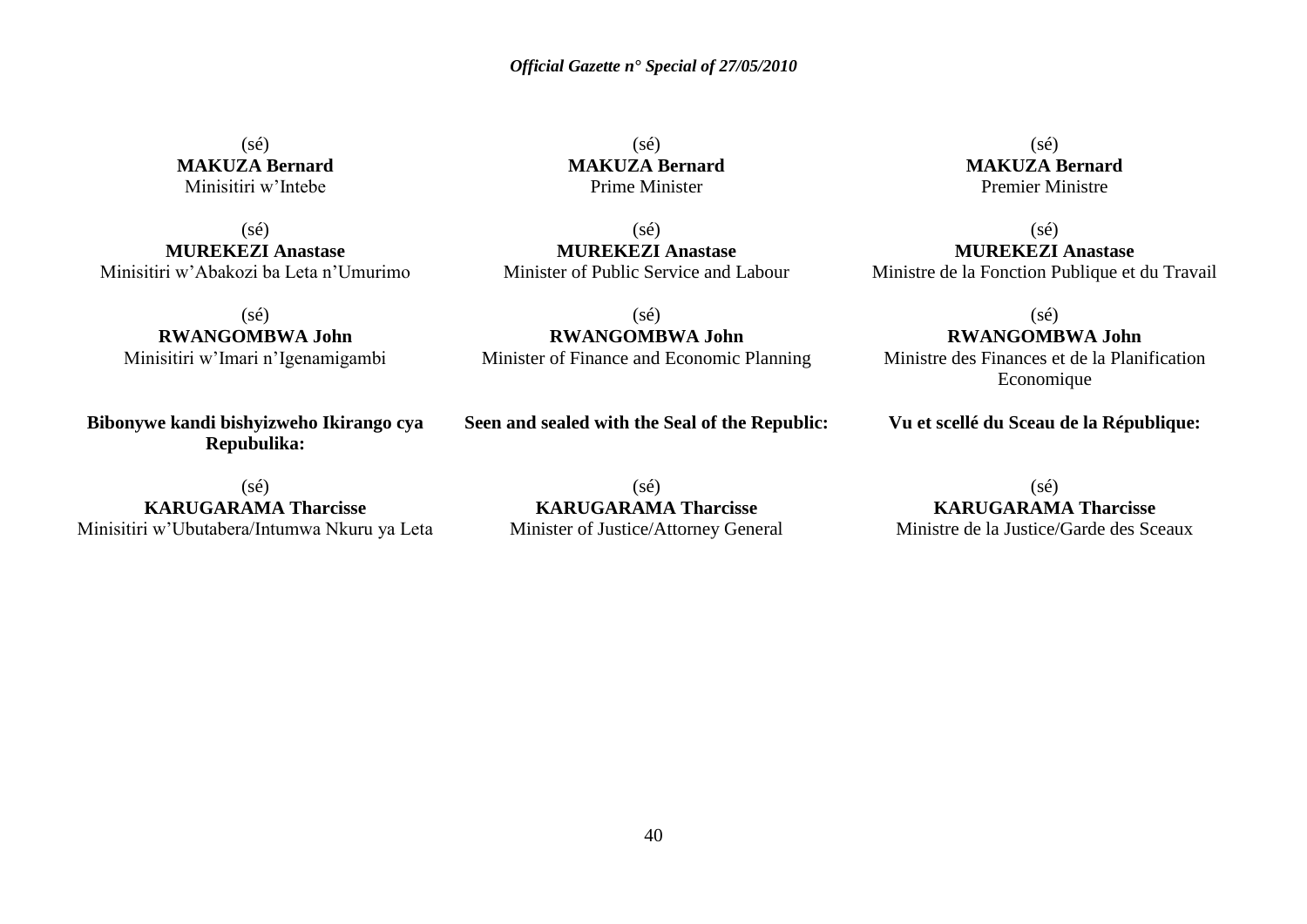**ITEKA RYA MINISITIRI W'INTEBE PRIME MINISTER'S ORDER N°44/03 OF ARRETE DU PREMIER MINISTRE N°44/03 N°44/03 RYO KUWA 08/04/2010 08/04/2010 APPOINTING A PERMANENT DU 08/04/2010 PORTANT NOMINATION RISHYIRAHO UMUNYAMABANGA SECRETARY UHORAHO D'UNE SECRETAIRE PERMANENTE**

#### **ISHAKIRO**

### **TABLE OF CONTENTS**

#### **TABLE DES MATIERES**

| <b>Ingingo</b><br>Ishvirwaho<br>mbere:<br>va<br>ry'Umunyamabanga Uhoraho         | <b>Article One:</b><br><b>Secretary</b>                                                                                    | Appointment of a Permanent Article premier: Nomination d'une Secrétaire<br><b>Permanente</b> |
|----------------------------------------------------------------------------------|----------------------------------------------------------------------------------------------------------------------------|----------------------------------------------------------------------------------------------|
| Ingingo ya 2: Abashinzwe kubahiriza iri teka                                     | Article 2: Authorities responsible for the Article 2: Autorités chargées de l'exécution du<br>implementation of this Order | présent arrêté                                                                               |
| Ivanwaho<br>$ya \quad 3:$<br><u>Ingingo</u><br>zinyuranyije n'iri teka           | ry'ingingo Article 3: Repealing provision                                                                                  | <b>Article 3: Disposition abrogatoire</b>                                                    |
| Igihe iri teka ritangira Article 4: Commencement<br>Ingingo ya 4:<br>gukurikizwa |                                                                                                                            | Article 4: Entrée en vigueur                                                                 |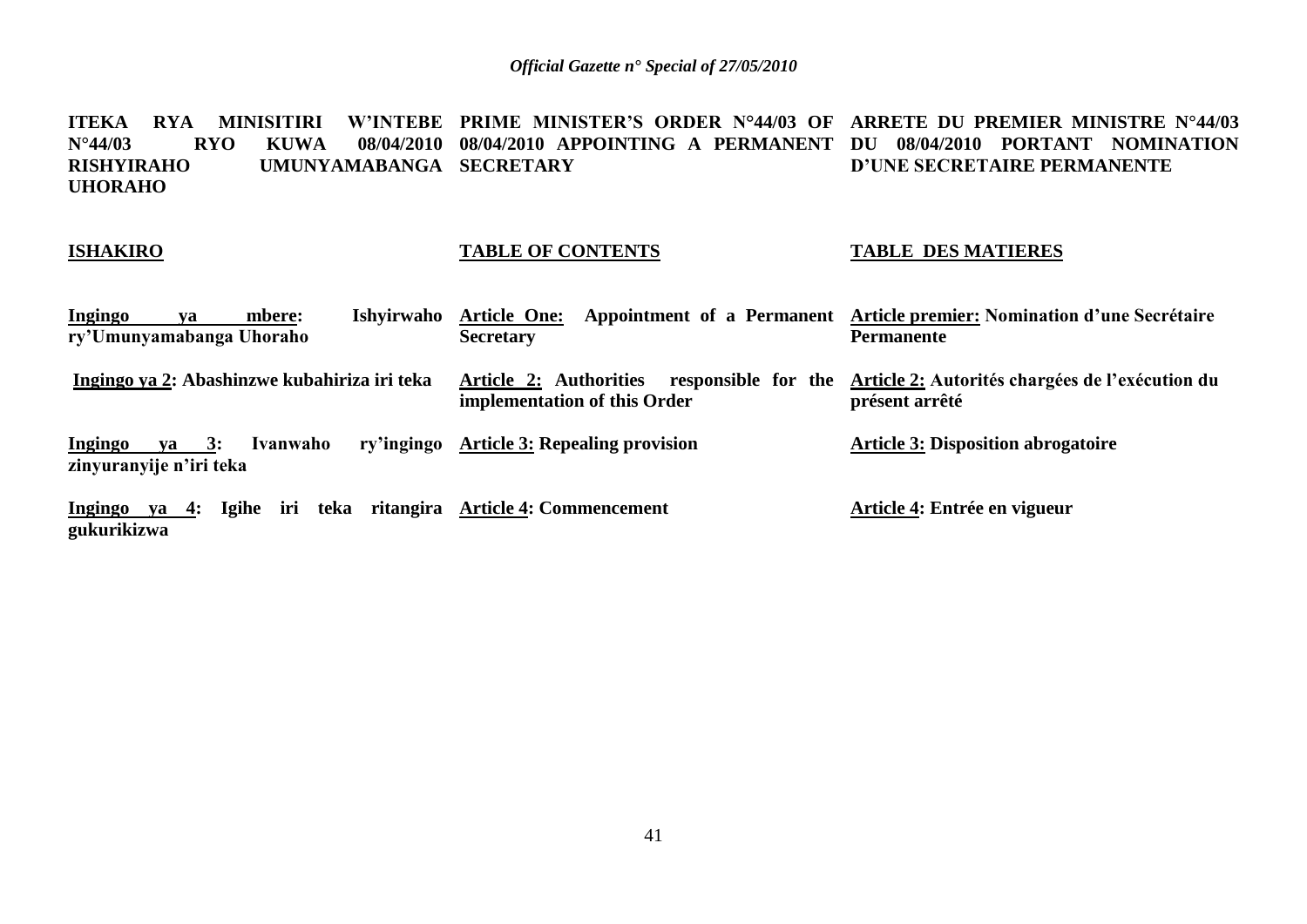| <b>RYA</b><br><b>MINISITIRI</b><br><b>ITEKA</b><br><b>W'INTEBE</b><br>$N^{\circ}44/03$<br><b>RYO</b><br><b>KUWA</b><br>08/04/2010<br><b>RISHYIRAHO</b><br>UMUNYAMABANGA SECRETARY<br><b>UHORAHO</b> | PRIME MINISTER'S ORDER N°44/03 OF<br>08/04/2010 APPOINTING A PERMANENT                                                                                                        | ARRETE DU PREMIER MINISTRE N°44/03<br>08/04/2010 PORTANT NOMINATION<br>DU<br>D'UNE SECRETAIRE PERMANENTE                                                                                                     |
|-----------------------------------------------------------------------------------------------------------------------------------------------------------------------------------------------------|-------------------------------------------------------------------------------------------------------------------------------------------------------------------------------|--------------------------------------------------------------------------------------------------------------------------------------------------------------------------------------------------------------|
| Minisitiri w'Intebe,                                                                                                                                                                                | <b>The Prime Minister,</b>                                                                                                                                                    | <b>Le Premier Ministre,</b>                                                                                                                                                                                  |
| Ashingiye ku Itegeko Nshinga rya Repubulika<br>y'u Rwanda ryo kuwa 04 Kamena 2003, nk'uko<br>ryavuguruwe kugeza ubu, cyane cyane mu ngingo<br>zaryo, iya 118, iya 119, iya 121 n'iya 201;           | Rwanda of 04 June, 2003, as amended to date,<br>especially in Articles 118, 119, 121 and 201;                                                                                 | Pursuant to the Constitution of the Republic of Vu la Constitution de la République du Rwanda du<br>04 juin 2003, telle que révisée à ce jour,<br>spécialement en ses articles 118, 119, 121 et 201;         |
| Abakozi ba Leta n'inzego z'imirimo ya Leta, especially in Articles 17, 24 and 35;<br>cyane cyane mu ngingo zaryo iya 17, iya 24 n'iya<br>35;                                                        | Ashingiye ku Itegeko n°22/2002 ryo kuwa Pursuant to Law n°22/2002 of 09/07/2002 on<br>09/07/2002 rishyiraho Sitati Rusange igenga General Statutes for Rwanda Public Service, | Vu la Loi nº 22/2002 du 09/07/2002 portant Statut<br>Général de la Fonction Publique Rwandaise,<br>spécialement en ses articles 17, 24 et 35;                                                                |
| Bisabwe na Minisitiri w'Imari n'Igenamigambi;                                                                                                                                                       | On proposal by the Minister of Finance and<br>Economic Planning;                                                                                                              | Sur proposition du Ministre des Finances et de la<br>Planification Economique;                                                                                                                               |
| Inama y'Abaminisitiri yo kuwa 16/12/2009,<br>imaze kubisuzuma no kubyemeza;                                                                                                                         | After consideration and approval by the Cabinet,<br>in its session of $16/12/2009$ ;                                                                                          | Après examen et adoption par le Conseil des<br>Ministres, en sa séance du 16/12/2009;                                                                                                                        |
| <b>ATEGETSE:</b>                                                                                                                                                                                    | <b>HEREBY ORDERS:</b>                                                                                                                                                         | <b>ARRETE:</b>                                                                                                                                                                                               |
| Ingingo<br>mbere:<br>ya<br>ry'Umunyamabanga Uhoraho                                                                                                                                                 | <b>Secretary</b>                                                                                                                                                              | Ishyirwaho Article One: Appointment of a Permanent Article premier: Nomination d'une Secrétaire<br><b>Permanente</b>                                                                                         |
| Umunyamabanga<br>Uhoraho<br>agizwe                                                                                                                                                                  |                                                                                                                                                                               | Madamu KAMPETA SAYINZOGA Pichette Mrs KAMPETA SAYINZOGA Pichette is Madame KAMPETA SAYINZOGA Pichette est<br>muri hereby appointed Permantent Secretary in the nommée Secrétaire Permanente au Ministère des |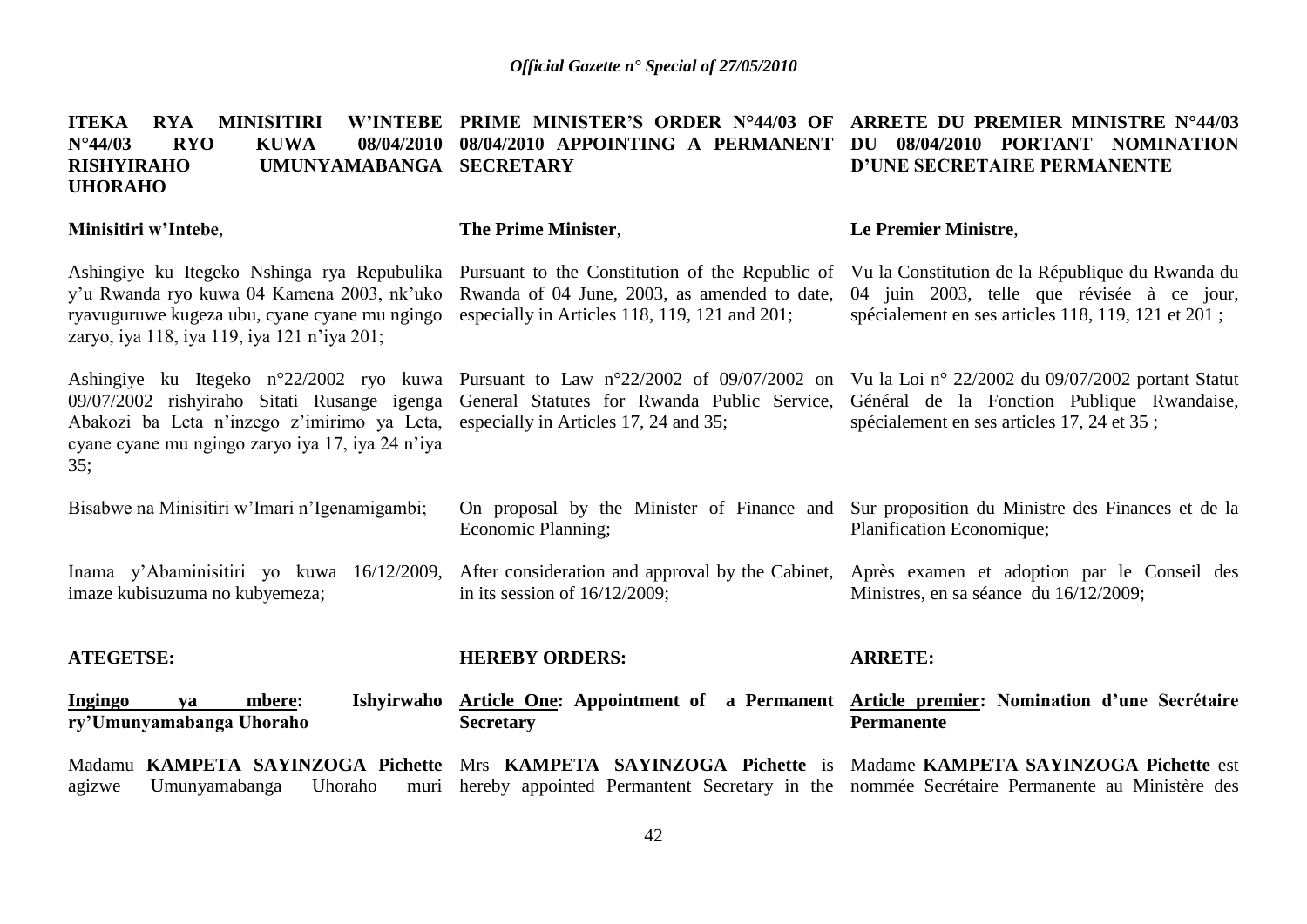| Kigali, kuwa 08/04/2010                                                                                      | Kigali, on 08/04/2010                                                                                                                                                                                  | Kigali, le 08/04/2010                                                                                                                                                          |
|--------------------------------------------------------------------------------------------------------------|--------------------------------------------------------------------------------------------------------------------------------------------------------------------------------------------------------|--------------------------------------------------------------------------------------------------------------------------------------------------------------------------------|
| rishyiriweho umukono. Agaciro karyo gahera ku signature. It takes effect as of 16/12/2009.<br>wa 16/12/2009. | Iri teka ritangira gukurikizwa ku munsi This Order shall come into force on the date of its                                                                                                            | Le présent arrêté entre en vigueur le jour de sa<br>signature. Il sort ses effets à partir du 16/12/2009.                                                                      |
| Ingingo ya 4: Igihe iri teka ritangira Article 4: Commencement<br>gukurikizwa                                |                                                                                                                                                                                                        | Article 4: Entrée en vigueur                                                                                                                                                   |
| zinyuranye na ryo zivanyweho.                                                                                | hereby repealed.                                                                                                                                                                                       | Ingingo zose z'amateka abanziriza iri kandi All prior provisions contrary to this Order are Toutes les dispositions antérieures contraires au<br>présent arrêté sont abrogées. |
| <b>Ingingo</b><br><u>ya 3:</u><br>Ivanwaho<br>zinyuranyije n'iri teka                                        | ry'ingingo Article 3: Repealing provision                                                                                                                                                              | <b>Article 3: Disposition abrogatoire</b>                                                                                                                                      |
| w'Abakozi ba Leta n'Umurimo<br>basabwe<br>kubahiriza iri teka.                                               | Minisitiri w'Imari n'Igenamigambi na Minisitiri The Minister of Finance and Economic Planning<br>and the Minister of Public Service and Labour are<br>entrusted with the implementation of this Order. | Le Ministre des Finances et de la Planification<br>Economique et le Ministre de la Fonction Publique<br>et du Travail sont chargés de l'exécution du<br>présent arrêté.        |
| Ingingo ya 2: Abashinzwe kubahiriza iri teka                                                                 | Article 2: Authorities responsible for the<br>implementation of this Order                                                                                                                             | Article 2: Autorités chargées de l'exécution du<br>présent arrêté                                                                                                              |
| Minisiteri y'Imari n'Igenamigambi.                                                                           | Ministry of Finance and Economic Planning.                                                                                                                                                             | Finances et de la Planification Economique.                                                                                                                                    |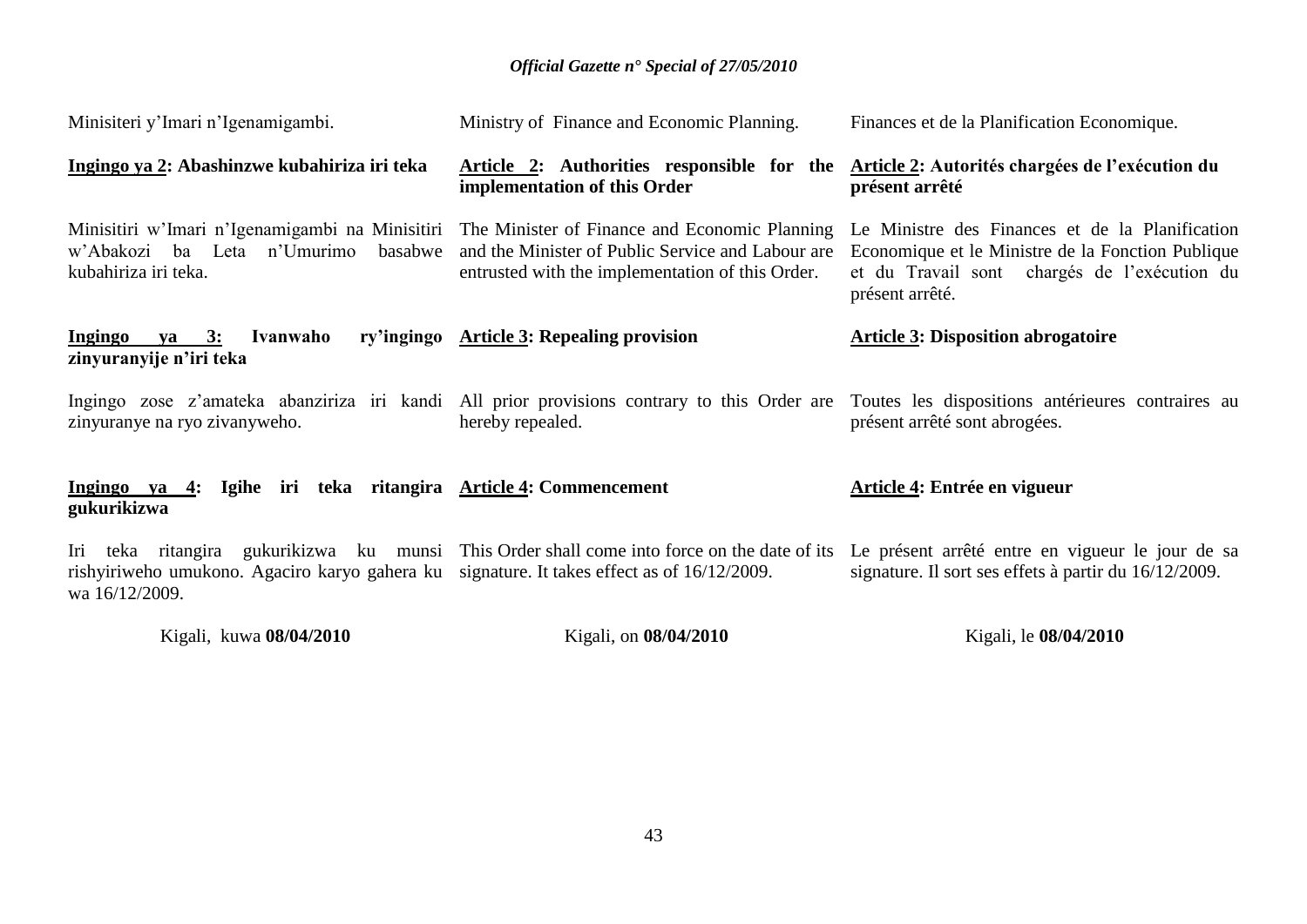(sé) **MAKUZA Bernard** Minisitiri w'Intebe

 $(sé)$ **RWANGOMBWA John** Minisitiri w'Imari n'Igenamigambi

 $(s\acute{e})$ **MAKUZA Bernard** Prime Minister

 $(sé)$ **RWANGOMBWA John** Minister of Finance and Economic Planning

 $(s\acute{e})$ **MAKUZA Bernard** Premier Ministre

 $(s\acute{e})$ **RWANGOMBWA John** Ministre des Finances et de la Planification Economique

(sé) **MUREKEZI Anastase** Minisitiri w'Abakozi ba Leta n'Umurimo

**Bibonywe kandi bishyizweho Ikirango cya Repubulika:**

 $(sé)$ **KARUGARAMA Tharcisse** Minisitiri w'Ubutabera/Intumwa Nkuru ya Leta

(sé) **MUREKEZI Anastase** Minister of Public Service and Labour

**Seen and sealed with the Seal of the Republic:**

 $(s\acute{e})$ **KARUGARAMA Tharcisse** Minister of Justice/Attorney General

 $(sé)$ **MUREKEZI Anastase**

Ministre de la Fonction Publique et du Travail

**Vu et scellé du Sceau de la République:**

(sé) **KARUGARAMA Tharcisse** Ministre de la Justice/Garde des Sceaux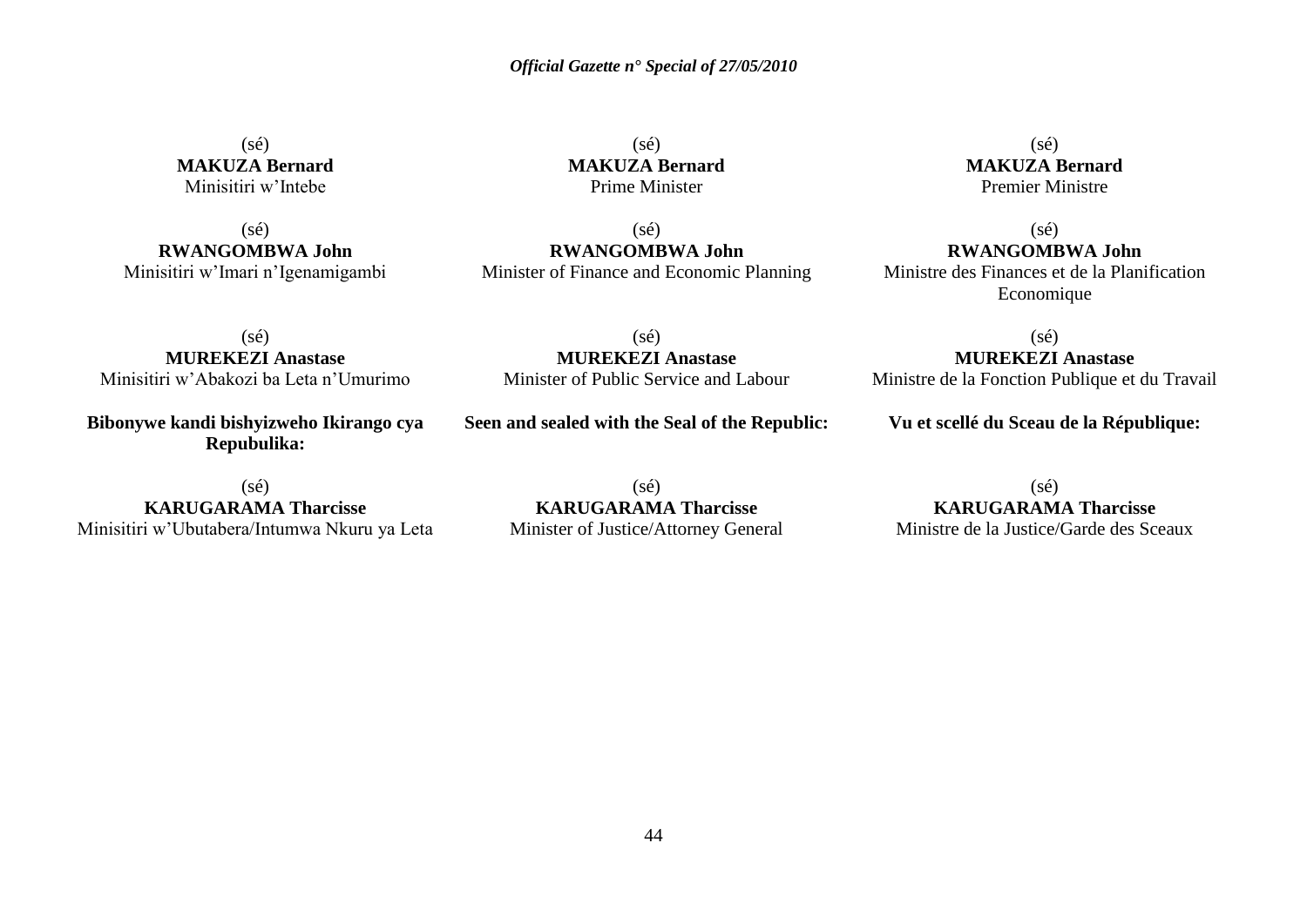#### **ITEKA RYA MINISITIRI<br>N°47/03 RYO KUWA N°47/03 RYO KUWA 13/4/2010 13/4/2010 APPOINTING A DIRECTOR RISHYIRAHO UMUYOBOZI PRIME MINISTER'S ORDER N°47/03 OF ARRETE DU PREMIER MINISTRE N° 47/03 DU 13/4/2010 PORTANT NOMINATION D'UN DIRECTEUR**

#### **ISHAKIRO**

#### **TABLE OF CONTENTS**

#### **TABLE DES MATIERES**

**Ingingo ya mbere : Ishyirwaho** 

**Article One** : **Appointment** 

**Article premier : Nomination** 

**Ingingo ya 2: Abashinzwe kubahiriza iri Teka Article 2 : Authorities responsible for the Article 2 : Autorités chargées de l'exécution du implementation of this Order présent arrêté**

**Ingingo ya 3: Ivanwaho zinyuranyije n'iri teka** ry'ingingo **Article 3:** Repealing provision **Article 3 : Disposition abrogatoire**

Ingingo ya 4: Igihe iteka **gukurikizwa Article 4: Commencement Article 4 : Entrée en vigueur**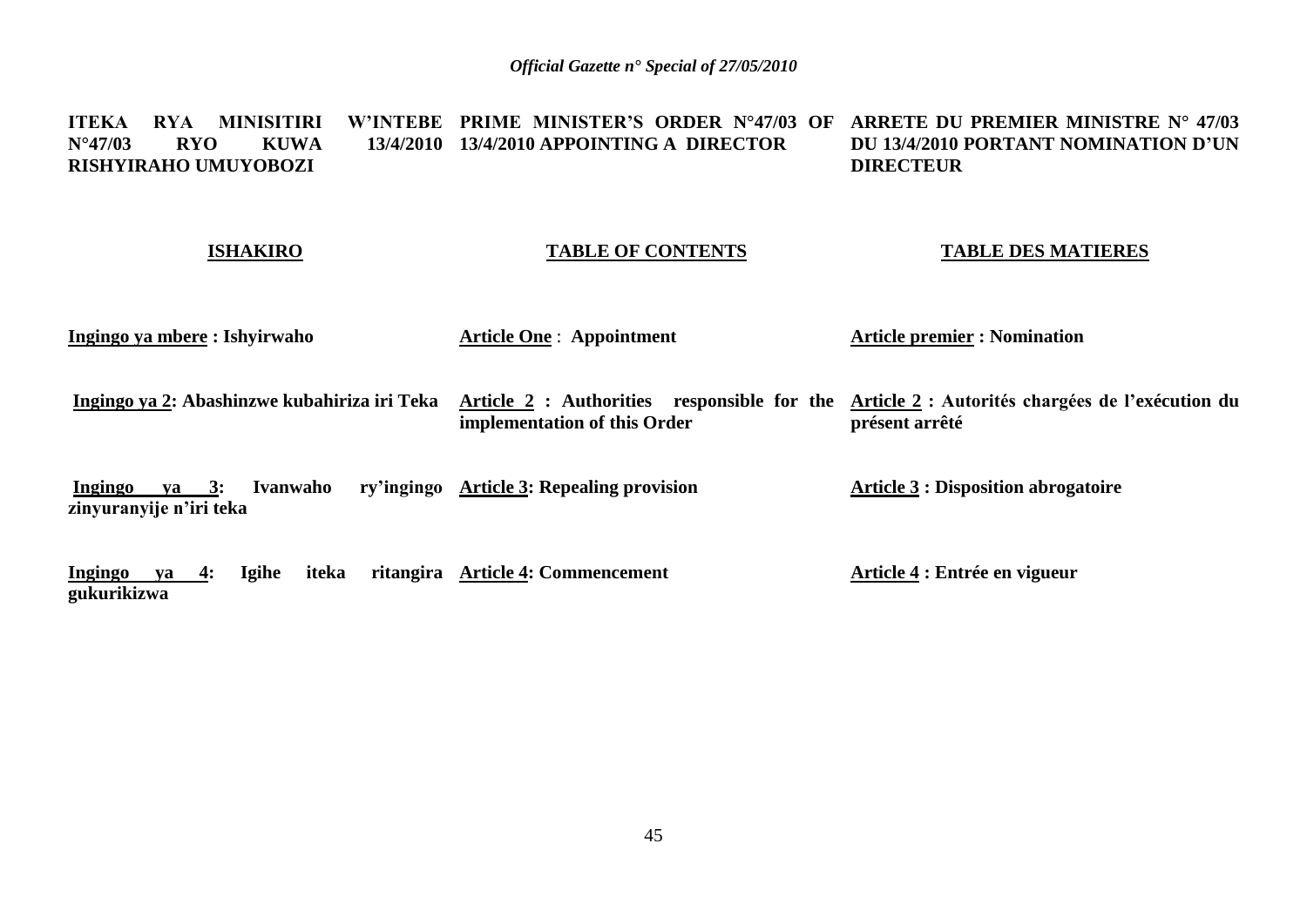#### **ITEKA RYA MINISITIRI N°47/03 RYO KUWA 13/4/2010 13/4/2010 APPOINTING A DIRECTOR RISHYIRAHO UMUYOBOZI PRIME MINISTER'S ORDER N°47/03 OF ARRETE DU PREMIER MINISTRE N°47/03 DU 13/4/2010 PORTANT NOMINATION D'UN DIRECTEUR**

#### **Minisitiri w'Intebe**,

### **The Prime Minister**,

#### **Le Premier Ministre**,

Ashingiye ku Itegeko Nshinga rya Repubulika Pursuant to the Constitution of the Republic of Vu la Constitution de la République du Rwanda du y'u Rwanda ryo kuwa 04 Kamena 2003, nk'uko Rwanda of 04 June 2003, as amended to date, 04 juin 2003, telle que révisée à ce jour, ryavuguruwe kugeza ubu, cyane cyane mu ngingo especially in Articles 118, 119, 121and 201; zaryo iya 118, iya 119, iya 121,n'iya 201; spécialement en ses articles 118, 119, 121 et 201;

09/07/2002 rishyiraho Sitati Rusange igenga Abakozi ba Leta n'inzego z'imirimo ya Leta, cyane cyane mu ngingo zaryo iya 17, iya 24 n'iya 35;

General Statutes for Rwanda Public Service, especially in Articles 17, 24 and 35;

Ashingiye ku Itegeko n°22/2002 ryo kuwa Pursuant to Law n° 22/2002 of 09/07/2002 on Vu la Loi n° 22/2002 du 09/07/2002 portant Statut

Général de la Fonction Publique Rwandaise, spécialement en ses articles 17, 24 et 35 ;

Bisabwe na Minisitiri w'Abakozi ba Leta On proposal by the Minister of Public Service Sur proposition du Ministre de la Fonction n'Umurimo; and Labour; Publique et du Travail;

Inama y'Abaminisitiri yo kuwa 24/03/2010, After consideration and approval by the Cabinet Après examen et adoption par le Conseil des imaze kubisuzuma no kubyemeza; in its session of 24/03/2010; Ministres en sa séance du 24/03/2010;

**ATEGETSE:**

#### **HEREBY ORDERS:**

#### **ARRETE :**

| <u> Ingingo ya mbere</u> : Ishyirwaho | <b>Article one: Appointment</b> | <b>Article premier : Nomination</b>                                                                                                       |
|---------------------------------------|---------------------------------|-------------------------------------------------------------------------------------------------------------------------------------------|
|                                       |                                 | Bwana NIYOMANA MICO Emmanuel agizwe Mr. NIYOMANA MICO Emmanuel is appointed Monsieur NIYOMANA MICO Emmanuel est                           |
|                                       |                                 | Umuyobozi w'Ishami ry'Igenamigambi mu Director of Educational Planning in the Ministry nommé Directeur de la Planification de l'Education |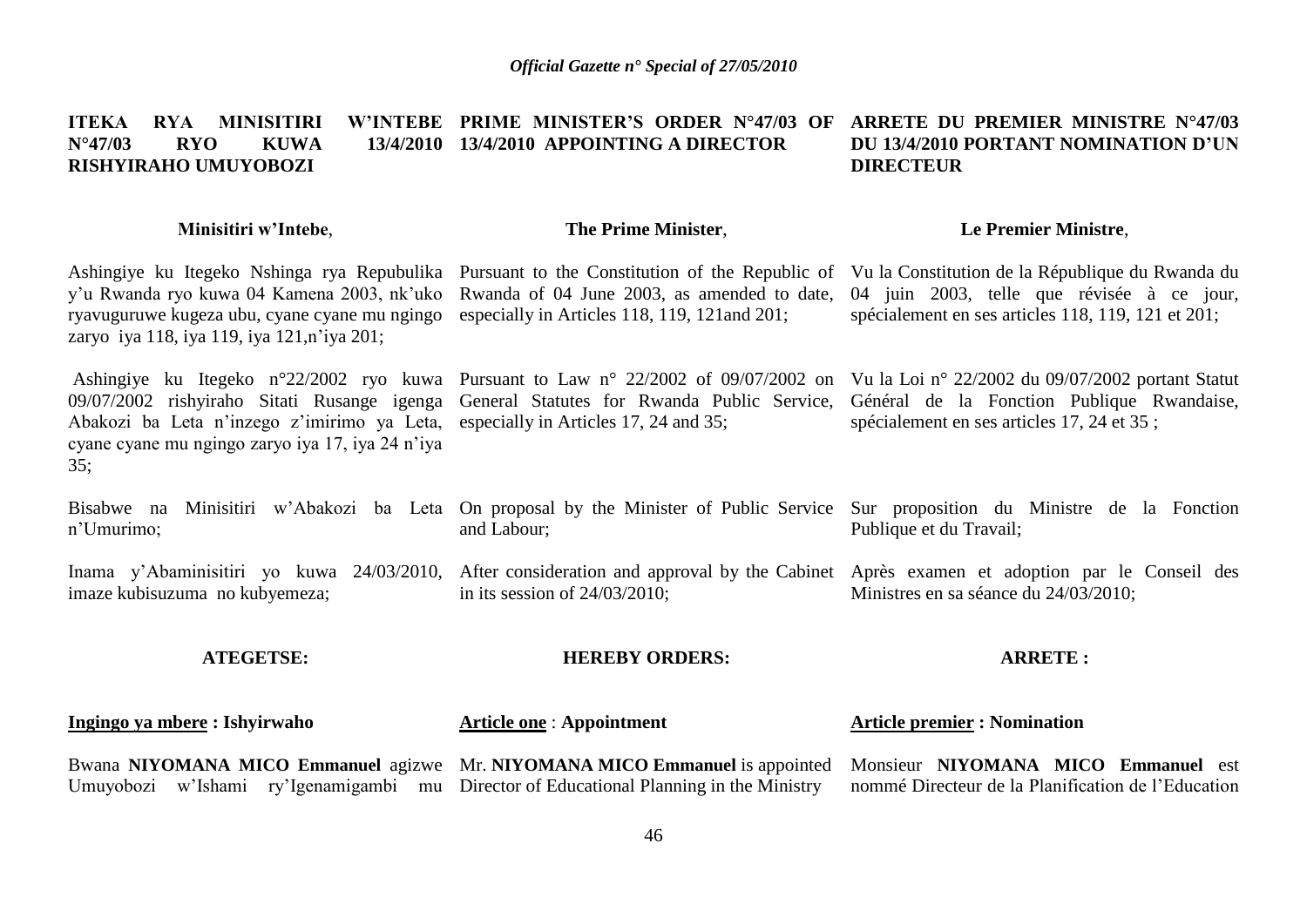| Burezi muri Minisiteri y'Uburezi.                                                                                                               | of Education.                                                                                                   | au Ministère de l'Education.                                                                              |
|-------------------------------------------------------------------------------------------------------------------------------------------------|-----------------------------------------------------------------------------------------------------------------|-----------------------------------------------------------------------------------------------------------|
| Ingingo ya 2: Abashinzwe kubahiriza iri teka                                                                                                    | Article 2: Authorities responsible for the<br>implementation of this Order                                      | Article 2: Autorités chargées de l'exécution du<br>présent arrêté                                         |
| Minisitiri w'Abakozi ba Leta n'Umurimo asabwe<br>kubahiriza iri teka.                                                                           | The Minister of Public Service and Labour is<br>entrusted with the implementation of this Order.                | Le Ministre de la Fonction Publique et du Travail<br>est chargé de l'exécution du présent arrêté.         |
| Ingingo ya 3:<br>Ivanwaho<br>zinyuranyije n'iri teka                                                                                            | ry'ingingo Article 3: Repealing provision                                                                       | <b>Article 3 : Disposition abrogatoire</b>                                                                |
| zinyuranyije na ryo zivanyweho.                                                                                                                 | Ingingo zose z'amateka abanziriza iri kandi All prior provisions contrary to this Order are<br>hereby repealed. | Toutes les dispositions antérieures contraires au<br>présent arrêté sont abrogées.                        |
| Ingingo ya 4: Igihe iri teka ritangira Article 4: Commencement<br>gukurikizwa                                                                   |                                                                                                                 | Article 4 : Entrée en vigueur                                                                             |
| Iri teka ritangira gukurikizwa<br>rishyiriweho umukono. Agaciro karyo gahera ku signature. It takes effect as for 24/03/2010.<br>wa 24/03/2010. | ku munsi This Order shall come into force on the date of its                                                    | Le présent arrêté entre en vigueur le jour de sa<br>signature. Il sort ses effets à partir du 24/03/2010. |
| Kigali, kuwa 13/4/2010                                                                                                                          | Kigali, on 13/4/2010                                                                                            | Kigali, le 13/4/2010                                                                                      |
| $(s\acute{e})$<br><b>MAKUZA Bernard</b><br>Minisitiri w'Intebe                                                                                  | $(s\acute{e})$<br><b>MAKUZA Bernard</b><br>Prime Minister                                                       | $(s\acute{e})$<br><b>MAKUZA Bernard</b><br><b>Premier Ministre</b>                                        |
| $(s\acute{e})$<br><b>MUREKEZI Anastase</b><br>Minisitiri w'Abakozi ba Leta n'Umurimo                                                            | $(s\acute{e})$<br><b>MUREKEZI Anastase</b><br>Minister of Public Service and Labour                             | $(s\acute{e})$<br><b>MUREKEZI Anastase</b><br>Ministre de la Fonction Publique et du Travail              |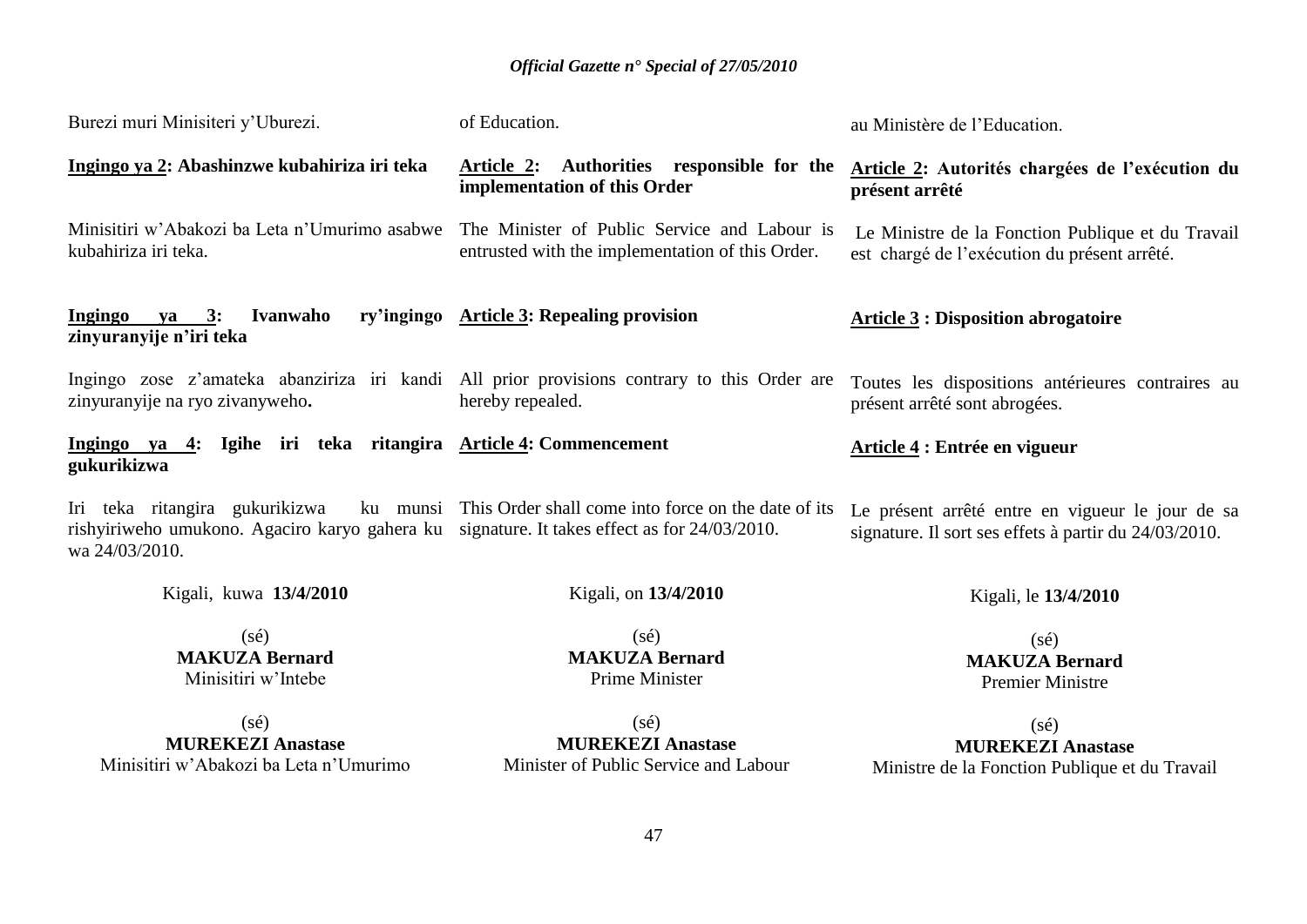**Bibonywe kandi bishyizweho Ikirango cya Repubulika:**

**Seen and sealed with the Seal of the Republic:**

**Vu et scellé du Sceau de la République :**

 $(s\acute{e})$ 

**KARUGARAMA Tharcisse** Minisitiri w'Ubutabera/Intumwa Nkuru ya Leta

(sé) **KARUGARAMA Tharcisse** Minister of Justice/Attorney General

(sé) **KARUGARAMA Tharcisse** Ministre de la Justice/Garde des Sceaux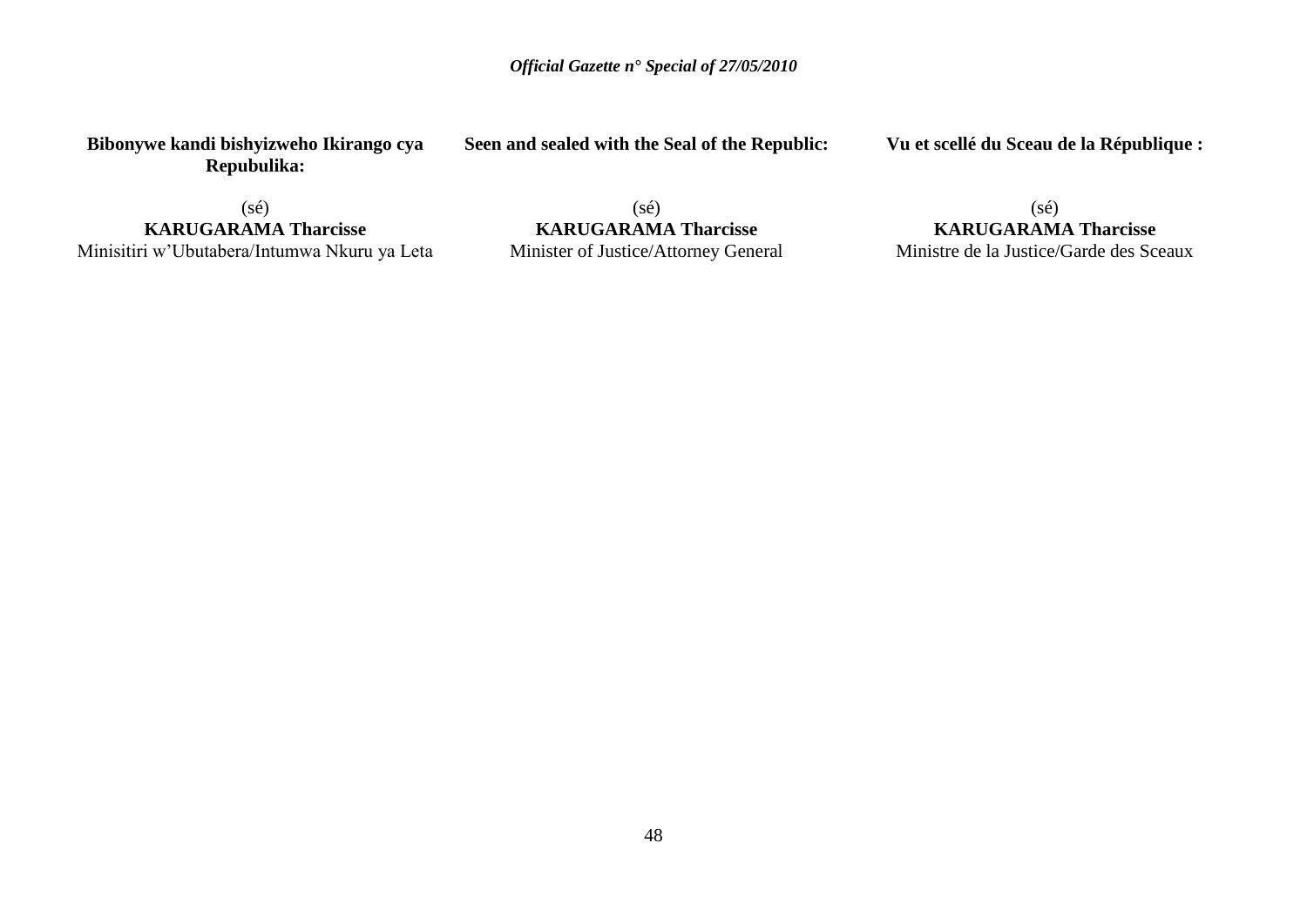#### **ITEKA RYA MINISITIRI<br>N°48/03 RYO KUWA N°48/03 RYO KUWA 13/4/2010 13/4/2010 APPOINTING A DIRECTOR RISHYIRAHO UMUYOBOZI PRIME MINISTER'S ORDER N°48/03 OF ARRETE DU PREMIER MINISTRE N°48/03 DU 13/4/2010 PORTANT NOMINATION D'UN DIRECTEUR**

#### **ISHAKIRO**

#### **TABLE OF CONTENTS**

#### **TABLE DES MATIERES**

**Ingingo ya mbere : Ishyirwaho** 

**Article One** : **Appointment** 

**Article premier : Nomination** 

**Ingingo ya 2: Abashinzwe kubahiriza iri teka Article 2 : Authorities responsible for the Article 2 : Autorités chargées de l'exécution du implementation of this Order présent arrêté**

**Ingingo ya 3: Ivanwaho zinyuranyije n'iri teka ry'ingingo Article 3: Repealing provision Article 3 : Disposition abrogatoire**

**Ingingo ya 4: Igihe iri teka ritangira Article 4: Commencement gukurikizwa Article 4 : Entrée en vigueur**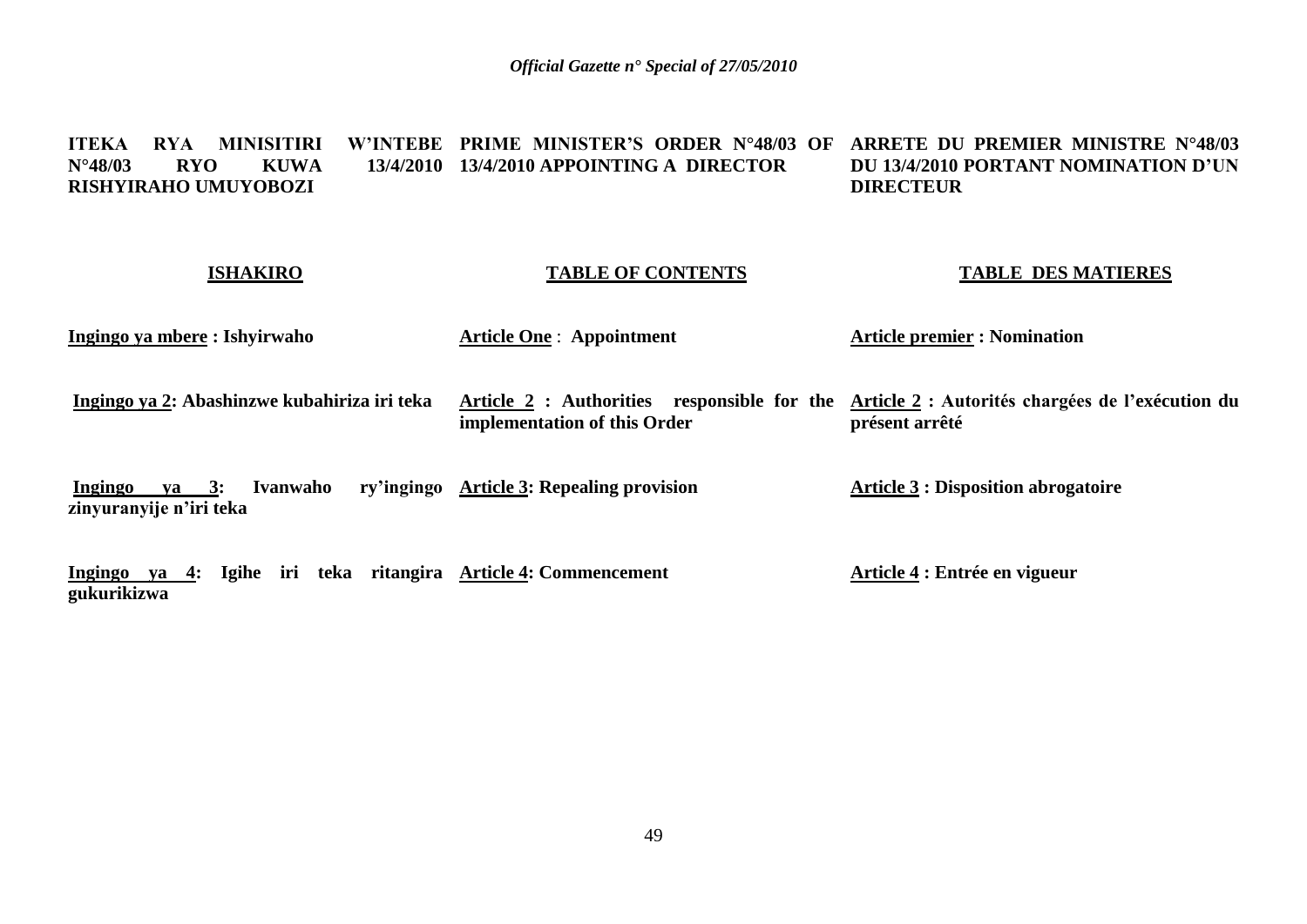#### **ITEKA RYA MINISITIRI N°48/03 RYO KUWA 13/4/2010 13/4/2010 APPOINTING A DIRECTOR RISHYIRAHO UMUYOBOZI PRIME MINISTER'S ORDER N°48/03 OF ARRETE DU PREMIER MINISTRE N°48/03 DU 13/4/2010 PORTANT NOMINATION D'UN DIRECTEUR**

#### **Minisitiri w'Intebe**, Ashingiye ku Itegeko Nshinga rya Repubulika Pursuant to the Constitution of the Republic of Vu la Constitution de la République du Rwanda du y'u Rwanda ryo kuwa 04 Kamena 2003, nk'uko ryavuguruwe kugeza ubu, cyane cyane mu ngingo zaryo, iya 118, iya 119, iya 121 n'iya 201; Ashingiye ku Itegeko n°22/2002 ryo kuwa Pursuant to Law n° 22/2002 of 09/07/2002 on 09/07/2002 rishyiraho Sitati Rusange igenga General Statutes for Rwanda Public Service, Général de la Fonction Publique Rwandaise, Abakozi ba Leta n'inzego z'imirimo ya Leta, especially in Articles 17, 24 and 35; cyane cyane mu ngingo zaryo iya 17, iya 24 n'iya 35; Bisabwe na Minisitiri w'Abakozi ba Leta On-proposal-by-the-Minister-of-Public-Service Sur-proposition du Ministre de la Fonction n'Umurimo; Inama y'Abaminisitiri yo kuwa 24/03/2010, After consideration and approval by the Cabinet Après examen et adoption par le Conseil des imaze kubisuzuma no kubyemeza; **ATEGETSE: The Prime Minister**, Rwanda of 04 June 2003, as amended to date, especially in Articles 118, 119, 121and 201; and Labour; in its session of 24/03/2010; **HEREBY ORDERS: Le Premier Ministre**, 04 juin 2003, telle que révisée à ce jour, spécialement en ses articles 118, 119, 121 et 201 ; Vu la Loi n° 22/2002 du 09/07/2002 portant Statut spécialement en ses articles 17, 24 et 35 ; Publique et du Travail; Ministres en sa séance du 24/03/2010; **ARRETE :**

**Ingingo ya mbere : Ishyirwaho** 

**Article one** : **Appointment**

**Article premier : Nomination**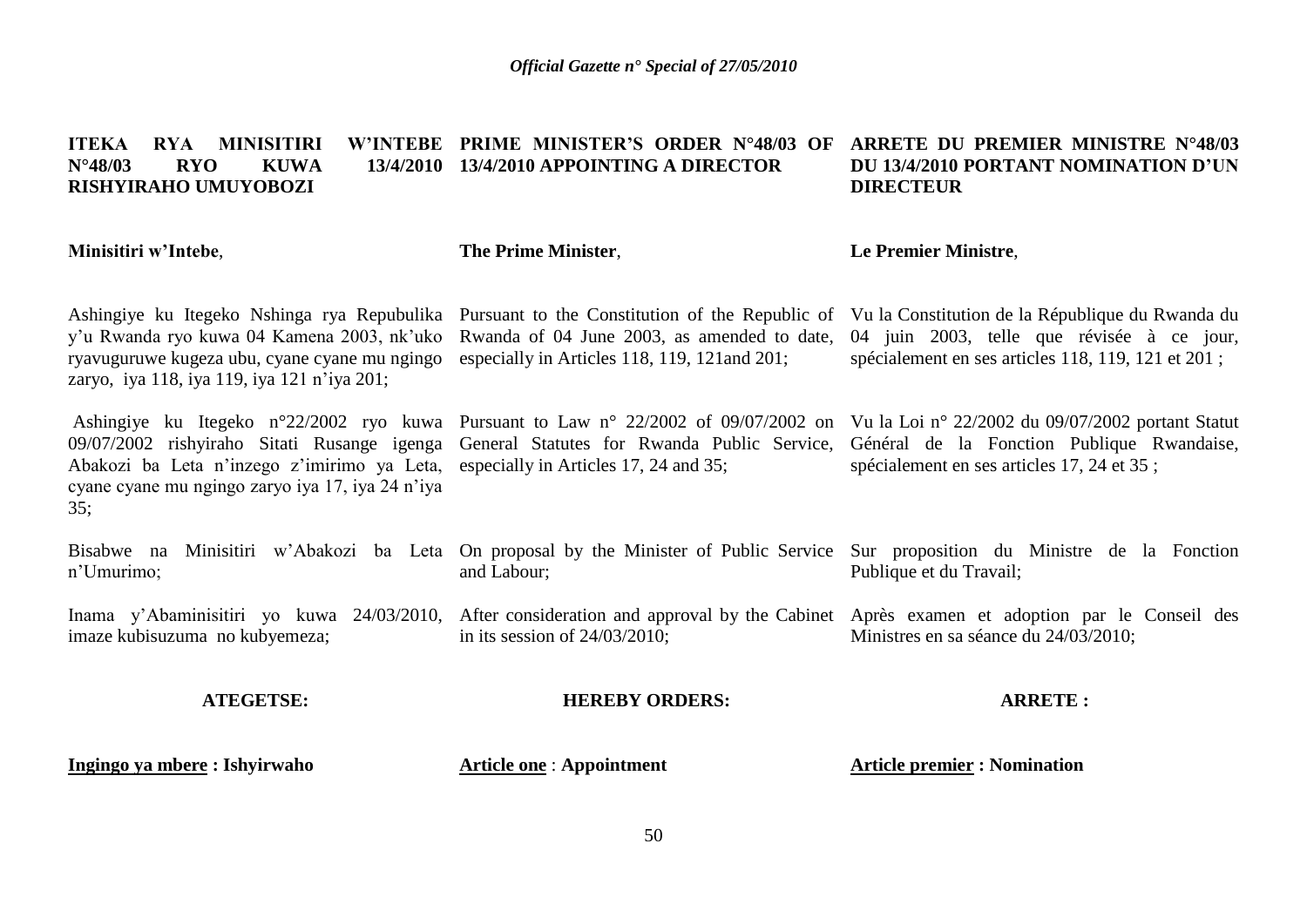| Officials Unit" mu Rwego rw'Umuvunyi.                                                                                                           | Office of Ombudsman.                                                                             | Bwana KAJANGANA Jean Aimé agizwe Mr. KAJANGANA Jean Aimé is appointed Monsieur KAJANGANA Jean Aimé est nommé<br>Umuyobozi w'Ishami rishinzwe "Monitoring of Director of Monitoring of interdictions and Directeur du Département de "Monitoring of<br>interdictions and Incompatibilities of Senior Incompatibilities of Senior Officials Unit" in the interdictions and Incompatibilities of Senior<br>Officials" à l'Office de l'Ombudsman. |
|-------------------------------------------------------------------------------------------------------------------------------------------------|--------------------------------------------------------------------------------------------------|-----------------------------------------------------------------------------------------------------------------------------------------------------------------------------------------------------------------------------------------------------------------------------------------------------------------------------------------------------------------------------------------------------------------------------------------------|
| Ingingo ya 2: Abashinzwe kubahiriza iri teka                                                                                                    | Article 2: Authorities responsible for the<br>implementation of this Order                       | Article 2: Autorités chargées de l'exécution du<br>présent arrêté                                                                                                                                                                                                                                                                                                                                                                             |
| Minisitiri w'Abakozi ba Leta n'Umurimo asabwe<br>kubahiriza iri teka.                                                                           | The Minister of Public Service and Labour is<br>entrusted with the implementation of this Order. | Le Ministre de la Fonction Publique et du Travail<br>est chargé de l'exécution du présent arrêté.                                                                                                                                                                                                                                                                                                                                             |
| Ingingo ya 3:<br>Ivanwaho<br>zinyuranyije n'iri teka.                                                                                           | ry'ingingo Article 3: Repealing provision                                                        | <b>Article 3: Disposition abrogatoire</b>                                                                                                                                                                                                                                                                                                                                                                                                     |
| zinyuranyije na ryo zivanyweho.                                                                                                                 | hereby repealed.                                                                                 | Ingingo zose z'amateka abanziriza iri kandi All prior provisions contrary to this Order are Toutes les dispositions antérieures contraires au<br>présent arrêté sont abrogées.                                                                                                                                                                                                                                                                |
| Ingingo ya<br>Iteka<br>4:<br><b>Igihe</b><br>gukurikizwa                                                                                        | ritangira Article 4: Commencement                                                                | Article 4 : Entrée en vigueur                                                                                                                                                                                                                                                                                                                                                                                                                 |
| Iri teka ritangira gukurikizwa<br>rishyiriweho umukono. Agaciro karyo gahera ku signature. It takes effect as for 24/03/2010.<br>wa 24/03/2010. | ku munsi This Order shall come into force on the date of its                                     | Le présent arrêté entre en vigueur le jour de sa<br>signature. Il sort ses effets à partir du 24/03/2010.                                                                                                                                                                                                                                                                                                                                     |
| Kigali, kuwa 13/4/2010                                                                                                                          | Kigali, on 13/4/2010                                                                             | Kigali, le 13/4/2010                                                                                                                                                                                                                                                                                                                                                                                                                          |
| $(s\acute{e})$                                                                                                                                  | $(s\acute{e})$                                                                                   | $(s\acute{e})$                                                                                                                                                                                                                                                                                                                                                                                                                                |

**MAKUZA Bernard** Minisitiri w'Intebe

(sé) **MAKUZA Bernard** Prime Minister

(sé) **MAKUZA Bernard** Premier Ministre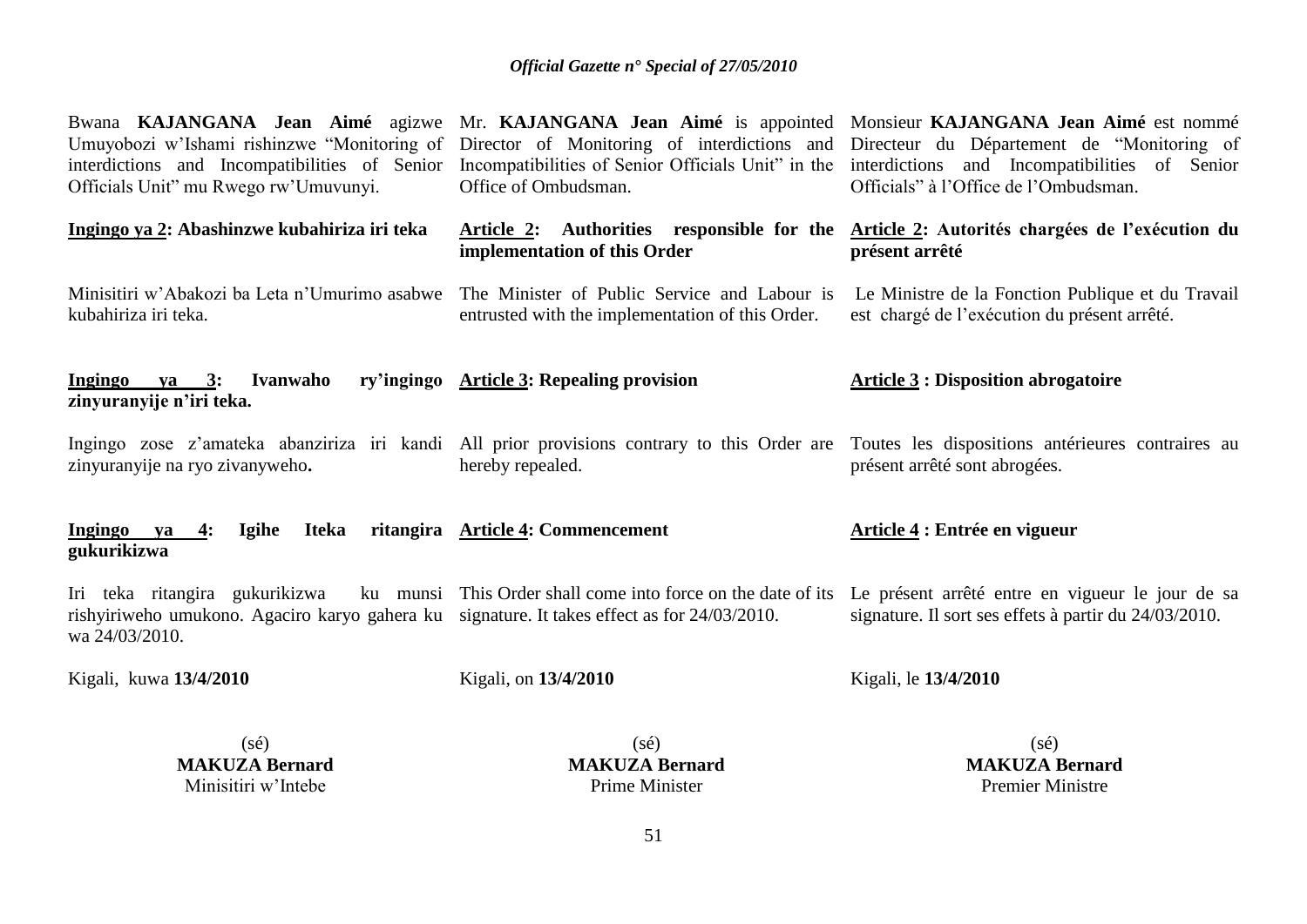(sé) **MUREKEZI Anastase** Minisitiri w'Abakozi ba Leta n'Umurimo

(sé) **MUREKEZI Anastase** Minister of Public Service and Labour

 $(s\acute{e})$ **MUREKEZI Anastase** Ministre de la Fonction Publique et du Travail

**Bibonywe kandi bishyizweho Ikirango cya Repubulika:**

**Seen and sealed with the Seal of the Republic:**

**Vu et scellé du Sceau de la République :**

 $(sé)$ 

**KARUGARAMA Tharcisse** Minisitiri w'Ubutabera/Intumwa Nkuru ya Leta

(sé) **KARUGARAMA Tharcisse** Minister of Justice/Attorney General

(sé) **KARUGARAMA Tharcisse** Ministre de la Justice/Garde des Sceaux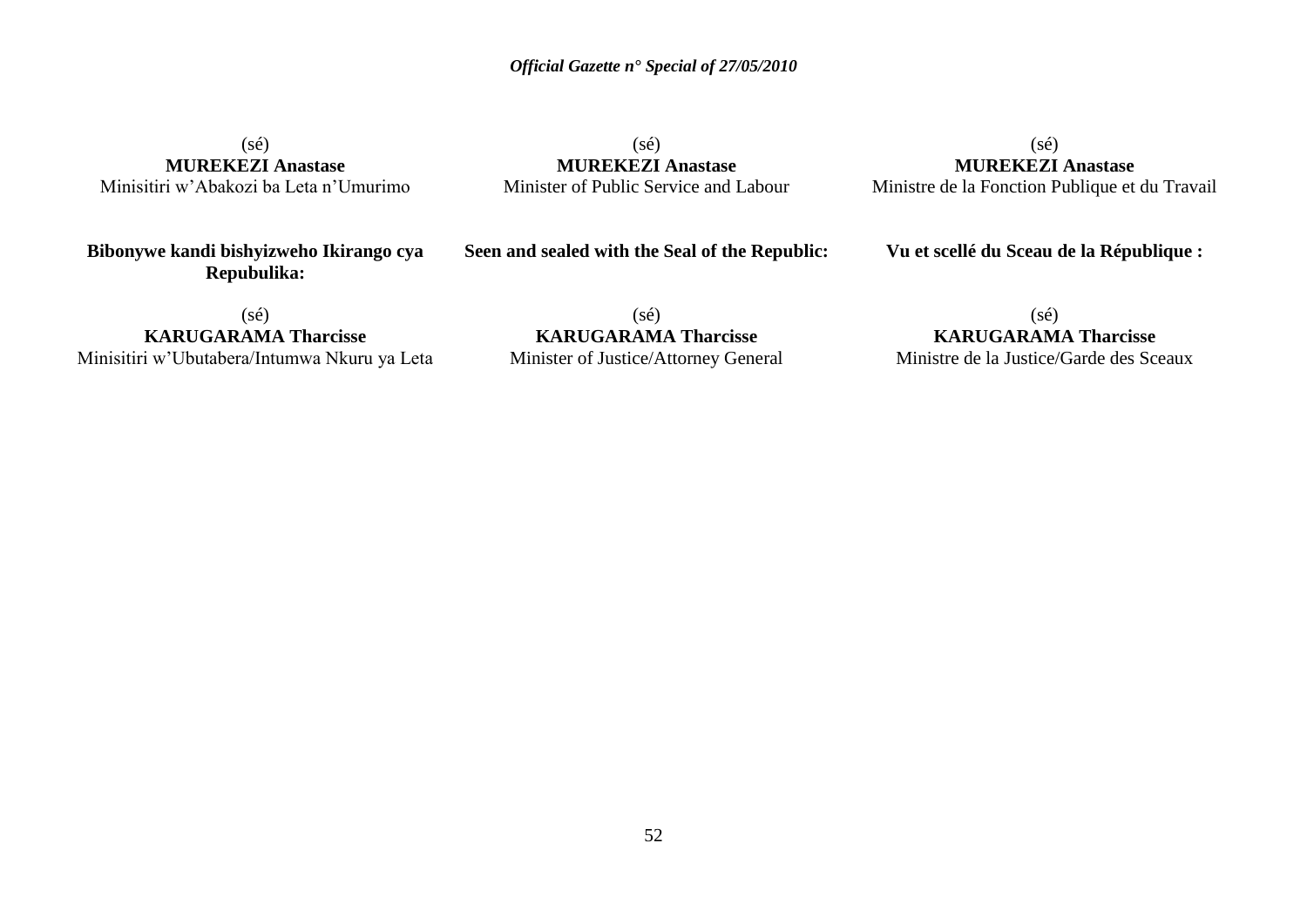#### **IKIGUZI CY'IGAZETI YA LETA YA REPUBULIKA Y'U RWANDA N'ICY'INYANDIKO ZIYITANGARIZWAMO**

kuwa 01/01/2009 ashyiraho ikiguzi cy'Igazeti ya Leta ya Repubulika y'u Rwanda n'icy'inyandiko Official Gazette of the Republic of Rwanda; ziyitangarizwamo ;

Ikiguzi cy'Igazeti ya Leta ya Repubulika y'u The Subscription and advertising rates for the Official Le tarif des abonnements et insertions au Journal gishyizweho ku buryo bukurikira :

#### *A. Ikiguzi cy'umwaka wose*

| -Mu Rwanda                  | 50 000 Frs |
|-----------------------------|------------|
| -Mu bihugu bidukikije       | 60 000 Frs |
| -Mu bindi bihugu by'Afurika | 61 000 Frs |
| -Mu Burayi                  | 65 000 Frs |
| -Muri Amerika na Aziya      | 68 000 Frs |
| -Muri Oseyaniya             | 72 000 Frs |
|                             |            |

#### **B. Ikiguzi cya buri numero: 1000 FRW**

*C. Ikiguzi cy'inyandiko ziyitangarizwamo*

Amafaranga ibihumbi cumi na bine (14.000 Frw) Fourteen Thousand (14,000) Rwandan Francs per page kuri buri rupapuro rwandikishije imashini cyangwa typed, whether by computer or typewriter. orudinateri.

Ku nyandiko ituzuye urupapuro rumwe, hakoreshwa For inserts of less than one page, the price shall be five uburyo bwo kubara imirongo: umurongo umwe ni amafaranga y'u Rwanda magana atanu na makumyabiri n'atanu (525).

# **SUBSCRIPTION AND ADVERTISING RATES**

05/12/2008 n'Iteka rya Minisitiri n° 01/03.04 ryo Ministerial Order n° 01/03.04 of 01/01/2009 concerning subscription and advertising rates for the

Rwanda n'icy'inyandiko ziyitangarizwamo Gazette of the Republic of Rwanda shall be fixed as Officiel de la République du Rwanda est fixé follows:

#### **A. Annual subscription:**

| - Rwanda                                   | 50,000 Frw |
|--------------------------------------------|------------|
| - Bordering Countries                      | 60,000 Frw |
| - Other Countries in Africa                | 61,000 Frw |
| - European Countries                       | 65,000 Frw |
| - American and Asian Countries 68, 000 Frw |            |
| - Oceania                                  | 72,000 Frw |
|                                            |            |

#### **B. Retail price per copy : 1000 FRW C. Advertising rates:**

hundred twenty five (525) Rwanda Francs for one line.

#### **TARIF DES ABONNEMENTS ET DES INSERTIONS**

Hakurikijwe Iteka rya Perezida n° 62/01 ryo kuwa By Presidential Order n° 62/01 of 05/12/2008 and Référence faite à l'Arrêté Présidentiel n° 62/01 du 05/12/2008 et à l'Arrêté Ministériel n° 01/03.04 du 01/01/2009 portant fixation du tarif des abonnements et d'insertions au Journal Officiel de la République du Rwanda ;

comme suit :

#### **A. Abonnement annuel :**

| -Rwanda                | 50 000 Frw |
|------------------------|------------|
| -Pays limitrophes      | 60 000 Frw |
| -Autres pays d'Afrique | 61 000 Frw |
| -Europe                | 65 000 Frw |
| -Amérique et Asie      | 68 000 Frw |
| -Océanie               | 72 000 Frw |
|                        |            |

#### **B. Prix de détail au numéro : 1000 FRW C. Prix des insertions :**

Quatorze mille (14 000) Francs chaque page de texte dactylographié ou écrit à l'ordinateur.

Pour l'insertion d'un texte de moins d'une page, le prix est de cinq cent vingt-cinq (525) francs rwandais par ligne.